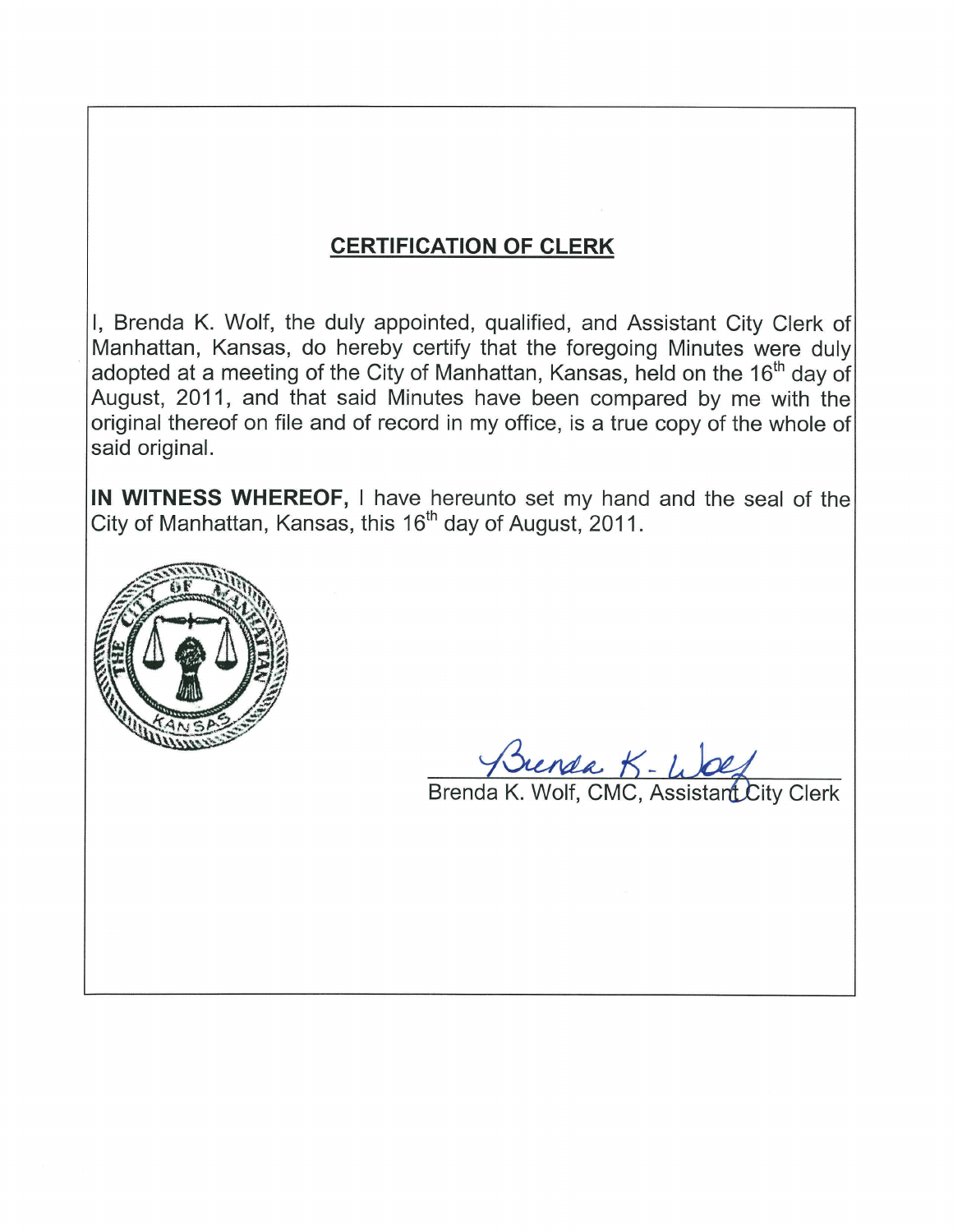

## *MINUTES CITY COMMISSION MEETING TUESDAY, AUGUST 2, 2011 7:00 P.M.*

The Regular Meeting of the City Commission was held at 7:00 p.m. in the City Commission Room. Mayor James E. Sherow and Commissioners Loren J. Pepperd, John Matta, Wynn Butler, and Richard B. Jankovich were present. Also present were the City Manager Ron R. Fehr, Assistant City Manager Jason Hilgers, Assistant City Manager Lauren Palmer, City Attorney Bill Frost, City Clerk Gary S. Fees, 14 staff, and approximately 28 interested citizens.

## PLEDGE OF ALLEGIANCE

Mayor Sherow led the Commission in the Pledge of Allegiance.

## MAYOR'S COMMUNITY SERVICE AWARDS

Mayor Sherow and City Manager Ron Fehr recognized City of Manhattan employees Rick Petrie and Mark Kewley, recipients of the Mayor's Community Service Award for their work in helping to establish the Warner Park Disc Golf Course.

## PUBLIC COMMENTS

Mayor Sherow opened the public comments.

Hearing no comments, Mayor Sherow closed the public comments.

## COMMISSIONER COMMENTS

Commissioner Jankovich informed the community that the first meeting of the Wildcat Creek Watershed Working Group was held on Thursday, July 28, 2011, and announced that the next public meeting of the Working Group would be on Thursday, August 11, 2011, at 6:30 p.m., in the City Commission Room, City Hall.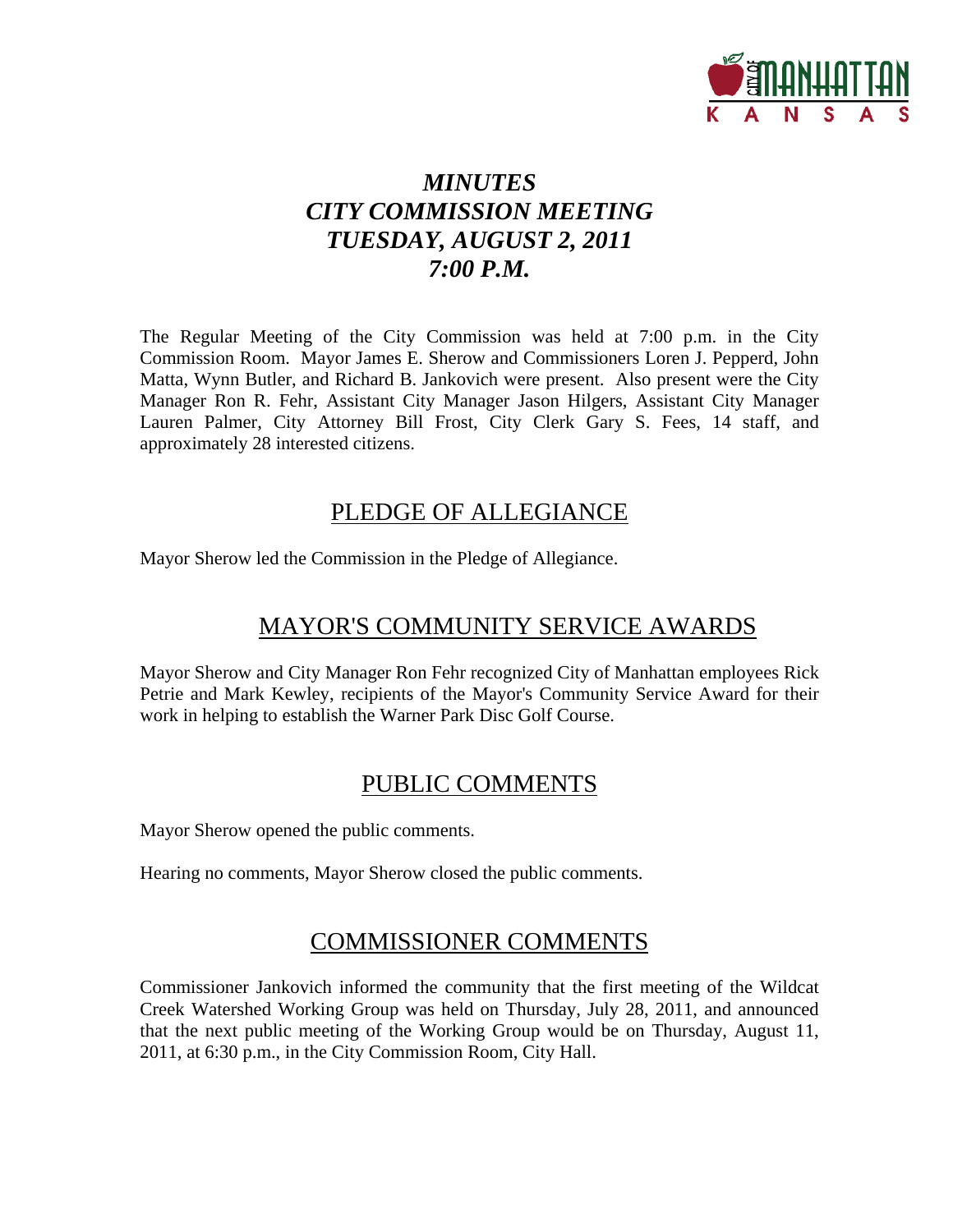## COMMISSIONER COMMENTS *(CONTINUED)*

Mayor Sherow thanked Commissioner Jankovich for his leadership as Co-Chair of the Wildcat Creek Watershed Working Group. He then provided an overview of items mentioned during the Discussion/Briefing Session held prior to the City Commission Legislative Meeting including an update on staffing for the former City's Rental Inspection Program; discussed Commissioner calendars; discussed redistricting considerations; received an update on K-18 and Miller Parkway/Davis Drive closures and was informed that the Kansas Department of Transportation has expressed a willingness to participate in upgrading Shuss Road; received an update that a Presidential Declaration has been declared for the recent flooding events in June 2011; received an update on the Health Board; and discussed upcoming meetings and conferences.

Ron Fehr, City Manager, provided an update on the status of the former City's Rental Inspection Program and staffing.

## CONSENT AGENDA

(\* denotes those items discussed)

#### **MINUTES**

The Commission approved the minutes of the Regular City Commission Meeting held Tuesday, July 19, 2011, and the Special City Commission Meetings held on Thursday, July 21, 2011, and Tuesday, July 26, 2011.

#### **CLAIMS REGISTER NO. 2677**

The Commission approved Claims Register No. 2677 authorizing and approving the payment of claims from July 13, 2011, to July 26, 2011, in the amount of \$5,611,607.81.

#### **LICENSE**

The Commission approved an annual Cereal Malt Beverage Off-Premises License for Hy-Vee Gas, 206 Leavenworth Street.

#### **CHARTER ORDINANCE NO. 49/RESOLUTION NO. 080211-A – RELINQUISH CLAIM TO BOARD OF HEALTH FUNDS**

The Commission approved Charter Ordinance No. 49 exempting the City of Manhattan from the provisions of KSA 65-210 relating to the Joint Board of Health funding; and approved Resolution No. 080211-A relinquishing all claims to reserve funds and personal property of the Health Department, contingent upon final approval of Charter Ordinance No. 49.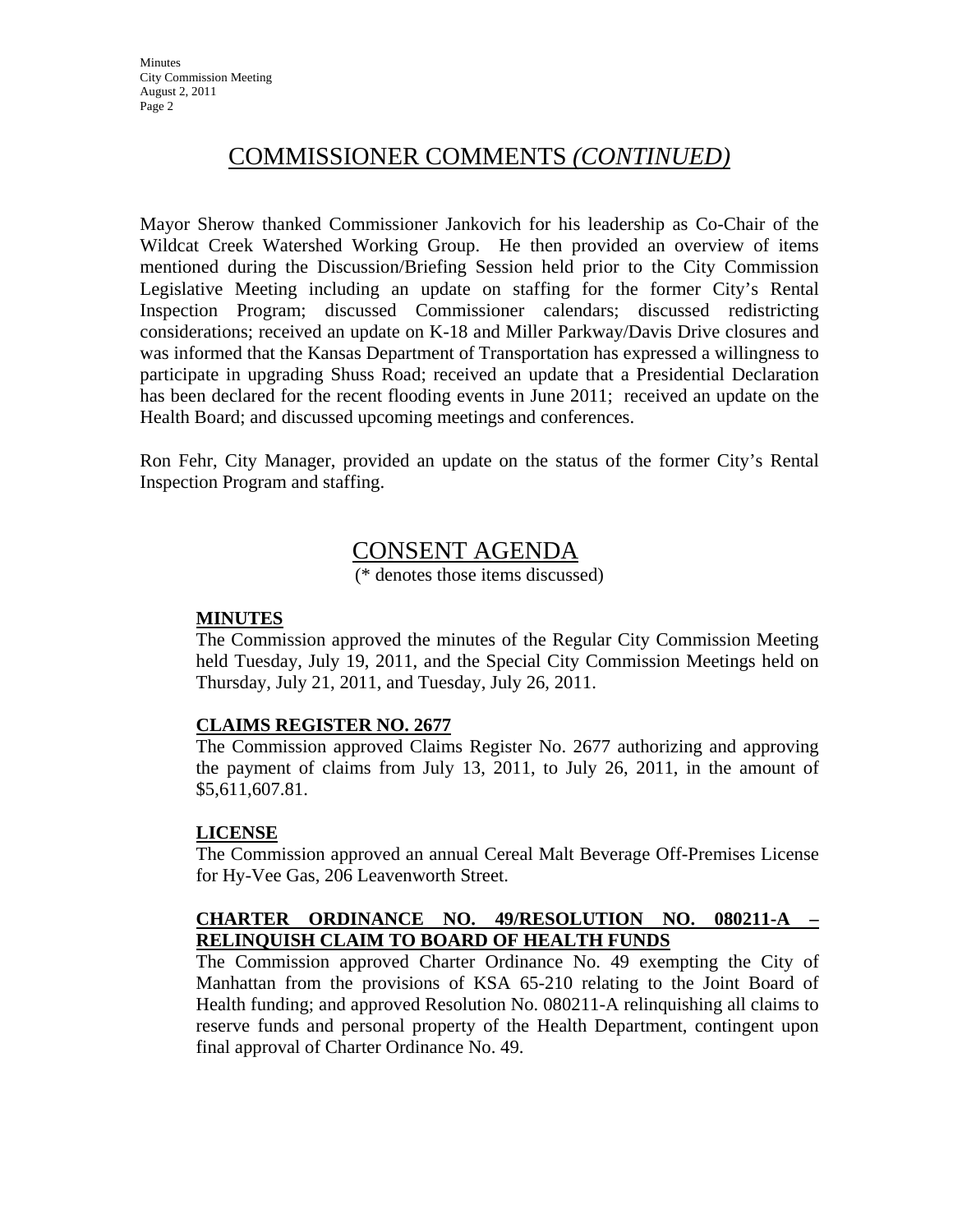#### **ORDINANCE NO. 6905 - REMOVE BOARD OF HEALTH – ENFORCEMENT OF NUISANCES**

The Commission approved Ordinance No. 6905 amending Chapter 21 to remove the Board of Health as an authorized agency to identify and enforce nuisances, effective December 31, 2011.

#### **\* ORDINANCE NO. 6906 – ANNEX – BELLERIVE ADDITION**

Jerry Petty, Project Director, Grand Mere Development, Inc., provided additional information on the Grand Mere Master Plan and on the annexation and rezoning of Bellerive Addition. He then responded to questions from the Commission regarding the proposed community recreation complex, future growth plans for Grand Mere, and the potential to include school district boundaries on the plat.

Bill Frost, City Attorney, provided clarification of including items on the plat and informed the Commission that items outside the City's control on the plat are problematic, such as the school district boundaries that may change over time.

Zac Burton, Fieldhouse Development, responded to questions from the Commission. He stated that there have been several meetings with the homeowners earlier and that the Bellerive Addition item has been discussed at the Manhattan Urban Area Planning Board meeting and at the July 19, 2011, City Commission meeting.

The Commission approved Ordinance No. 6906 annexing the proposed Bellerive Addition, an approximate 21 acre tract, generally located northwest of the intersection of Heartland Drive and Grand Mere Parkway, based on conformance with the Comprehensive Plan, the Growth Vision, and the Capital Improvements Program; and

#### **ORDINANCE NO. 6907 – REZONE – BELLERIVE ADDITION**

The Commission approved Ordinance No. 6907 rezoning a 7.44 acre tract of land, from County Residential Planned Unit Development District, to R-2, Two-Family Residential District, and rezoning a 13.81 acre tract of land, from County Residential Planned Unit Development District, to R-3, Multiple-Family Residential District, based on the findings in the Staff Reports *(See Attachments No. 1 and 2)*.

**\* ORDINANCE NO. 6908 – LEVY SPECIAL ASSESSMENTS (GOB 2011-A)**

Ron Fehr, City Manager, responded to questions from the Commission on the City-At-Large portion of the street improvements for Barton Place Addition, Unit Two, Phases One and Two.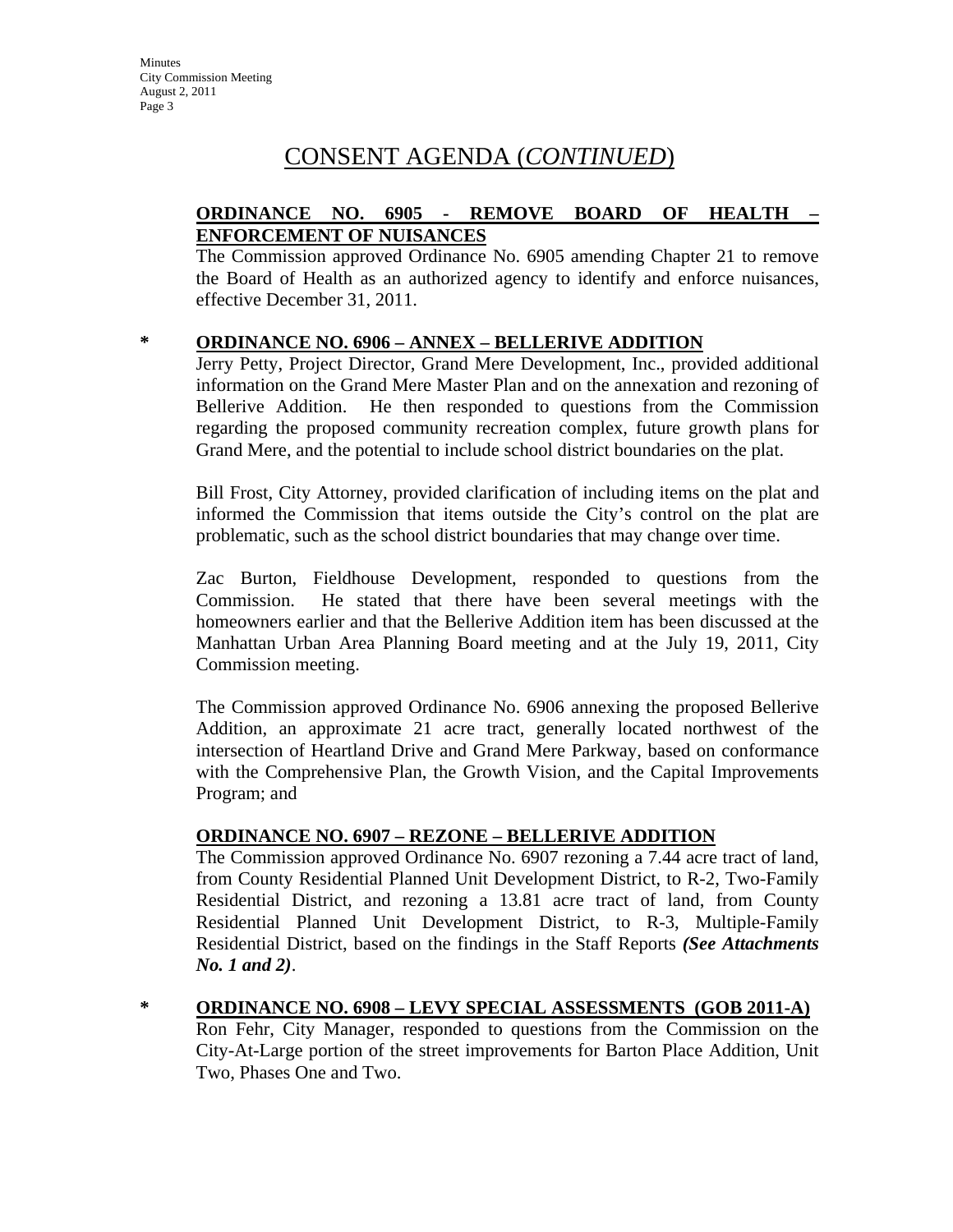#### **\* ORDINANCE NO. 6908 – LEVY SPECIAL ASSESSMENTS (GOB 2011-A)** *(CONTINUED)*

Bernie Hayen, Director of Finance, provided additional information on the financing of the City-At-Large portion of the improvements.

The Commission approved Ordinance No. 6908 levying special assessments against the benefiting properties in the following seven (7) public improvement districts: *Barton Place Addition, Unit Two, Phases One and Two – Street (ST0620); Grand Mere Vanesta, Unit Three – Sanitary Sewer (SS0905); Street (ST0904); and Water (WA0902); and Scenic Meadows Addition, Unit Two, Phase Two – Sanitary Sewer (SS0813); Street (ST0820); and Water (WA0810).* 

#### **\* REQUEST FOR PROPOSALS/QUALIFICATIONS – TRAFFIC OPERATION FACILITY (SP1112; CIP TR013P)**

Ron Fehr, City Manager, provided additional information on the item. He then responded to questions from the Commission regarding insurance proceeds from the damaged Traffic Division building, demolition plans for the old building, and expanded on the future design and expansion capabilities of the proposed new Traffic Division facility.

The Commission approved the "design/build" process as outlined in the documents prepared by City Administration; authorized City Administration to solicit proposals and qualifications for a replacement building for the Traffic Division; and appointed Commissioner Pepperd to serve on the Selection Committee.

#### **\* AGREEMENT – ENGINEERING SERVICES – DEPOT CONNECTION (SP1110)**

Jason Hilgers, Assistant City Manager, provided additional information on the item, project financing, and work that will be completed by Alfred Benesch and Company.

Ron Fehr, City Manager, and Dale Houdeshell, Director of Public Works, informed the Commission that the Kansas Department of Transportation (KDOT) has conceptually approved the Depot Connection Project and would continue to work with KDOT.

The Commission authorized the Mayor and City Clerk to execute an agreement in the amount of \$73,290.00 with Alfred Benesch and Company, of Manhattan, Kansas, to provide professional engineering services for the Depot Connection Project (SP1110) in the South Redevelopment Area.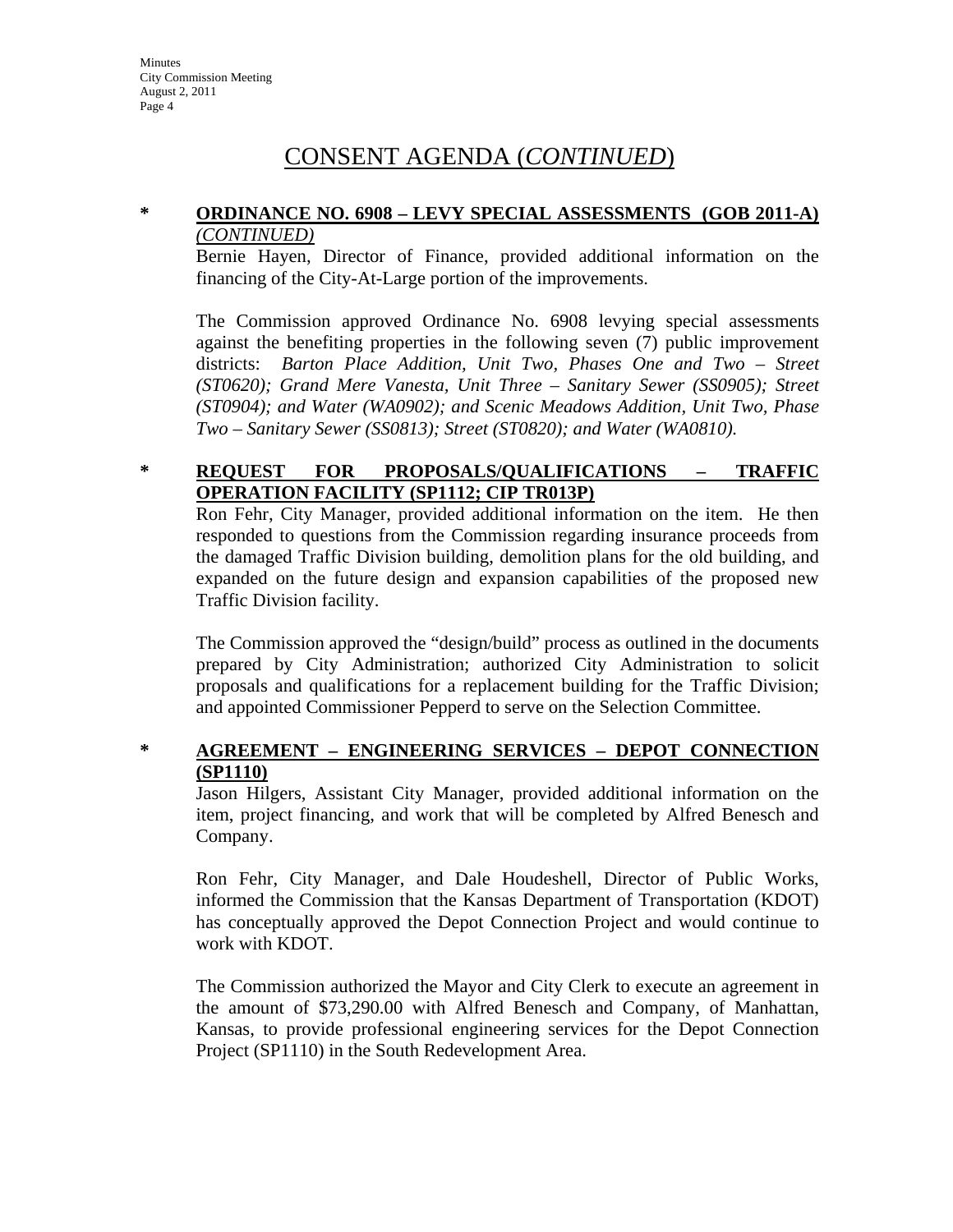#### **\* AGREEMENT – REAL ESTATE ACQUISITION – WESTERN INTERCEPTOR (SS0913)**

Item was moved to the end of the General Agenda at the request of Commissioner Butler.

#### **GRANT AGREEMENT/PUBLIC SERVICE AGREEMENTS – YEAR TWO**

The Commission authorized the Mayor to sign the Community Development Block Grant (CDBG) 2011 Grant Agreement (B-11-MC-20-0009) and the CDBG Public Services agreements with the Sunflower CASA Project, Inc., and the Manhattan Emergency Shelter, Inc.

#### **OUTSIDE CITY SEWER AGREEMENT – RICHARD AND ANGELA BRITT**

The Commission authorized the Mayor to execute an agreement for outside of city limits sanitary sewer connection with the Richard E. Britt, Jr. and Angela G. Britt (1000 South Scenic Drive).

#### **SELL - AIRCRAFT GROUND SUPPORT EQUIPMENT**

The Commission authorized City Administration to finalize the sale of aircraft Ground Support Equipment to American Eagle Airlines, Inc., in the amount of \$69,020.00 and return the proceeds of the sale to the Economic Development Fund.

#### **BOARD APPOINTMENTS**

The Commission approved appointments by Mayor Sherow to various boards and committees of the City.

#### *Board of Zoning Appeals*

Appointment of Bruce Kent, 1550 Williamsburg Court, to fill the unexpired term of Ricci Dillon. Mr. Kent's term begins immediately, and will expire December 31, 2012.

#### *Social Services Advisory Board*

Re-appointment of Lindsay Randall, 323 Fort Riley Boulevard, to a three-year term. Ms. Randall's term begins immediately, and will expire June 30, 2014.

#### *Special Alcohol Funds Advisory Committee*

Appointment of Adam Bonewitz, 3430 Woodduck Way, to a three-year term. Mr. Bonewitz's term begins immediately, and will expire June 30, 2014.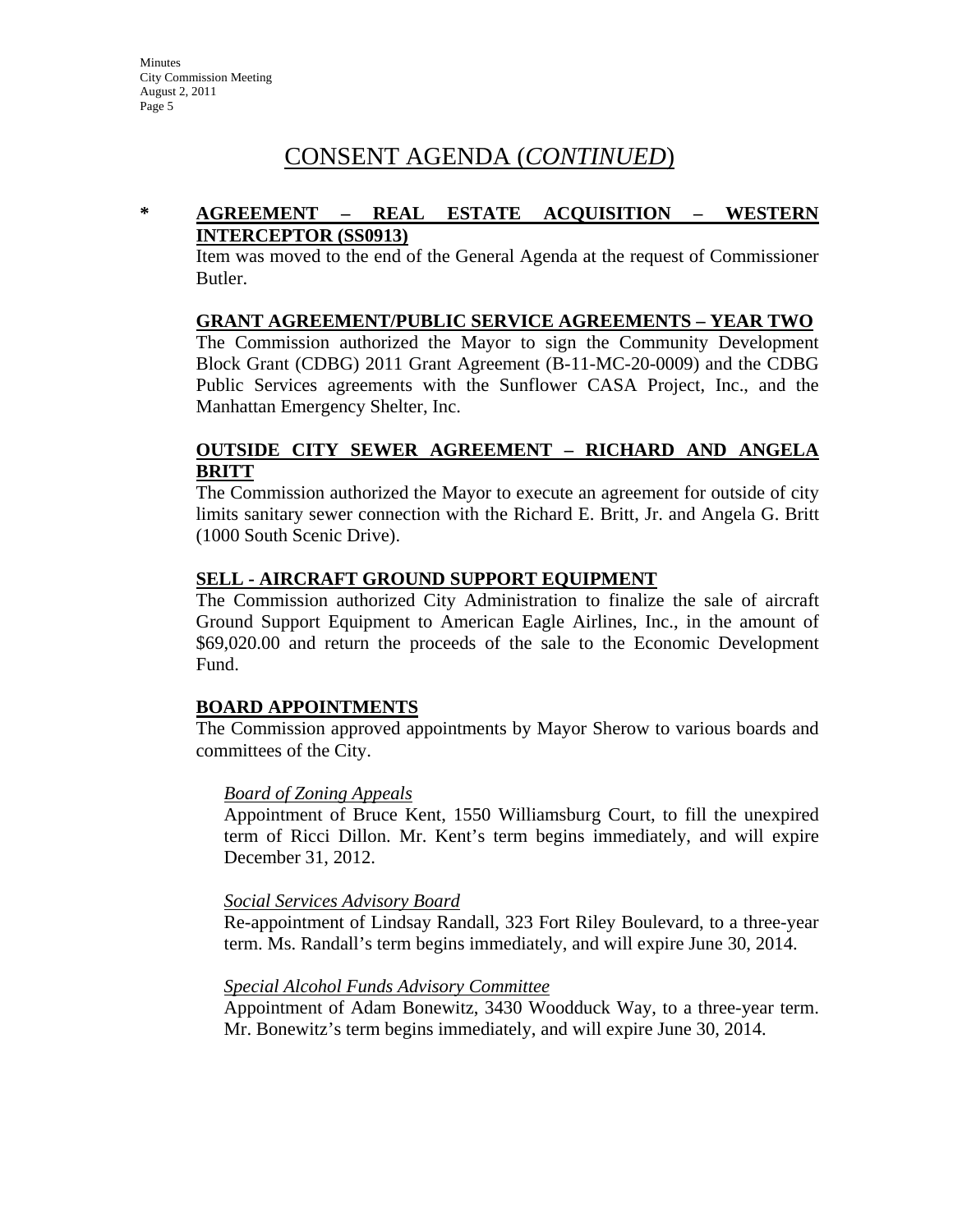After discussion, Commissioner Jankovich moved to approve the consent agenda, as read, with Item J: AGREEMENT – REAL ESTATE ACQUISITION – WESTERN INTERCEPTOR, being moved to the end of the General Agenda. Commissioner Matta seconded the motion. On a roll call vote, motion carried 5-0, with the exception of Item E, ORDINANCE NO. 6905 - REMOVE BOARD OF HEALTH – ENFORCEMENT OF NUISANCES, which carried 4-1, with Commissioner Butler voting against the item.

## GENERAL AGENDA

#### **PUBLIC HEARING – 2012 BUDGET**

Bernie Hayen, Director of Finance, presented an overview on the proposed 2012 City Budget; the 2012 proposed salary adjustments; Cost of Living Index; 2012-2017 Capital Improvements Program; property tax mill levies; homeowner impact for a \$200,000.00 home; and utility rate increases and rate comparisons with other Kansas cities. He then responded to questions from the Commission.

Ron Fehr, City Manager, provided clarification and additional information on the proposed 2012 City Budget.

Lauren Palmer, Assistant City Manager, responded to questions from the Commission on the proposed 2012 salary adjustments and step raises for the Local 2275 International Association of Firefighters.

Bernie Hayen, Director of Finance, responded to questions from the Commission and stated that second reading of the 2012 Budget Ordinance, utility ordinances, first reading of the annual Salary Ordinance, and Memorandum of Agreement for the Local 2275 International Association of Firefighters would be on the agenda for the Tuesday, August 16, 2011, City Commission meeting.

Mayor Sherow opened the public hearing.

Steve Galitzer, Board Member, Manhattan Arts Center (MAC), informed the Commission that he appreciated leaving the budget amount as requested for MAC and stated that this provides MAC a chance to develop alternatives to find additional funds elsewhere.

Ron Fehr, City Manager, responded to questions from the Commission regarding moving the budget amounts for the Manhattan Arts Center and the Wolf House Museum under the Parks and Recreation Department. He informed the Commission that the Parks and Recreation Advisory Board could discuss this as part of their overall budget discussions.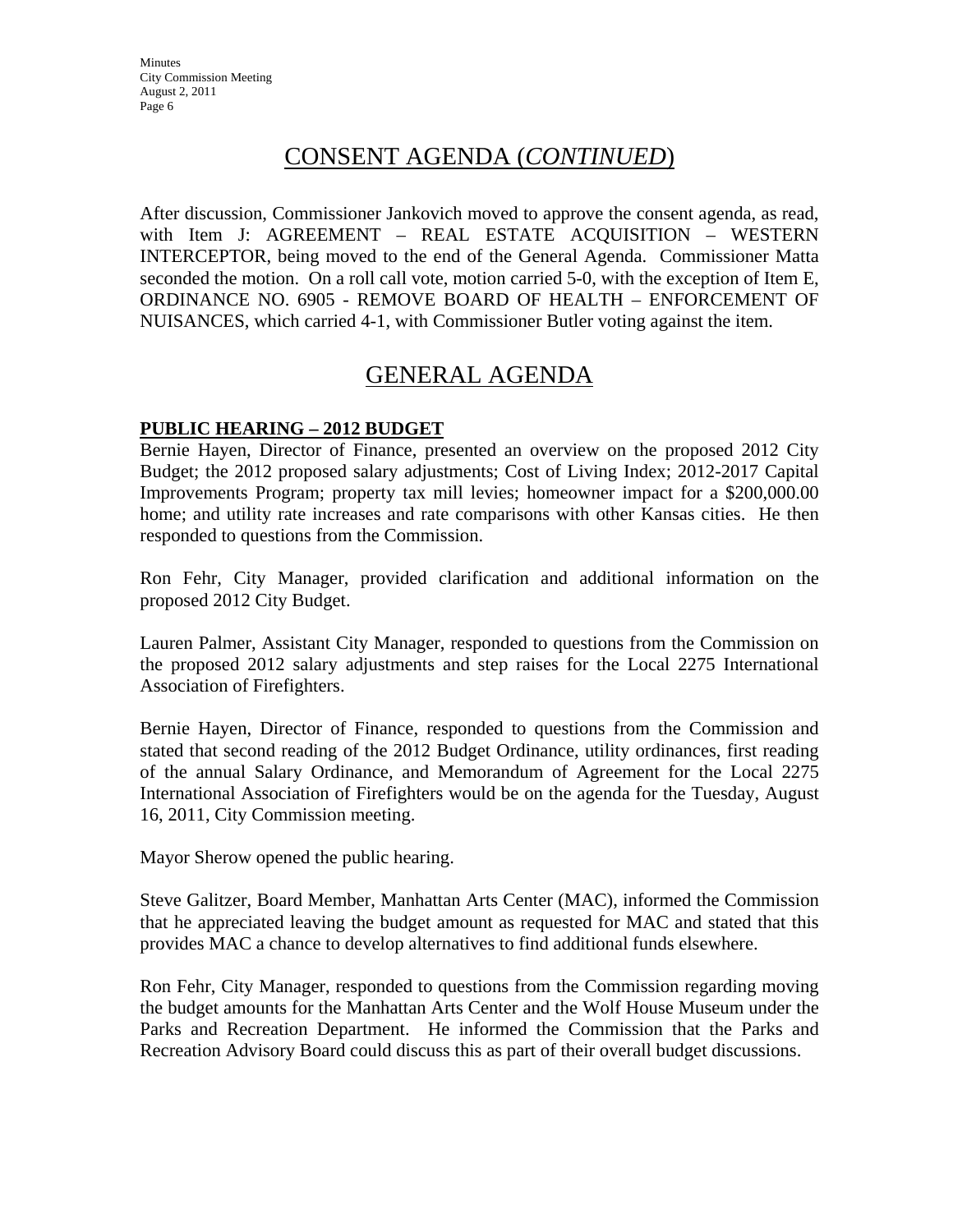#### **PUBLIC HEARING – 2012 BUDGET** *(CONTINUED)*

Curt Loupe, Director of Parks and Recreation, responded to questions from the Commission and provided additional information on programs and activities offered by Parks and Recreation and Manhattan Arts Center.

Steve Galitzer, Board Member, Manhattan Arts Center (MAC), responded to questions from the Commission and provided additional information on the current programs and activities offered by MAC. He informed the Commission that the MAC Board has not discussed this and asked for time to discuss this with the various boards.

Ron Fehr, City Manager, provided additional information on the item. He informed the Commission that his recommendation would be to keep the MAC and Wolf House Museum as it currently is in the 2012 Budget. He stated there would be an opportunity next year to speak to a contractual relationship and responsibilities.

After further discussion, the Commission decided that additional discussions to move MAC and Wolf House Museum under the Parks and Recreation Department would occur during the initial discussions of the 2013 Budget.

Ron Fehr, City Manager, informed the Commission that this item can be discussed during the initial Work Session of the 2013 Budget.

Hearing no other comments, the Mayor closed the public hearing.

#### **FIRST READINGS – 2012 BUDGET – INCREASE UTILITY RATES**

After discussion, Commissioner Jankovich moved to approve first reading of the 2012 City Budget ordinance, first readings of ordinances increasing water rates, tap fees, and wastewater rates effective January 1, 2012, and first reading of a Charter Ordinance increasing stormwater rates effective January 1, 2012. Commissioner Matta seconded the motion. After additional discussion, on a roll call vote, motion carried 5-0.

#### **DEVELOPMENT OF LOT 9, SOUTH DOWNTOWN REDEVELOPMENT DISTRICT**

Jason Hilgers, Assistant City Manager, presented an overview on the draft Development Agreement, provided a breakdown of the South End Downtown Entertainment District, presented the financial analysis on the South End Redevelopment for Lot 9, and the impact of Lot 9 to the North Tax Increment Financing (TIF) B Bonds.

Bill Frost, City Attorney, provided additional information and clarification on the draft Development Agreement.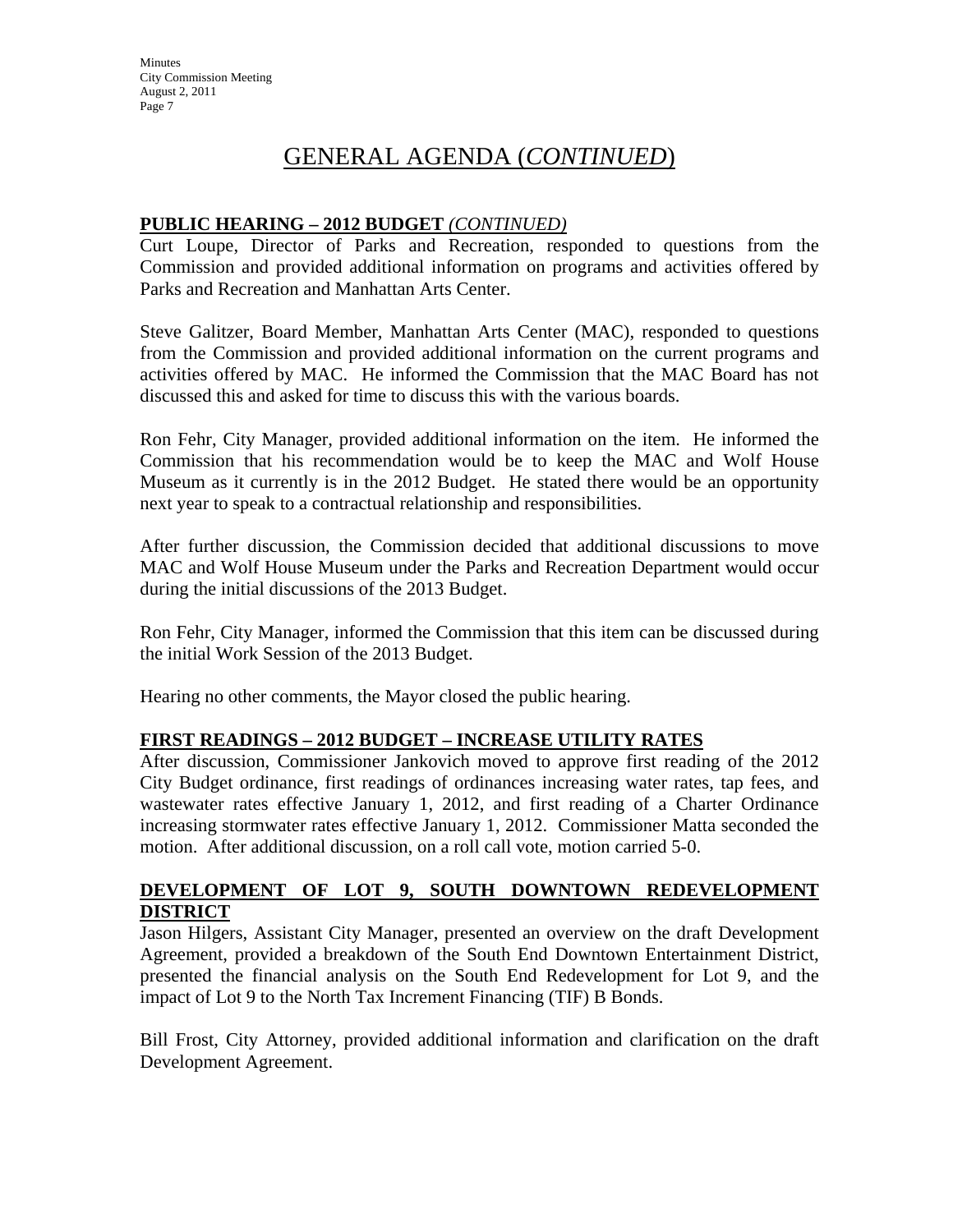#### **DEVELOPMENT OF LOT 9, SOUTH DOWNTOWN REDEVELOPMENT DISTRICT** *(CONTINUED)*

Jason Hilgers, Assistant City Manager, responded to questions from the Commission regarding the appraised price; analysis and review that will need to be completed on the Flint Hills Square proposal; development of the lots and timeframe for development; and referred to the Report provided by Strategic Advisory Group (SAG).

Emily Campbell, Budget Officer, and Jason Hilgers, Assistant City Manager, responded to questions from the Commission and provided additional information on the bonds and coverage ratios.

Bill Frost, City Attorney; Bernie Hayen, Director of Finance; and Jason Hilgers, Assistant City Manager, provided clarification on the bonds and coverage ratios. They also provided additional information on the conceptual drawing of the lots and on the draft Development Agreement.

John Conderman, Attorney, representing Flint Hills Square, LLC, informed the Commission that this is an opportunity to bring everything together for Lot 9 and would be appropriate for the City of Manhattan. He stated that the proposal of Flint Hills Square is the best option for the City with local developers, presented information on the incremental direct spending scenario potential comparison for the conference center, and provided the benefits of the proposal. He voiced concerns with the SAG Report presented to the Commission earlier and stated that the revenue losses predicted for the Hilton Garden Inn are inaccurate and the concerns mentioned in the Report are unfounded. He stated that HCW, developer of Hilton Garden Inn, invests in quality products and has been extremely successful in the past. He also stated that the Flint Hills Square group is committed to the conditions of the Development Agreement and the design requirements. He informed the Commission that this is what he would call a bird in the hand versus two in the bush and asked the Commission to approve the Development Agreement with Flint Hills Square.

Rick Huffman, Principal, HCW Manhattan, LLC, asked questions about the assumptions and projections of the bonds, who will pay for the property taxes on the City-owned lots, STAR bonds and financing of the project, and discussed findings in the SAG Report. He voiced concerns with the projected revenue loss to the Hilton Garden Inn indicated in the SAG Report and the adjacency of two additional hotels.

Jason Hilgers, Assistant City Manager, responded to questions and provided additional background information on the item and on the draft Development Agreement.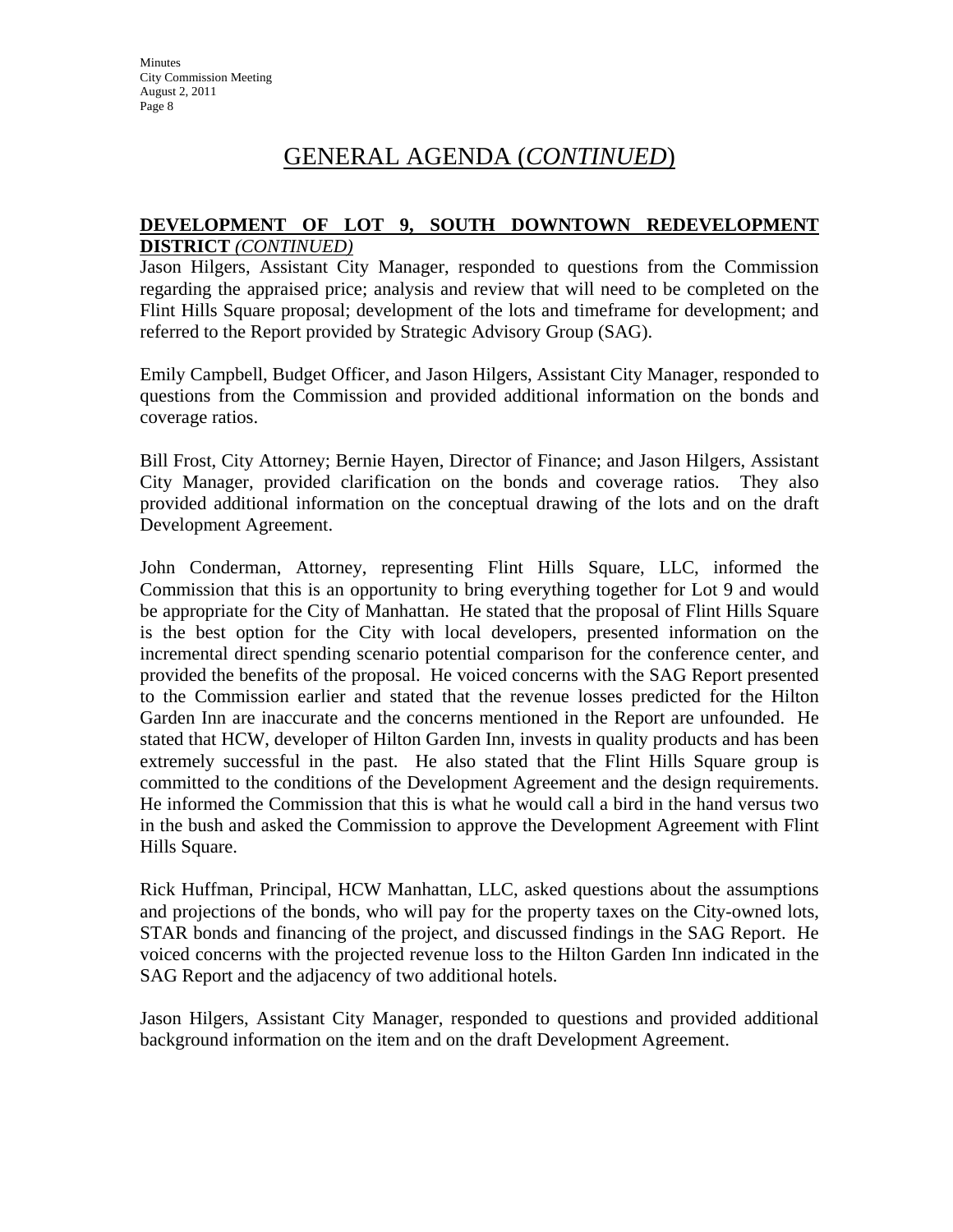#### **DEVELOPMENT OF LOT 9, SOUTH DOWNTOWN REDEVELOPMENT DISTRICT** *(CONTINUED)*

Rick Huffman, Principal, HCW Manhattan, LLC, responded to additional questions from the Commission and stated that their firm submitted an earlier proposal to the City. He asked the Commission to still consider a Request For Proposals (RFP) process to serve the South End better. He stated that if the Commission does a RFP, the City will get some great proposals and will have a great project.

After additional discussion and comments by the Commission, Commissioner Butler moved to authorize City Administration to finalize and the Mayor and City Clerk to execute the Final Development Agreement and associated documents with Flint Hills Square, LLC, et. al., for the redevelopment of Lot 9, Downtown Entertainment District. Commissioner Jankovich seconded the motion. On a roll call vote, motion carried 5-0.

At 9:55 p.m., the Commission took a brief recess.

#### **SOUTH END PARK NAMING RECOMMENDATION**

Curt Loupe, Director of Parks and Recreation, presented an overview of the item.

Linda Teener, Chair, Parks and Recreation Advisory Board, informed the Commission that the Advisory Board preferred the name Discovery Park Plaza. She then responded to questions from the Commission.

Bob Workman, Director, Flint Hills Discovery Center, provided additional information on the item and informed the Commission as the Discovery Center develops marketing materials, it will be important to have a name for the park. He stated that the motivation for Discovery Park is to move beyond the reference to south park and would welcome additional ideas on naming the park.

Linda Teener, Chair, Parks and Recreation Advisory Board, informed the Commission that the Parks and Recreation Advisory Board would be glad to consider and suggest additional names for the park.

After discussion of the Commission, the consensus was to have the Parks and Advisory Board gather additional naming options and considerations for the Commission.

Ron Fehr, City Manager, provided clarification on the item and stated that the item would come back to the Commission for action.

#### **LOT 4, SOUTH DOWNTOWN REDEVELOPMENT DISTRICT AGREEMENT**

Jason Hilgers, Assistant City Manager, presented the item. He then responded to questions from the Commission regarding ownership of the land.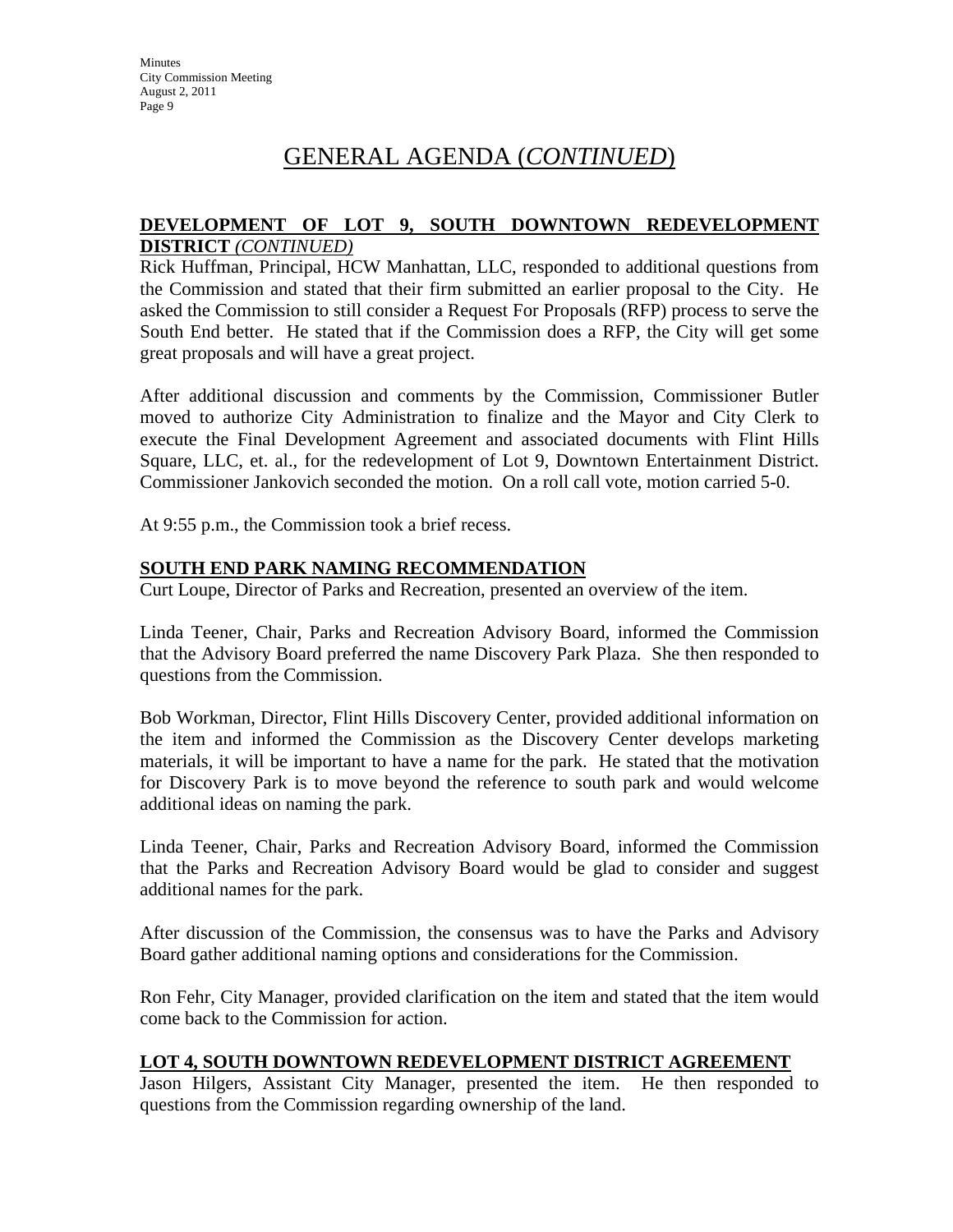#### **LOT 4, SOUTH DOWNTOWN REDEVELOPMENT DISTRICT AGREEMENT** *(CONTINUED)*

Jason Hilgers, Assistant City Manager, and Bill Frost, City Attorney, responded to questions from the Commission and provided clarification on the item.

After discussion, Commissioner Jankovich moved to authorize City Administration to finalize and the Mayor and City Clerk to execute the agreement with HCW on Lot 4. Commissioner Matta seconded the motion. On a roll call vote, motion carried 5-0.

#### **PUBLIC HEARING - MUNICIPAL FACILITY REVIEW - RILEY COUNTY FLEET VEHICLE PARKING LOT**

Eric Cattell, Assistant Director for Planning, presented an overview of the item and Municipal Facility Review process.

Clancy Holeman, Riley County Counselor, representing the applicant, provided additional background information on the item, the proposed costs of construction, the need for accessible parking, and the meetings that have occurred on this item. He informed the Commission that Riley County has met the factors to be considered for a Municipal Facility Review process.

Rod Meredith, Assistant Director of Public Works, responded to questions from the Commission and provided additional information on the County's request.

Mayor Sherow opened the public hearing.

Joe Knopp, Attorney, representing Reed and Elliott Trust, presented an aerial map showing the property of his client and provided background information on the item. He informed the Commission that it would be a poor decision to develop this land as a parking lot and to consider the long-term implications. He stated that the land is zoned C-4, which is ideally suited for commercial and residential development. He asked the Commission to table this item, to not allow Riley County to use this valuable space for additional parking, and to consider other alternatives that can generate tax dollars for the City of Manhattan, Riley County, and U.S.D. 383. He then responded to questions from the Commission.

Clancy Holeman, Riley County Counselor, representing the applicant, informed the Commission that his client currently owns the property and that this request fits the needs and serves the public interests. He provided additional information on the item and encouraged the Commission to approve the request and to allow the item to move forward.

Hearing no other comments, the Mayor closed the public hearing.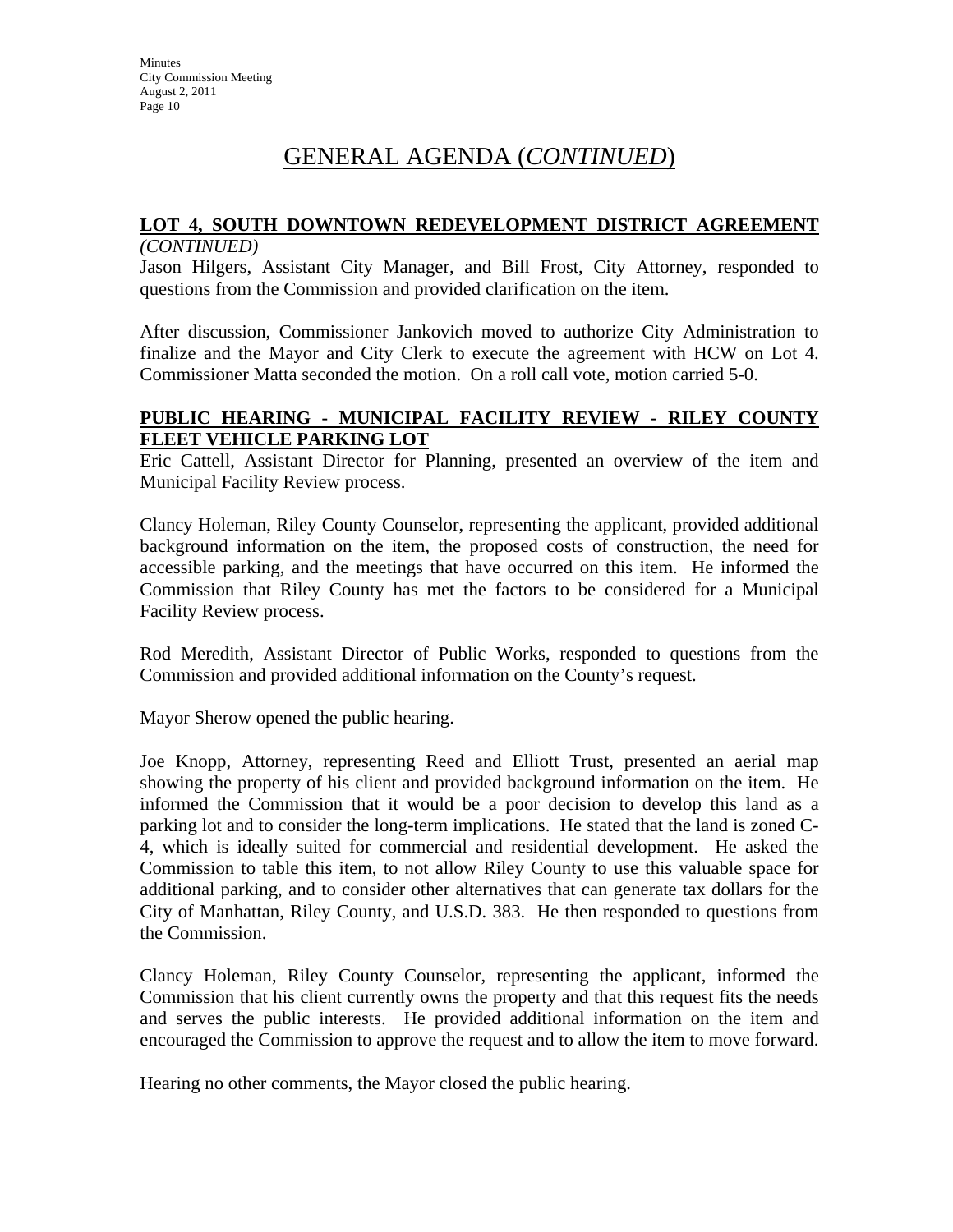#### **FIRST READING – MUNICIPAL FACILITY REVIEW - RILEY COUNTY FLEET VEHICLE PARKING LOT**

Commissioner Jankovich moved that the Commission found that the public interests to be served by the proposed Municipal Facility for a Riley County fleet vehicle parking lot for Riley County-owned vehicles outweigh the impacts upon legitimate community interests; and, approve first reading of an ordinance authorizing the proposed Municipal Facility for a Riley County fleet vehicle parking lot for Riley County owned vehicles, generally located at 500 Humboldt Street, based on the findings in the Staff Report *(See Attachment No. 3),* as recommended by the Planning Board. Commissioner Pepperd seconded the motion.

Bill Frost, City Attorney, responded to questions from the Commission and provided clarification on two competing public interests in relationship to zoning.

After additional discussion, on a roll call vote, motion carried 4-1, with Commissioner Butler voting against the motion.

## EXECUTIVE SESSION

At 11:00 p.m., Commissioner Jankovich moved to recess into Executive Session until 11:05 p.m. for the purpose of preliminary discussions related to the acquisition of real property. Commissioner Butler seconded the motion. On vote, motion carried 5-0.

At 11:05 p.m., the Commission reconvened with Mayor Sherow and Commissioners Pepperd, Matta, Butler, and Jankovich in attendance.

## *ITEM REMOVED FROM CONSENT AGENDA*

#### **AGREEMENT FOR PURCHASE OF REAL ESTATE FOR WESTERN INTERCEPTOR (SS0913)**

After discussion, Commissioner Butler moved to approve and authorize the Mayor and City Clerk to execute an agreement with the Sara Baril Trust for acquisition of real estate for the Western Interceptor project (SS0913). Commissioner Pepperd seconded the motion. On a roll call vote, motion carried 5-0.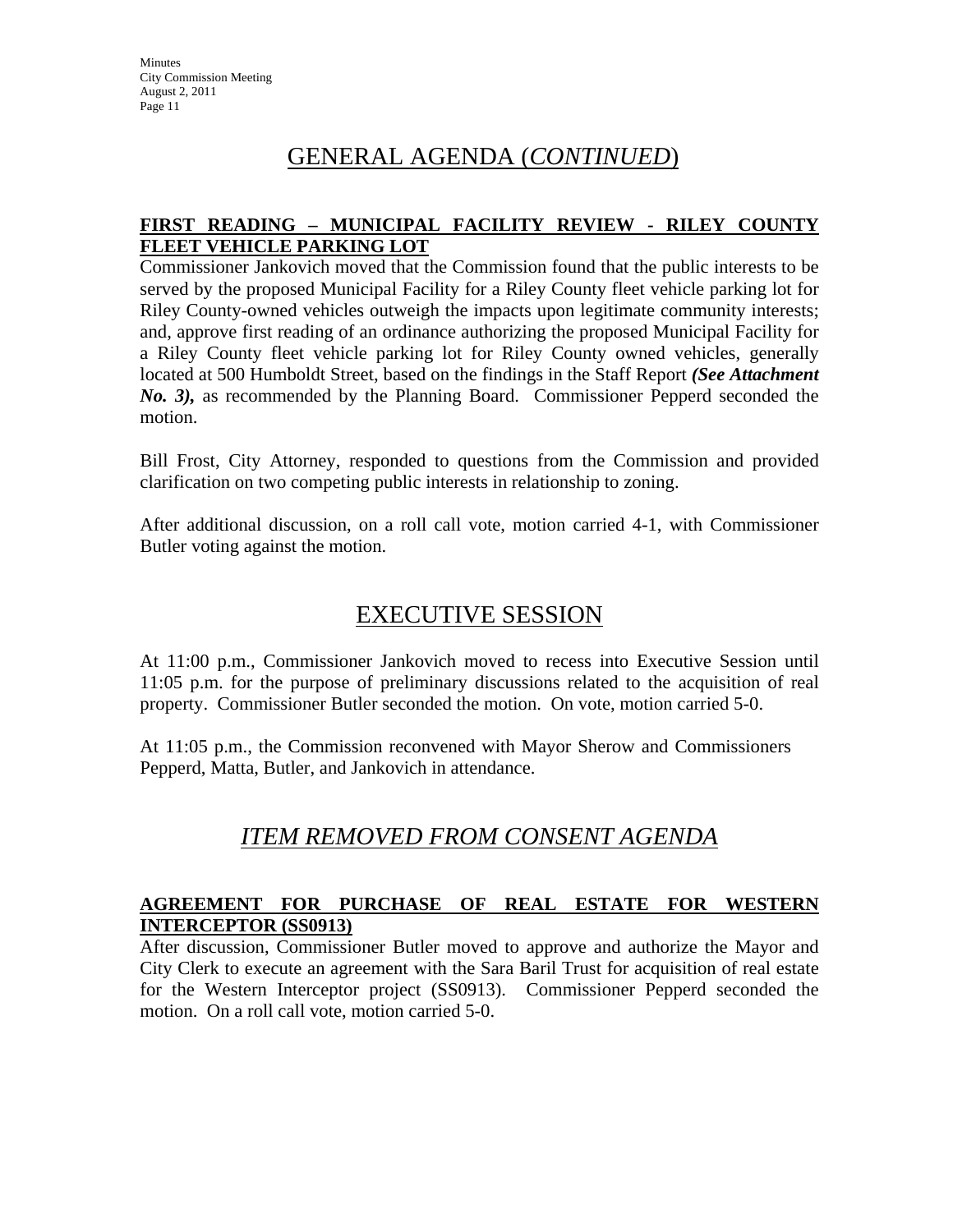Minutes<br>City Commission Meeting<br>August 2, 2011<br>Page 12

ADJOURNMENT<br>At 11:06 p.m., the Commission adjourned.

Gary 8. Fees, MMC, City Clerk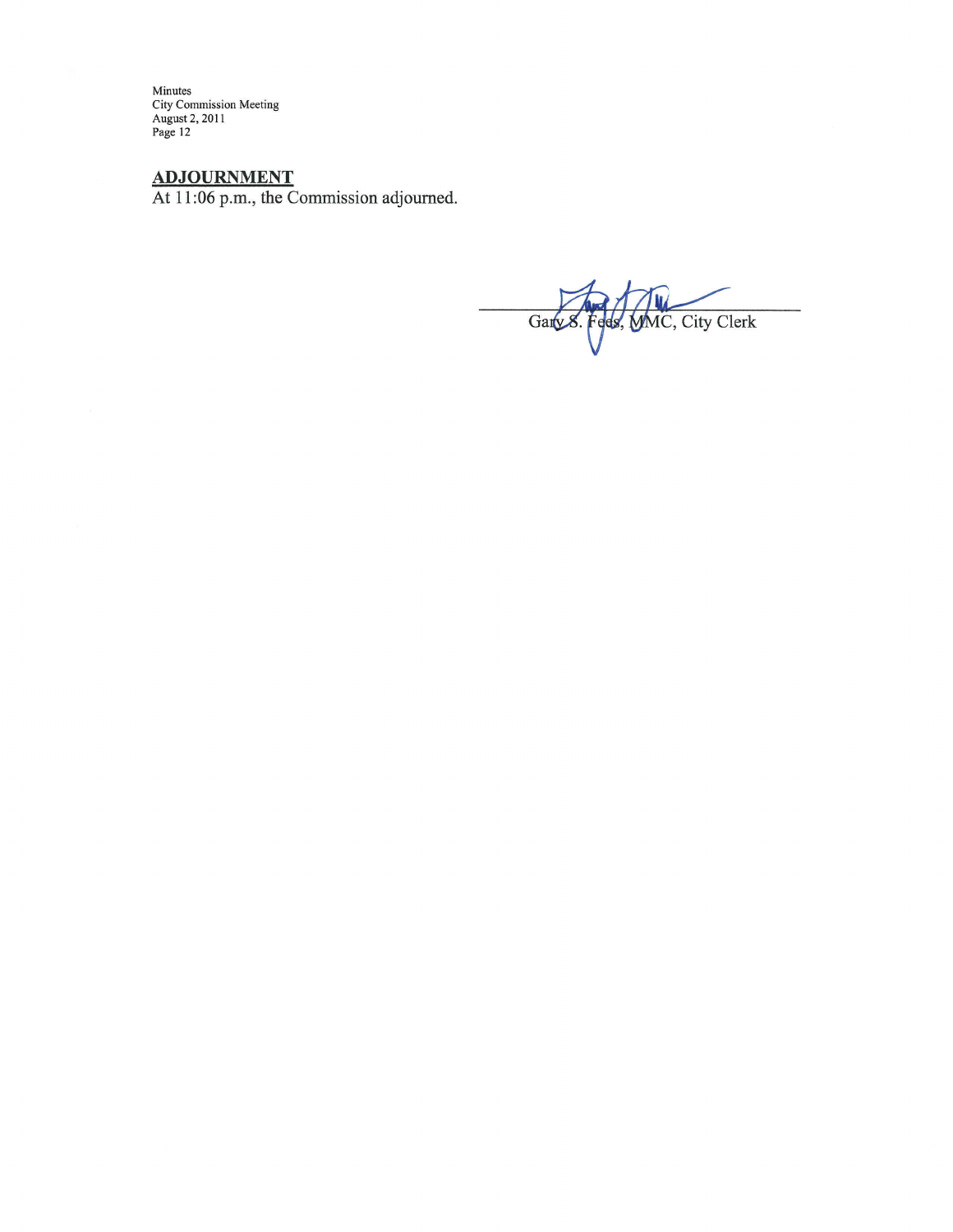#### **STAFF REPORT**

#### **ON AN APPLICATION TO REZONE PROPERTY**

**FROM:** County R-PUD, Residential Planned Unit Development District.

**TO:** R-2, Two-Family Residential District.

**APPLICANT:** Jeff Hancock, SMH Consultants, as Agent on behalf of Grand Mere Development – Mary L. Vanier for Field House Development, Inc. – Zachary J. Burton, President.

**ADDRESS:** 2021 Vanesta Drive, Suite A, Manhattan, KS 66503; 2520 Heartland Drive, Manhattan, KS 66503.

**OWNER:** Grand Mere Development – Mary L. Vanier.

**ADDRESS:** 2021 Vanesta Drive, Suite A, Manhattan, KS 66503.

**LOCATION:** Generally located northwest of the intersection of Grand Mere Parkway and Heartland Drive intersection, along the west side of Grand Mere Parkway.

**AREA:** 7.6 acres.

**DATE OF PUBLIC NOTICE PUBLICATION:** Monday, May 16, 2011.

#### **DATE OF PUBLIC HEARING: PLANNING BOARD:** Monday, June 6, 2011. **CITY COMMISSION:** Tuesday, June 21, 2011.

**EXISTING USE:** Open and undeveloped tract of land in Grand Mere, a master planned golf course community.

**PHYSICAL AND ENVIRONMENTAL CHARACTERISTICS:** Open range land with native grass cover. The site is an elongated tract of land bounded on the east by Grand Mere Parkway and on the immediate west by the proposed R-3, Multiple-Family Residential District portion of the Bellerive Addition. Further to the west is the Colbert Hills Golf Course. The site drains primarily to the east.

#### **SURROUNDING LAND USE AND ZONING:**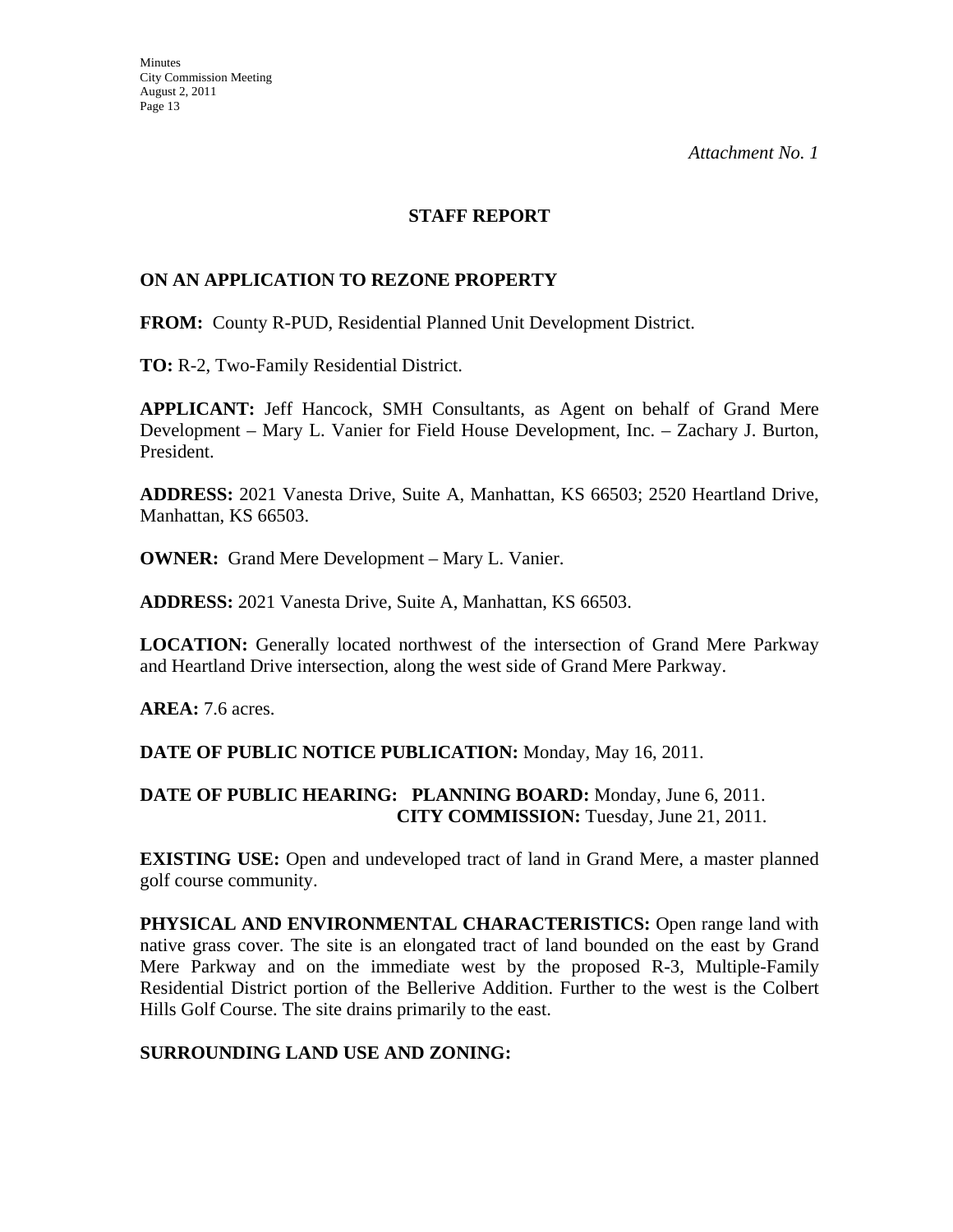- **(1) NORTH:** Undeveloped land (future Grand Mere apartment neighborhood and open space); County R-PUD.
- **(2) SOUTH:** Colbert Hills Golf Course, and undeveloped land (future Grand Mere villas, single-family dwellings); R-S District and County R-PUD.
- **(3) EAST:** Grand Mere Parkway, single-family homes, and undeveloped land (divided four lane collector street, future Grand Mere villas, single-family dwellings, and townhomes with two to six dwellings per building), and Colbert Hills Golf Course; County R-PUD, R District, and R-S District.
- **(4) WEST:** Colbert Hills Golf Course, future Bellerive R-3; R-S District and County R-PUD proposed to be rezoned to R-3.

**GENERAL NEIGHBORHOOD CHARACTER:** Currently, the general character of the neighborhood is a mix of low density residential and golf course uses developing within a comprehensively planned neighborhood.

**SUITABILITY OF SITE FOR USES UNDER CURRENT ZONING:** The site was rezoned to County R-PUD in 1997. At the time of the rezoning, the developer of the golf course wanted assurance that when the golf course was annexed a zoning, specifically the County R-PUD for the golf course was attached. The rezoning was done primarily for the benefit of the golf course development. Those portions of Grand Mere that are not annexed remain County R-PUD. The current County R-PUD predated the Grand Mere Master Plan and Comprehensive Plan, which currently recommends "Apartments", and medium density residential, respectively. Development in Grand Mere is progressing to ensure attractive and orderly neighborhoods in response to changing market demand. The site is suitable for the proposed rezoning to R-2 District.

**COMPATIBILITY OF PROPOSED DISTRICT WITH NEARBY PROPERTIES AND EXTENT TO WHICH IT MAY HAVE DETRIMENTAL AFFECTS:** The proposed rezoning to R-2 District is compatible with the surrounding neighborhood. The proposed rezoning is separated by distance from existing single-family homes to the east and south by a wide public street, approximately 135 feet in width at the south end, and 110 feet in width at the north end. By distance, the R-2 area is as close as about 135 feet from single-family homes to the east, at the south end, and approximately 1,000 feet to the nearest single-family lot at the north end of the proposed R-2 area. Access to the site is proposed off the west side of Grand Mere Parkway from intersections, which were planned, designed and constructed to be consistent with the master plan for Grand Mere.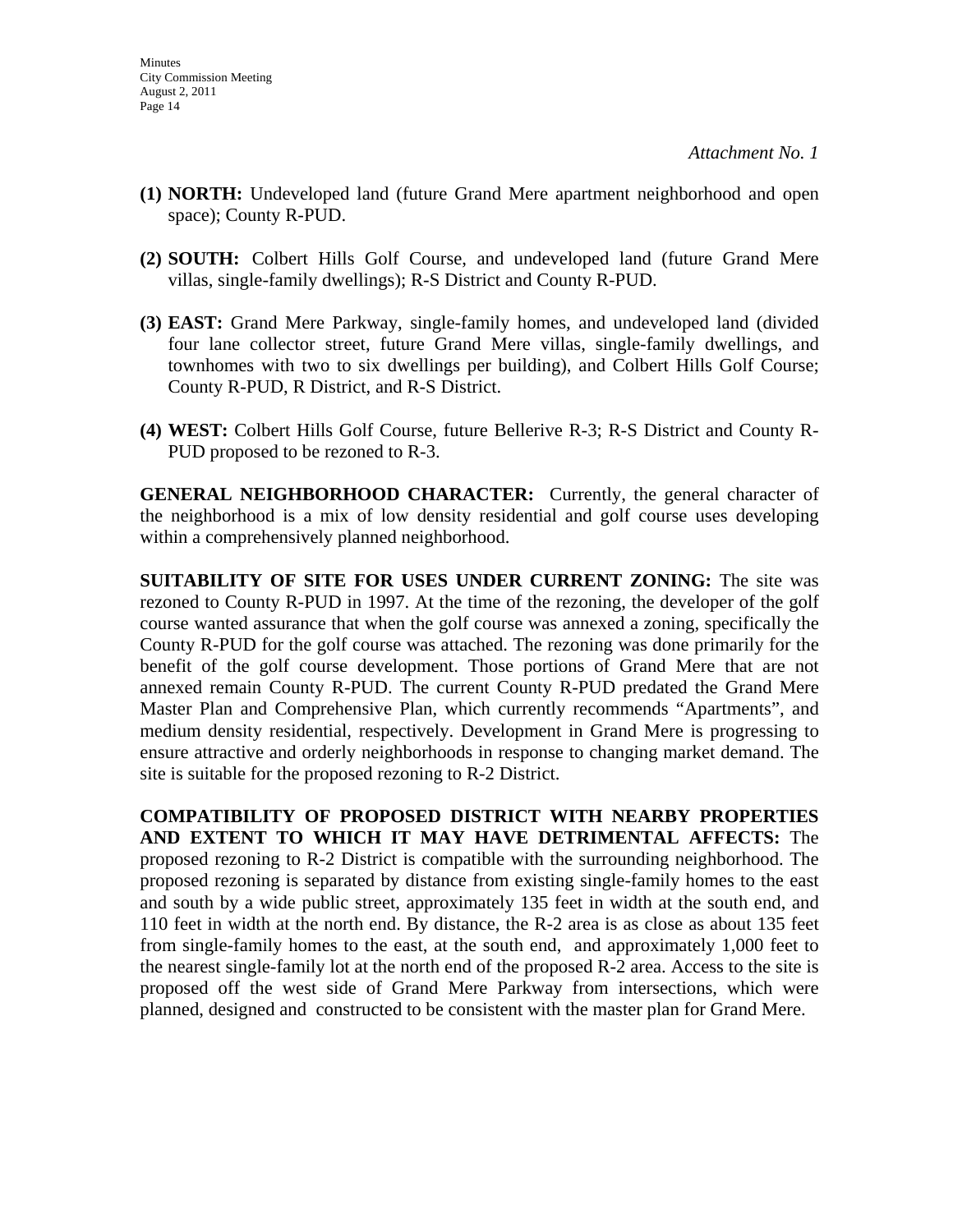An increase in light, noise and traffic can be expected but with minimal impact on the surrounding area. The site is intended to be developed as "Apartments" and is planned for and consistent with the Grand Mere Master Plan and Comprehensive Plan.

To ensure compatibility within Grand Mere, architectural guidelines and design standards provide for building review and approval. A design review committee is responsible for enforcement of guidelines and standards *(see policy statement below under Comprehensive Plan, part III.)* The guidelines and standards are private and are not part of the rezoning. The policy statements are mentioned because they are part of the Grand Mere Master Plan policies.

#### **CONFORMANCE WITH COMPREHENSIVE PLAN:**

#### **COMPREHENSIVE PLAN**

#### **THE PROPOSED SITE IS SHOWN ON THE FUTURE LAND USE MAP IN THE NORTHWEST PLANNING AREA AS RESIDENTIAL MEDIUM HIGH DENSITY (RMH.)**

The Grand Mere Community Master Plan was originally adopted in April 2000, and is included as a specific Land Use Element of the current Comprehensive Plan adopted in 2003. The Grand Mere Plan is a more detailed level neighborhood plan for the site, which notes the annexation site as, Apartments (RMH) in the written document on page 10, and on the Grand Mere Master Plan map as Apartments # 1 17.0 AC (RMH.)

Applicable policies of the Comprehensive Plan and Grand Mere, a Master Planned Golf Course Community, are set out below in italics and bold italics.

#### **Residential Medium/High Density (RMH)**

#### *RMH 1: Characteristics*

*The Residential Medium/High Density designation shall incorporate a mix of housing types in a neighborhood setting in combination with compatible non-residential land uses, such as retail, service commercial, and office uses, developed at a neighborhood scale that is in harmony with the area's residential characteristics and in conformance with the policies for Neighborhood Commercial Centers. Appropriate housing types may include a combination of small lot single-family, duplexes, townhomes, or fourplexes on individual lots. However, under a planned unit development concept, or when subject to design and site plan standards (design review process), larger apartment or condominium buildings may be permissible as well, provided the density range is complied with.*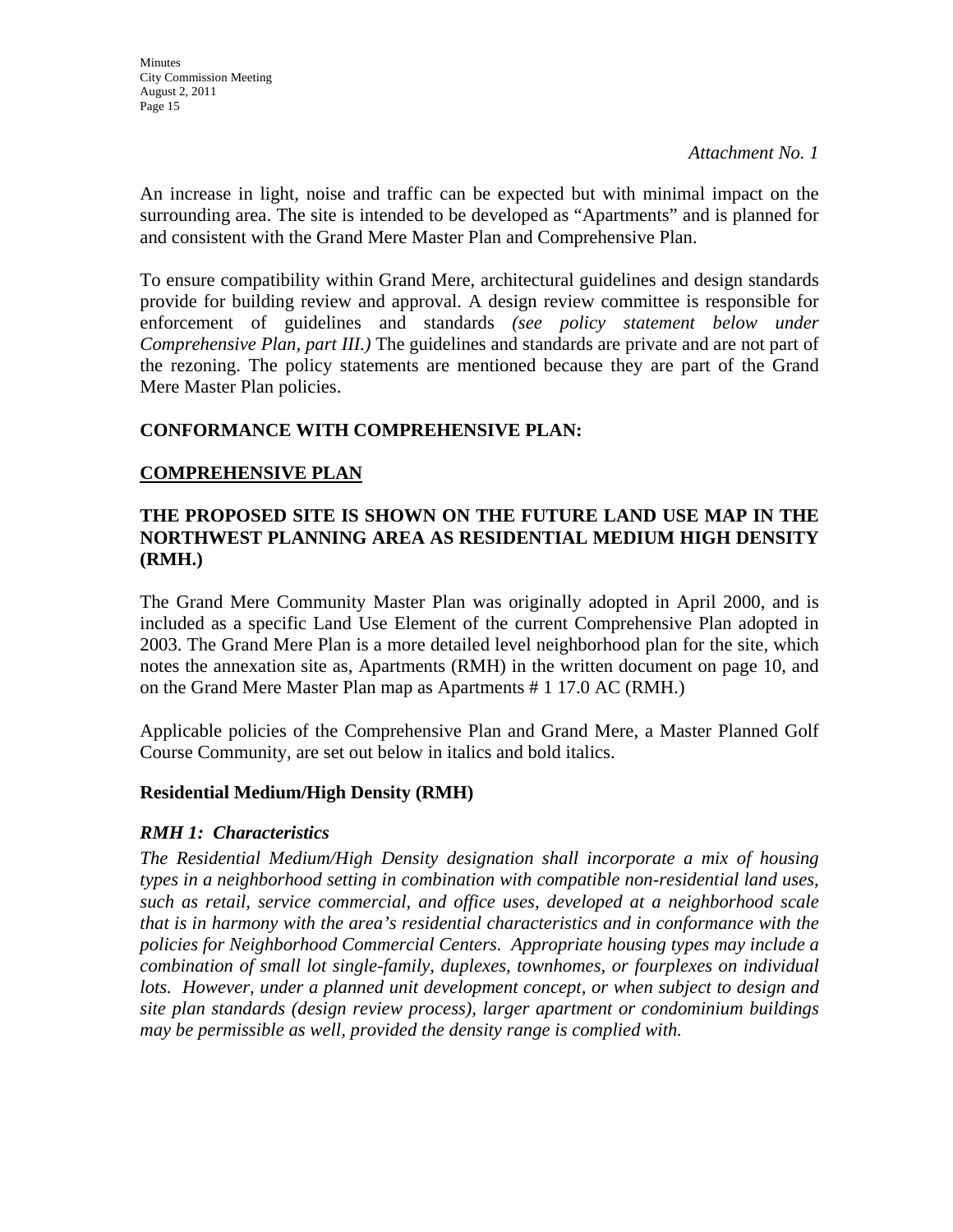#### *RMH 2: Appropriate Density Range*

*Densities within a Residential Medium/High neighborhood range from 11 to 19 dwelling units per net acre.* 

#### *RMH 3: Location*

*Residential Medium/High Density neighborhoods should be located close to arterial streets and be bounded by collector streets where possible, with a direct connection to work, shopping, and leisure activities.* 

#### *RMH 4: Variety of Housing Styles*

*To avoid monotonous streetscapes, the incorporation of a variety of housing models and sizes is strongly encouraged.* 

#### **Grand Mere, a Master Planned Golf Course Community**

#### *I. INTRODUCTION*

#### *A. PURPOSE OF SUBMITTAL*

*This Grand Mere submittal is a proposed amendment to the 1991 City of Manhattan Comprehensive Land Use Plan. It is intended to be the guide for future zoning requests as the Grand Mere Community develops.* 

#### *B. PROJECT INTENT*

*The overall Land Use Amendment is intended to create a community designed within a park. By responding to the natural terrain, preserving natural corridors, protecting the slopes and riparian environment, a harmonious relationship with the land can be created for the community.* 

*Grand Mere is envisioned as an upscale residential community, with the University's Colbert Hills Golf Course and preserved open space interwoven throughout the development. The community is made up of individual neighborhoods defined by open space features, topography, connection to the Grand Mere Parkway, and the golf course. A strong joint effort has integrated the golf course design (Colbert Hills) and the overall community design (Grand Mere Development). The interconnectivity of automobile circulation, pedestrian/bicycles, and open space, as well as residential neighborhood placement and overall community utility location, has created a well integrated community with both future residences and community recreation as the main focus. Flexibility is built into the land use plan to allow the development to respond to market demand.*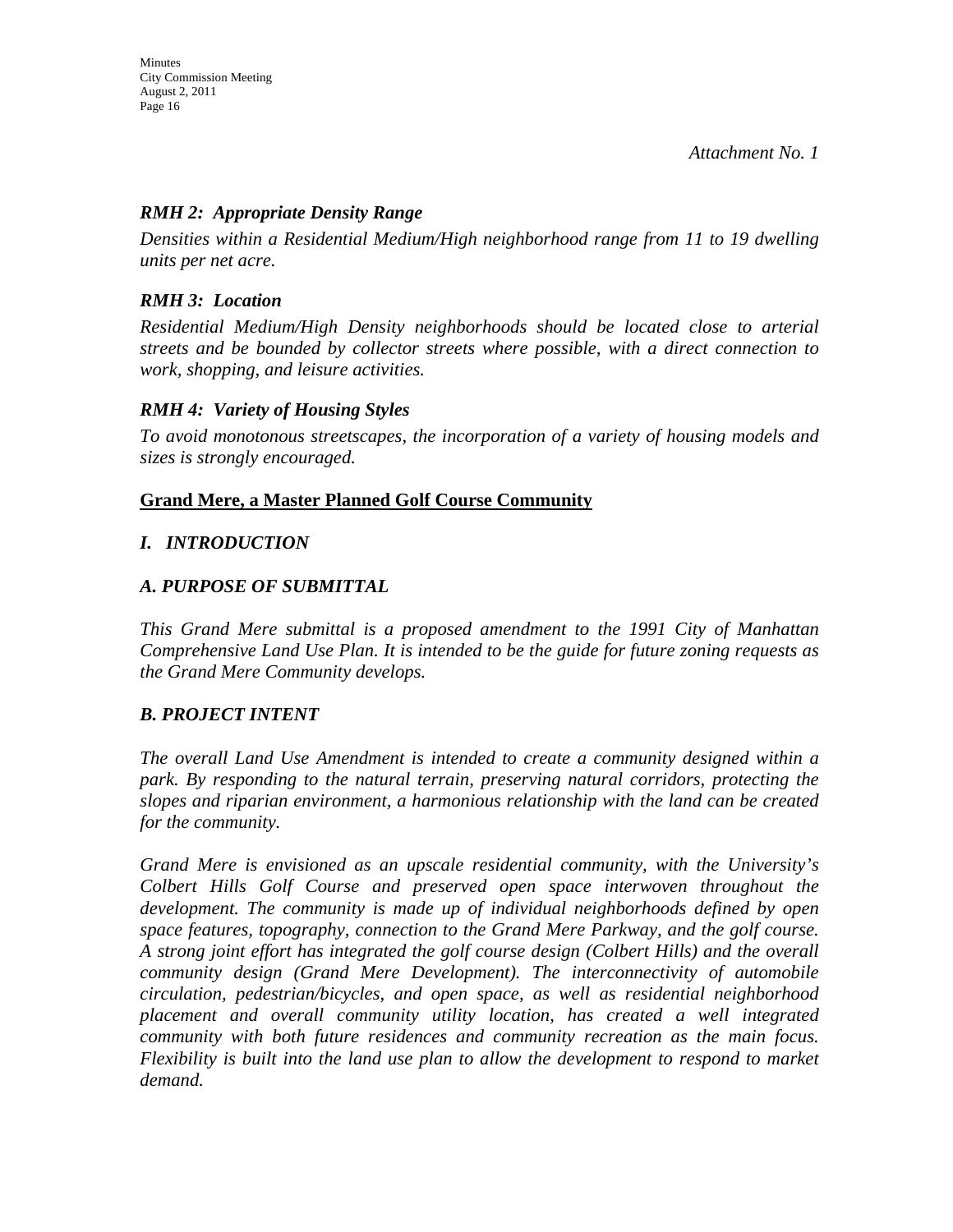*Specific types of residential product may subtly change in the future due to market demand as the development pattern becomes clearer and as the community matures. The community will offer a high level of design quality, architectural variety, and a wide range of housing types to address the potential markets appropriate for an upscale development.* 

#### *5 KEY DESIGN CONCEPTS*

#### *1. Create a high quality residential community*

*Create a community of villages, residential neighborhoods, and neighborhood commercial areas centered along the projects' spine, Grand Mere Parkway. Through the use of architectural design guidelines and development reviews the quality of building construction will be maintained at the highest level.* 

#### *2. Integrate the Natural Environment*

*Preserve the natural slopes and open space features. Provide a visual connection to the natural beauty of the development: the golf course in the valleys, the long vistas/views, and the prairie environment.* 

#### *3. Offer a Variety of Residential Living*

*Offer a wide range of residential products and lot types to address the market demands of the well informed and upscale consumer. An integrated community of many housing types will help to provide an interesting streetscape, a quality neighborhood texture, and a sustainable development.* 

#### *4. Create a Pedestrian/Bicycle System*

*Provide pedestrian/bicycle connections throughout the development, following the Grand Mere Parkway, open space corridors and the linear park connections provided as part of the Master Plan along Little Kitten Creek and the continuation of the Hudson trail. Grand Mere Community Overall Development Plan* 

#### *5. Establish a 'heart' to the community*

*Provide a central community feature for the residents of Grand Mere. Utilizing the golf clubhouse access as a link between the east and west parts of the property, a private community recreation complex would be provided at the intersection of Grand Mere Parkway and Colbert Hills Drive. This central location along the bike trail and pedestrian sidewalk connections to all the neighborhoods would provide an accessible 'recreational heart' for the community.*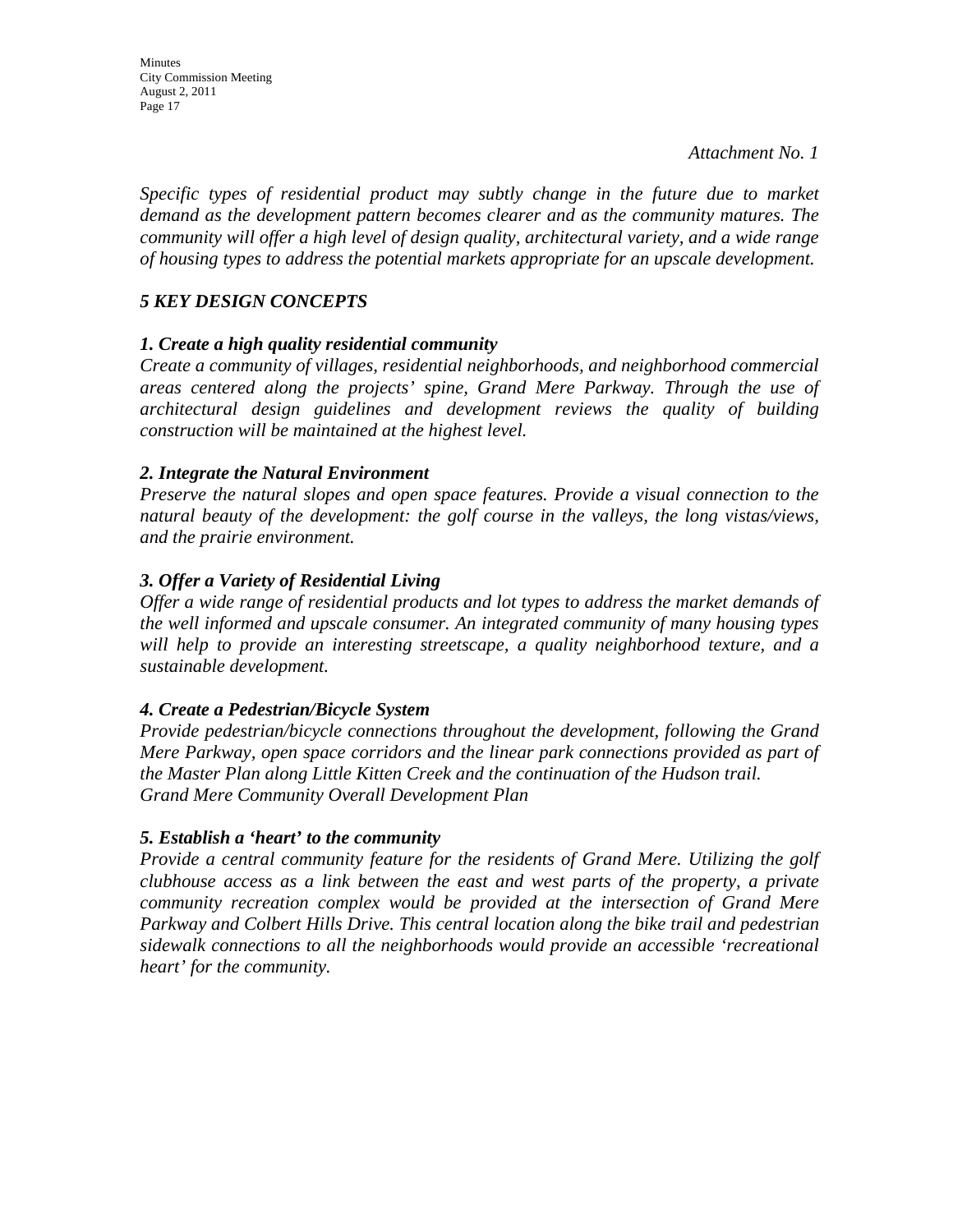#### *III. COMMUNITY CONCEPTS AND DEVELOPMENT STRATEGY*

*Grand Mere is proposed as a Master Planned Community consisting of a wide range of residential housing types and densities and will be utilizing both Planned Unit Development and Conventional Zoning Development standards based on specific sites and development types.* 

*The overall Grand Mere Project consists of 1,054 (estimated) acres, including the Colbert Hills Golf Course. Rather than dispersing development throughout the entire property, the project purposes to "concentrate" neighborhood development within residential and commercial villages on approximately 543 acres preserving almost 50% of the land as natural open space or golf course. This concept, while proposing a variety of home types and densities, provides large natural open spaces, golf course amenity for the general public, and peripheral residential villages as large lot or low density residential products that create an overall density (1.5 du/ac) for the site, consistent with the surrounding neighborhoods. All housing types shall belong to the Master Homes Association, which will be responsible for enforcing the covenants and restrictions, and maintaining the common grounds.* 

*Within the community, residential neighborhoods are supported by neighborhood commercial services, which provide a focus and entry element for the development. These neighborhood office and retail villages are envisioned as community services located at the development entries along the Little Kitten Creek entry and Kimball Ave. and the future northern entry on Marlatt.* 

*Throughout the plan, connecting open space systems, sidewalks and bike trails provide pedestrian connections between residential neighborhoods, public amenities and the neighborhood services. These are planned connections to occur in a variety of types and locations. As each phase of development is planned in detail, the specific pedestrian connections will be part of each village plat and relate back to the overall Circulation Parks & Open Space Plan.* 

*Grand Mere Community Architectural Guidelines and Design Standards will provide for the review and approval of all site and building plans for the Grand Mere property. The Design Review Committee of Grand Mere will be responsible for enforcement of these guidelines and standards. The Developer believes that careful planning and enforcement of design and development standards will ensure orderly, attractive, and lasting development, all of which will preserve and enhance the value of the community.*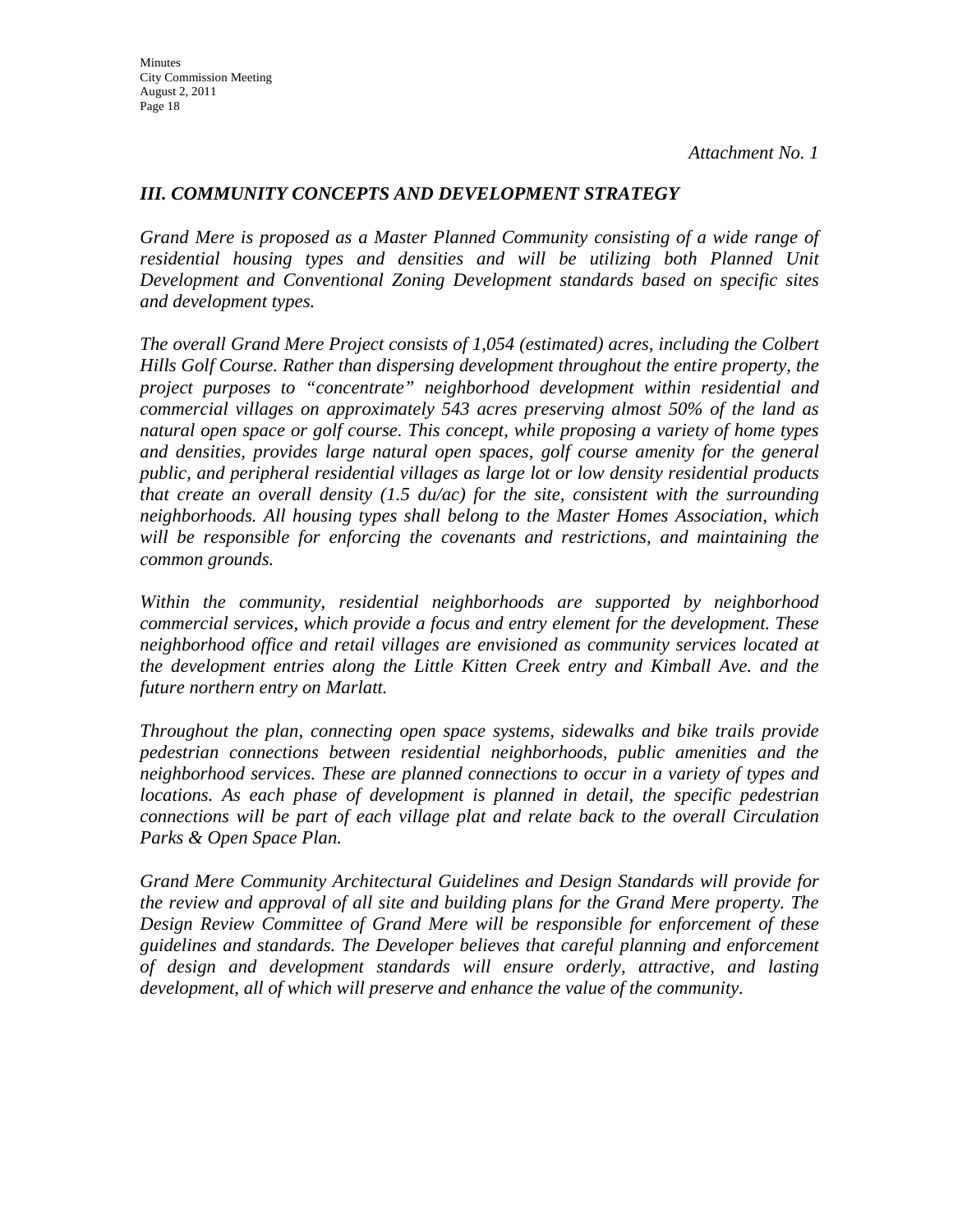Minutes City Commission Meeting August 2, 2011 Page 19

*Attachment No. 1* 

#### *A. Residential Neighborhoods*

*The planning concept proposes a wide range of residential uses, with densities ranging from 1 to 20 dwelling units per acre (du/ac) within individual parcels. Generally, individual neighborhoods are envisioned as small enclaves in order to promote a mix of different product types, create intimate neighborhoods, and to build a strong community image from the project's onset. The key to a sustainable successful development is quality design and construction, and a variety of housing price points to attract a wide spectrum of residential consumers. Higher density residential, as well as small lot single-family opportunities are integrated into the community along Grand Mere Parkway, rather than isolated or located along the site's edges. While building a stronger new community, this concept also reduces impact on existing adjacent neighborhoods by focusing the traffic and circulation internally.* 

#### *Residential Types:*

#### *Apartments (RMH)*

*The apartment villages are located on two parcels of ground, 17.0 and 18.4 acres, along the parkway in areas where the architecture can take advantage of and incorporate the topography, soil conditions and golf course buffering. The buildings would be 2 to 3 stories with individual entries. Attached, detached garages, carports and open air parking would be provided for the residents. Slab on grade construction along the parkway would avoid much of the underlying rock and 2 story uphill side and 3 story downhill side architecture, behind the preserved open space and landform ridge, would minimize the grading necessary to incorporate housing along the 6th fairway. The architecture would be designed to provide an overall theme and consistent material quality throughout the neighborhood.* 

#### *C. Streets and Circulation System*

*Residential streets within Grand Mere are envisioned as a key element of "neighborhood quality," offering a place to walk and play, as well as to drive and park. The streetscape in and along the roads will reflect the quality of the community through the use of signage monumentation and landscaping depending on the location and natural conditions of the space providing strong visual "cues" to better orient drivers to their locations and destinations.*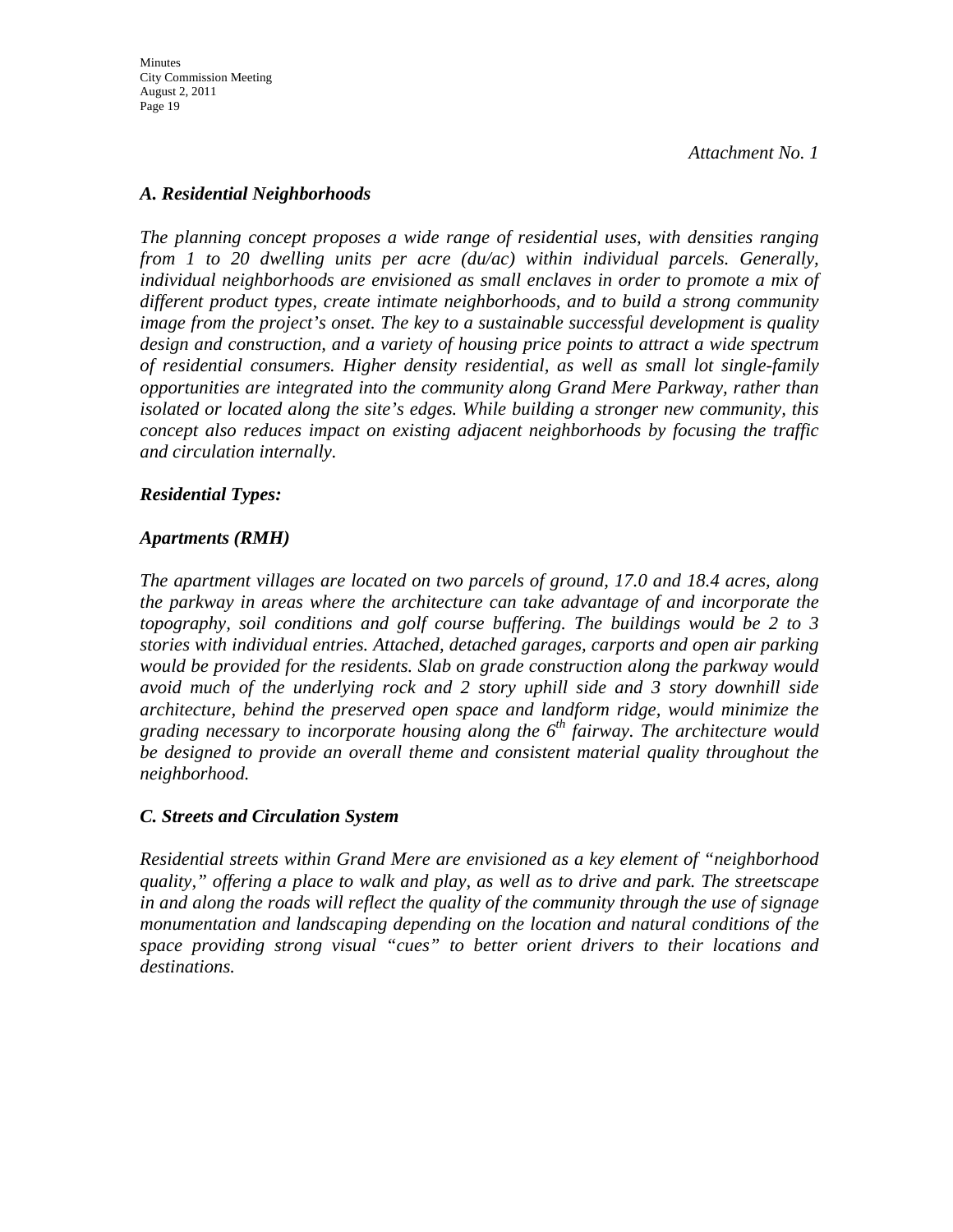*When utilizing the approved Manhattan street system standards the hierarchy, streetwidths, design speeds, and travel/parking lanes are consistent and will not compromise auto on-street parking, or bike and pedestrian access. The street layout will frame important views and vistas, including buildings, golf course, and natural features. Onstreet parking is available on all local streets.* 

*The Master Planned Community will be accessed from Kimball Avenue and Marlatt Avenue. Additional access points into the Community from surrounding residential streets are shown on the Master Plan.* 

#### *D. Pedestrian and Bicycle Circulation System*

*Connectivity with the City of Manhattan Linear Park Master Plan is our main focus for the overall trails system. A comprehensive pedestrian and bicycle system is proposed for the community to provide access to individual neighborhoods, the Club Facility and Hotel site, commercial services, and open space amenities~ Elements include both off-street and on street bike paths, natural unimproved trails, and a 17.2 acre linear park along Little Kitten Creek. An easement shall be provided for the extension of the Hudson trail northward, along the east property line to northeast corner section 3-10-7. All trail/path systems will be site- specifically designed at the time of construction. Each will be reviewed on a site-by-site basis to ensure sensitive placement and minimum disturbance. This will be coordinated with the Park & Recreation Board and the Parks and Recreation Department.* 

#### *G. Golf Course Development*

*The Grand Mere development drainage and detention system shall be designed to work in concert with the golf course drainage and detention system. The course was designed to meet the environmental goals of the Audubon International Signature Status Program.* 

#### *Bike Paths, Trails and Sidewalks*

*Bike paths, trails and sidewalks are provided along the internal streets and open spaces to provide internal connections between the villages where possible. See the Circulation Parks & Open Space Plan* 

#### *M. Current School District Boundaries*

*The school district boundary between Manhattan U.S.D. 383 and Riley County U.S.D. 378 divides Grand Mere into east and west jurisdictions crossing the property beginning at the S.W. Corner of Section 3-10-7 and continuing north to the N.W. Corner of Section 3-10-7.*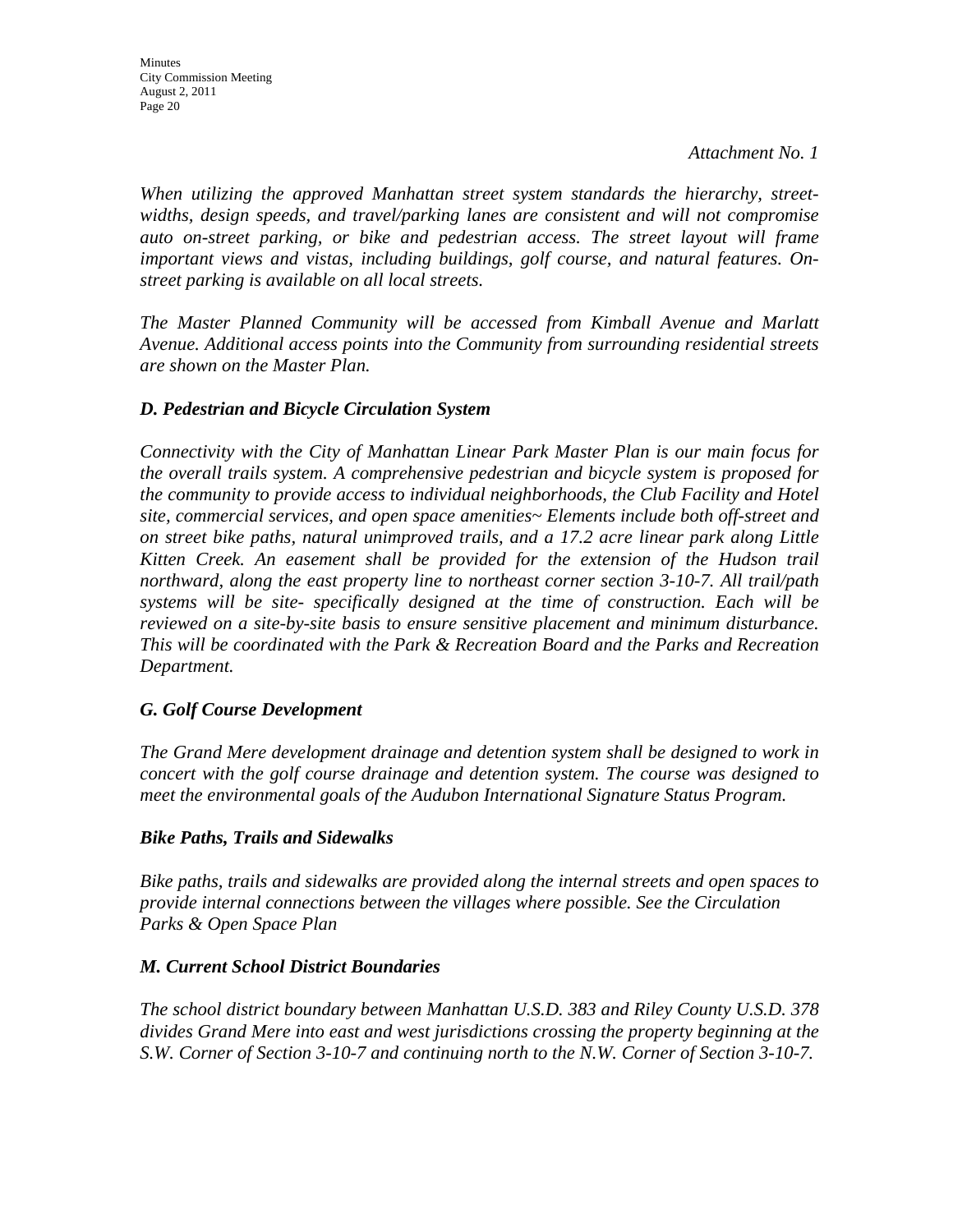As noted on the proposed Preliminary Plat, the R-2 density is 4.27 dwelling units per net acre. The Comprehensive Plan suggests up to 19 dwelling units per net acre is appropriate in the RMH category and the Grand Mere Plan suggests a range of one up to 20 dwelling units per net acre.

**THE REZONING OF THE PROPOSED 7.6 ACRE TRACT CONFORMS TO THE POLICIES OF** Grand Mere, a Master Planned Golf Course Community, and the Comprehensive Plan.

#### **ZONING HISTORY AND LENGTH OF TIME VACANT AS ZONED:**

| August 7, 1997          | County Commission approved Preliminary<br>Riley<br>Development Plan of Colbert Hills and the Wildcat PUD.                        |
|-------------------------|----------------------------------------------------------------------------------------------------------------------------------|
| August 14, 1997         | Riley County Commission approved Final Development<br>Plan.                                                                      |
| <b>February 7, 2000</b> | Planning Board approves resolution adopting Grand Mere<br>Community Master Plan and amendment of Comprehensive<br>Land Use Plan. |
| March 7, 2000           | City Commission approved first reading of an ordinance<br>adopting the Grand Mere Community Master Plan.                         |
| April 2003              | Comprehensive Plan adopted. Grand Mere Community<br>Master Plan adopted as a related plan and implementation<br>document.        |

The tract has remained vacant to date and was range land prior to development of the adjoining golf course and surrounding Grand Mere.

**CONSISTENCY WITH INTENT AND PURPOSE OF THE ZONING ORDINANCE:** The intent and purpose of the Manhattan Zoning Regulations is to protect the public health, safety, and general welfare; regulate the use of land and buildings within zoning districts to assure compatibility; and to protect property values.

The proposed rezoning is consistent with the intent and purpose of the Manhattan Zoning Regulations and R-2 District because proposed lot sizes conform to the minimum requirements of the R-2 District. In addition, the proposed Preliminary Plat dedicates easements and rights-of-way to serve the subdivision consistent with the requirements of the Manhattan Urban Area Subdivision Regulations.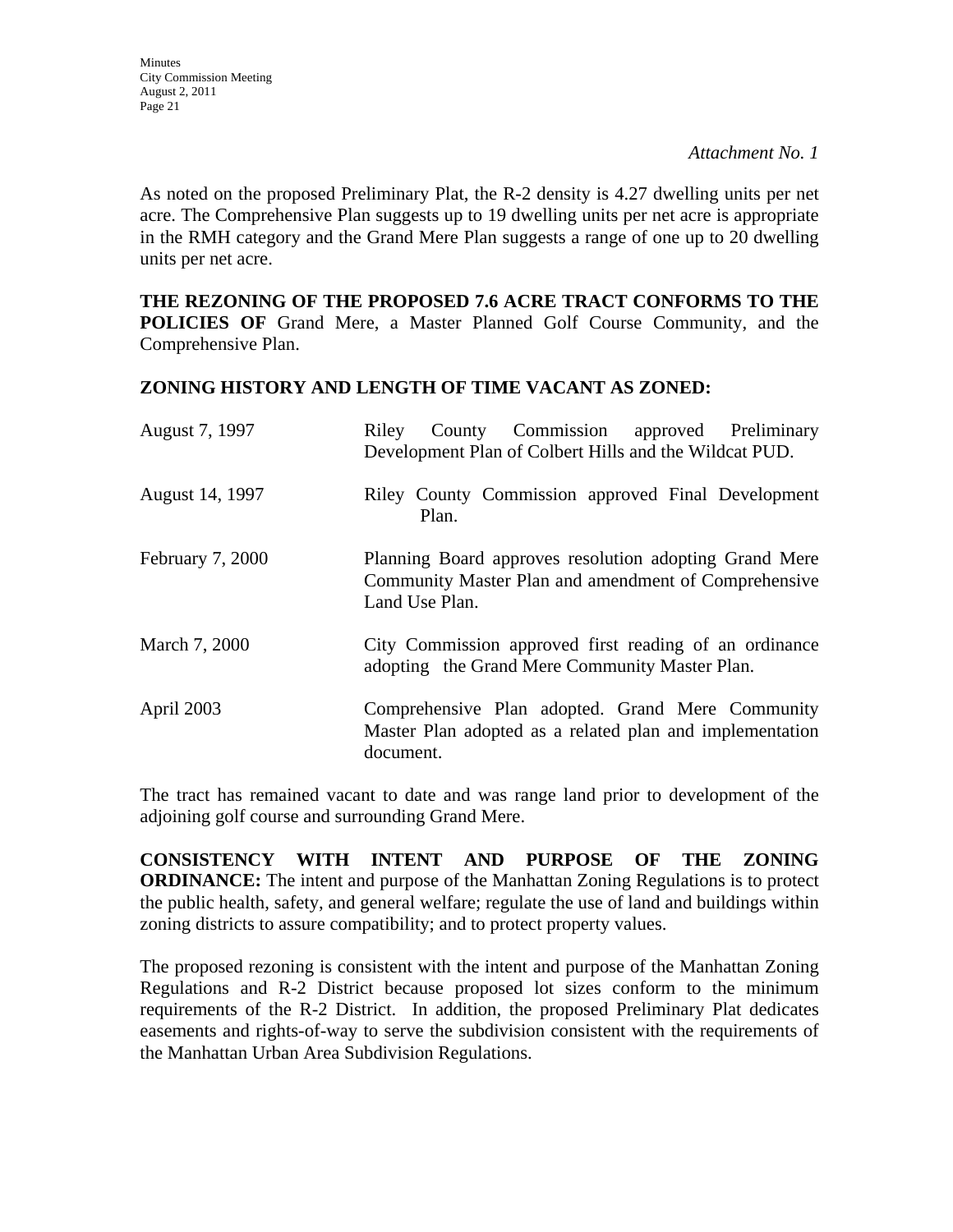The R-2, Two-Family Residential District is designed to provide a dwelling zone at a density no greater than two (2) attached dwelling units per 7,500 square feet. Minimum lot size for single-family detached dwellings is 6,000 square feet in area; 3,750 square feet for single-family attached; and, 7,500 square feet for a two-family dwelling unit.

The proposed R-2 District portion of the Bellerive Addition consists of single-family attached dwelling units in which lots range from approximately 8,127 square feet in area to 13, 970 square feet in area. The proposed lots conform to the requirements of the proposed R-2 District.

**RELATIVE GAIN TO THE PUBLIC HEALTH, SAFETY AND WELFARE THAT DENIAL OF THE REQUEST WOULD ACCOMPLISH, COMPARED WITH THE HARDSHIP IMPOSED UPON THE APPLICANT:** There appears to be no gain to the public that denial would accomplish. No expected adverse affects on the public health, safety and welfare as a result of the rezoning. Development of the site cannot proceed until the proposed Preliminary Plat is approved. A separate application was submitted for approval of a Preliminary Plat. It may be a hardship upon the owner if the rezoning is denied.

**ADEQUACY OF PUBLIC FACILITIES AND SERVICES:** Adequate street, sanitary sewer and water services are available to serve the rezoning site.

#### **OTHER APPLICABLE FACTORS:** None.

**STAFF COMMENTS:** City Administration recommends approval of the proposed rezoning of a 7.6 acre portion of the proposed Bellerive Addition from County R-PUD, Residential Planned Unit Development District, to R-2, Two-Family Residential District.

### **ALTERNATIVES:**

- 1. Recommend approval of the proposed rezoning of rezoning of a 7.6 acre portion of the proposed Bellerive Addition from County R-PUD, Residential Planned Unit Development District, to R-2, Two-Family Residential District, stating the basis for such recommendation.
- 2. Recommend denial of the proposed rezoning, stating the specific reasons for denial.
- 3. Table the proposed rezoning to a specific date, for specifically stated reasons.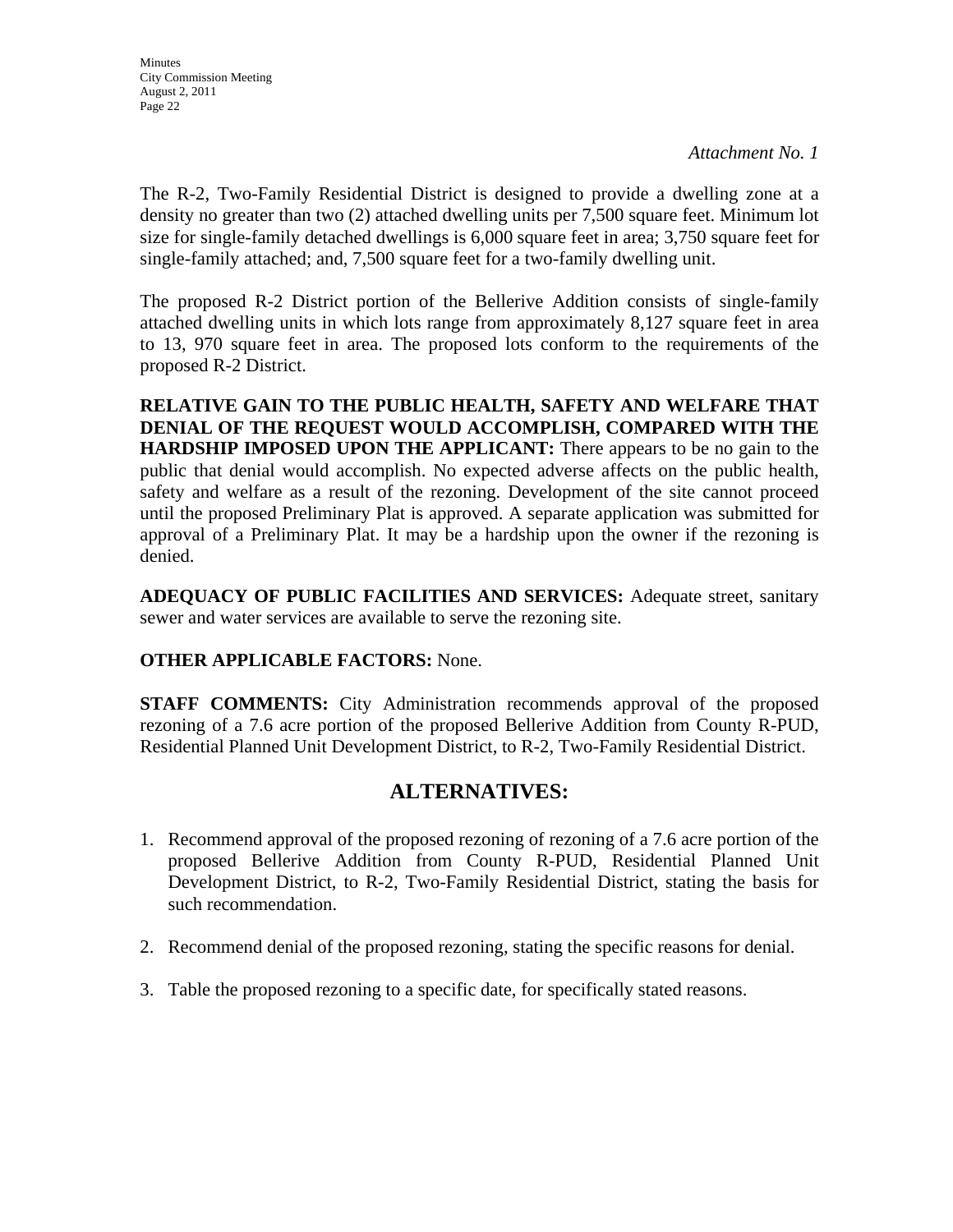Minutes City Commission Meeting August 2, 2011 Page 23

*Attachment No. 1* 

## **POSSIBLE MOTION:**

The Manhattan Urban Area Planning Board recommends approval of the rezoning of a 7.6 acre portion of the proposed Bellerive Addition from County R-PUD, Residential Planned Unit Development District, to R-2, Two-Family Residential District, based on the findings in the Staff Report.

**PREPARED BY:** Steve Zilkie, AICP, Senior Planner

**DATE:** June 1, 2011

11023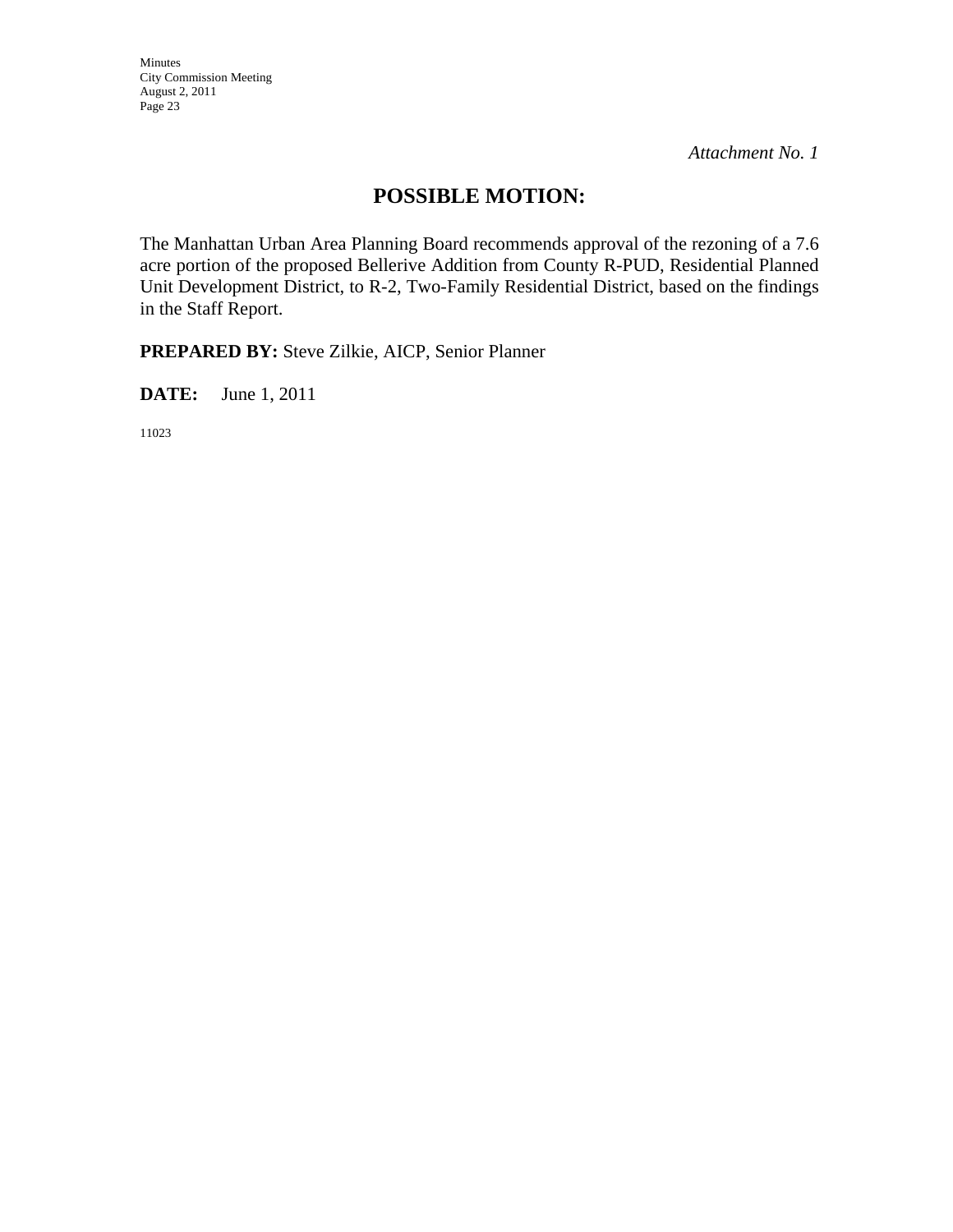#### **STAFF REPORT**

#### **ON AN APPLICATION TO REZONE PROPERTY**

**FROM:** County R-PUD, Residential Planned Unit Development District.

**TO:** R-3, Multiple-Family Residential District.

**APPLICANT:** Jeff Hancock, SMH Consultants, as Agent on behalf of Grand Mere Development – Mary L. Vanier for Field House Development, Inc. – Zachary J. Burton, President.

**ADDRESS:** 2021 Vanesta Drive, Suite A, Manhattan, KS 66503; 2520 Heartland Drive, Manhattan, KS 66503.

**OWNER:** Grand Mere Development – Mary L. Vanier.

**ADDRESS:** 2021 Vanesta Drive, Suite A, Manhattan, KS 66503.

**LOCATION:** Generally located northwest of the intersection of Grand Mere Parkway and Heartland Drive intersection, along the west side of Grand Mere Parkway.

**AREA:** 13.6 acres.

**DATE OF PUBLIC NOTICE PUBLICATION:** Monday, May 16, 2011.

#### **DATE OF PUBLIC HEARING: PLANNING BOARD:** Monday, June 6, 2011. **CITY COMMISSION:** Tuesday, June 21, 2011.

**EXISTING USE:** Open and undeveloped tract of land in Grand Mere, a master planned golf course community.

**PHYSICAL AND ENVIRONMENTAL CHARACTERISTICS:** Open range land with native grass cover. The site is an elongated tract of land bounded on the east by the proposed R-2, Two-Family Residential District portion of the Bellerive Addition and Grand Mere Parkway. On the immediate west is the Colbert Hills Golf Course. The site drains to the east and west.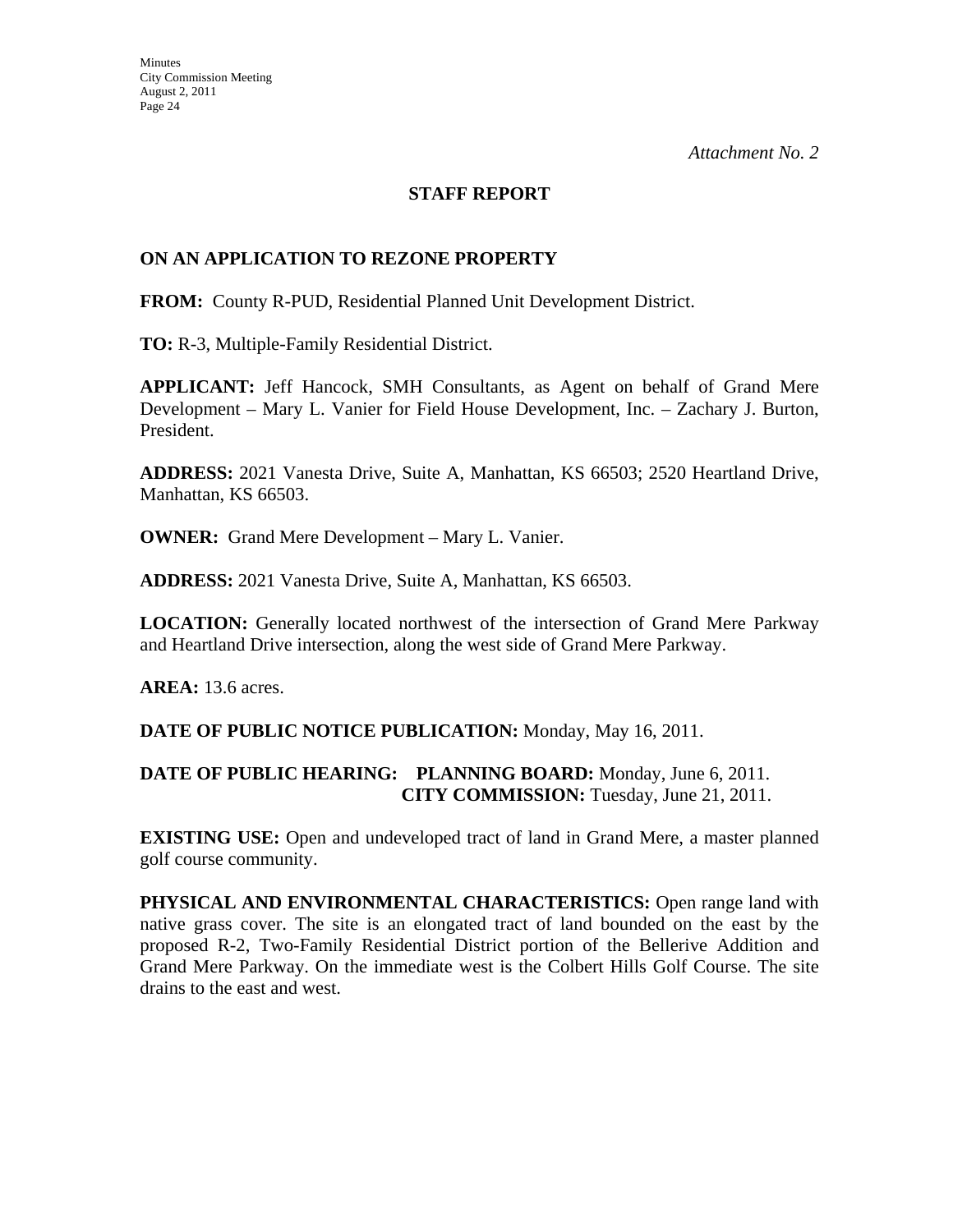#### **SURROUNDING LAND USE AND ZONING:**

- **(1) NORTH:** Undeveloped land (future Grand Mere apartment neighborhood and open space); County R-PUD.
- **(2) SOUTH:** Colbert Hills Golf Course, and undeveloped land (future Grand Mere villas, single-family dwellings); R-S District and County R-PUD.
- **(3) EAST:** Future Bellerive R-2, and Grand Mere Parkway, single-family homes, and undeveloped land (divided four lane collector street, future Grand Mere villas, single-family dwellings, and townhomes with two to six dwellings per building), and Colbert Hills Golf Course; County R-PUD, R District, and R-S District.
- **(4) WEST:** Colbert Hills Golf Course; R-S District.

**GENERAL NEIGHBORHOOD CHARACTER:** Currently, the general character of the neighborhood is a mix of low density residential and golf course uses developing within a comprehensively planned neighborhood.

**SUITABILITY OF SITE FOR USES UNDER CURRENT ZONING:** The site was rezoned to County R-PUD in 1997. At the time of the rezoning, the developer of the golf course wanted assurance that when the golf course was annexed that a zoning, specifically the County R-PUD for the golf course was attached. The rezoning was done primarily for the benefit of the golf course development. Those portions of Grand Mere that are not annexed remain County R-PUD. The current County R-PUD predated the Grand Mere Master Plan and Comprehensive Plan, which currently recommends Apartments (RMH), and medium density residential, respectively. Development in Grand Mere is progressing to ensure attractive and orderly neighborhoods in response to changing market demand. The site is suitable for the proposed rezoning to R-3 District.

**COMPATIBILITY OF PROPOSED DISTRICT WITH NEARBY PROPERTIES AND EXTENT TO WHICH IT MAY HAVE DETRIMENTAL AFFECTS:** The proposed rezoning to R-3 District is compatible with the surrounding neighborhood. The proposed rezoning is separated by distance from existing single-family homes to the east and south by a wide public street, approximately 135 feet in width at the south end, and 110 feet in width at the north end as well as by distance from single-family homes to the east, approximately 1,100 feet to the nearest single-family lot. Access to the site is proposed off the west side of Grand Mere Parkway from intersections, which were planned, designed and constructed to be consistent with the master plan for Grand Mere.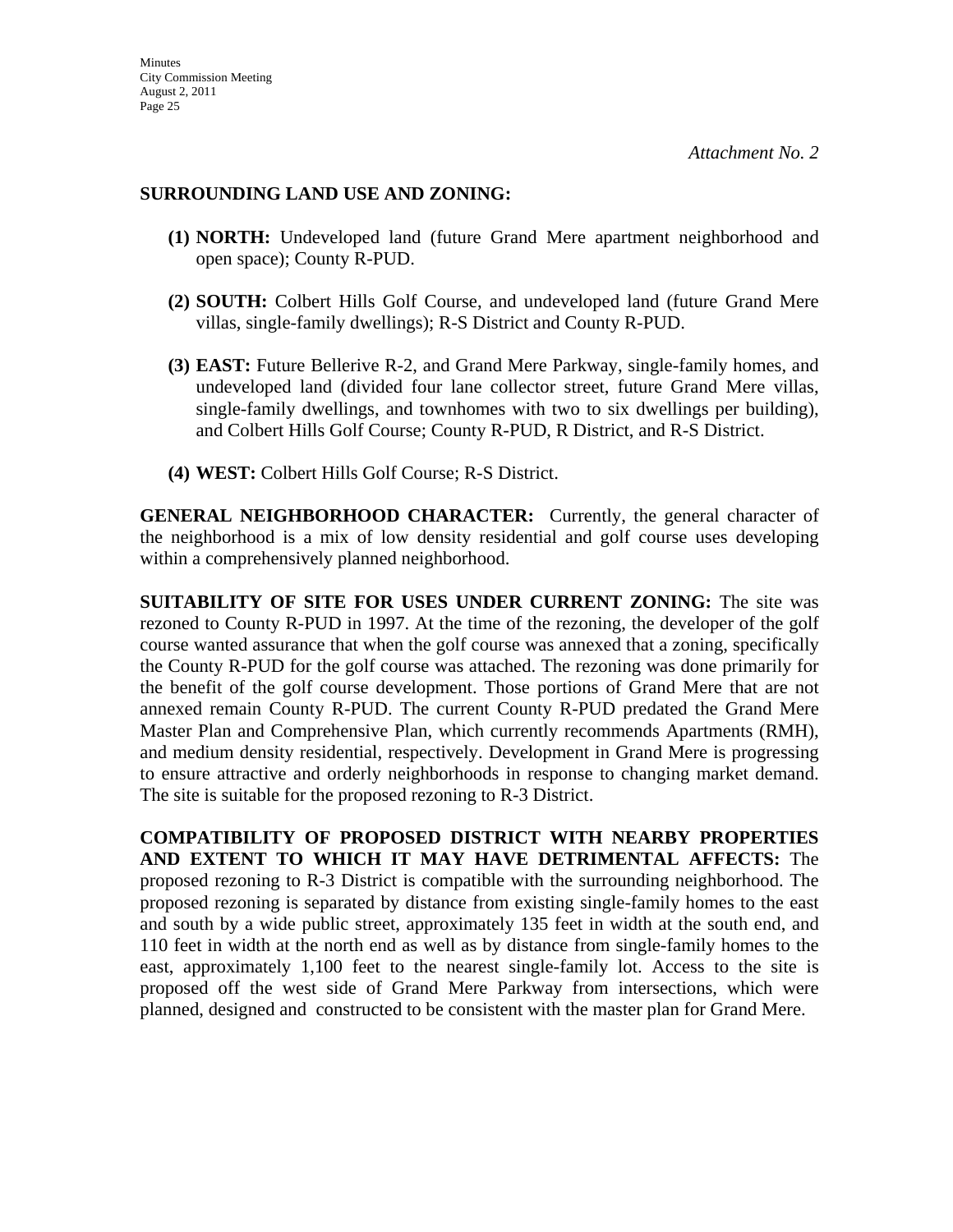An increase in light, noise and traffic can be expected but with minimal impact on the surrounding area. The site is intended to be developed as "Apartments" and is planned for and consistent with the Grand Mere Master Plan and Comprehensive Plan.

To ensure compatibility within Grand Mere, architectural guidelines and design standards provide for building review and approval. A design review committee is responsible for enforcement of guidelines and standards *(see policy statement below under Comprehensive Plan, part III.)* The guidelines and standards are private and are not part of the rezoning. The policy statements are mentioned because they are part of the Grand Mere Master Plan policies.

#### **CONFORMANCE WITH COMPREHENSIVE PLAN:**

#### **COMPREHENSIVE PLAN**

#### **THE PROPOSED SITE IS SHOWN ON THE FUTURE LAND USE MAP IN THE NORTHWEST PLANNING AREA AS RESIDENTIAL MEDIUM HIGH DENSITY (RMH.)**

The Grand Mere Community Master Plan was originally adopted in April 2000, and is included as a specific Land Use Element of the current Comprehensive Plan adopted in 2003. The Grand Mere Plan is a more detailed level neighborhood plan for the site, which notes the annexation site as, Apartments (RMH) in the written document on page 10, and on the Grand Mere Master Plan map as Apartments # 1 17.0 AC (RMH.)

Applicable policies of the Comprehensive Plan and Grand Mere, a Master Planned Golf Course Community, are set out below in italics and bold italics.

#### **Residential Medium/High Density (RMH)**

#### *RMH 1: Characteristics*

*The Residential Medium/High Density designation shall incorporate a mix of housing types in a neighborhood setting in combination with compatible non-residential land uses, such as retail, service commercial, and office uses, developed at a neighborhood scale that is in harmony with the area's residential characteristics and in conformance with the policies for Neighborhood Commercial Centers. Appropriate housing types may include a combination of small lot single-family, duplexes, townhomes, or fourplexes on individual lots. However, under a planned unit development concept, or when subject to design and site plan standards (design review process), larger apartment or condominium buildings may be permissible as well, provided the density range is complied with.*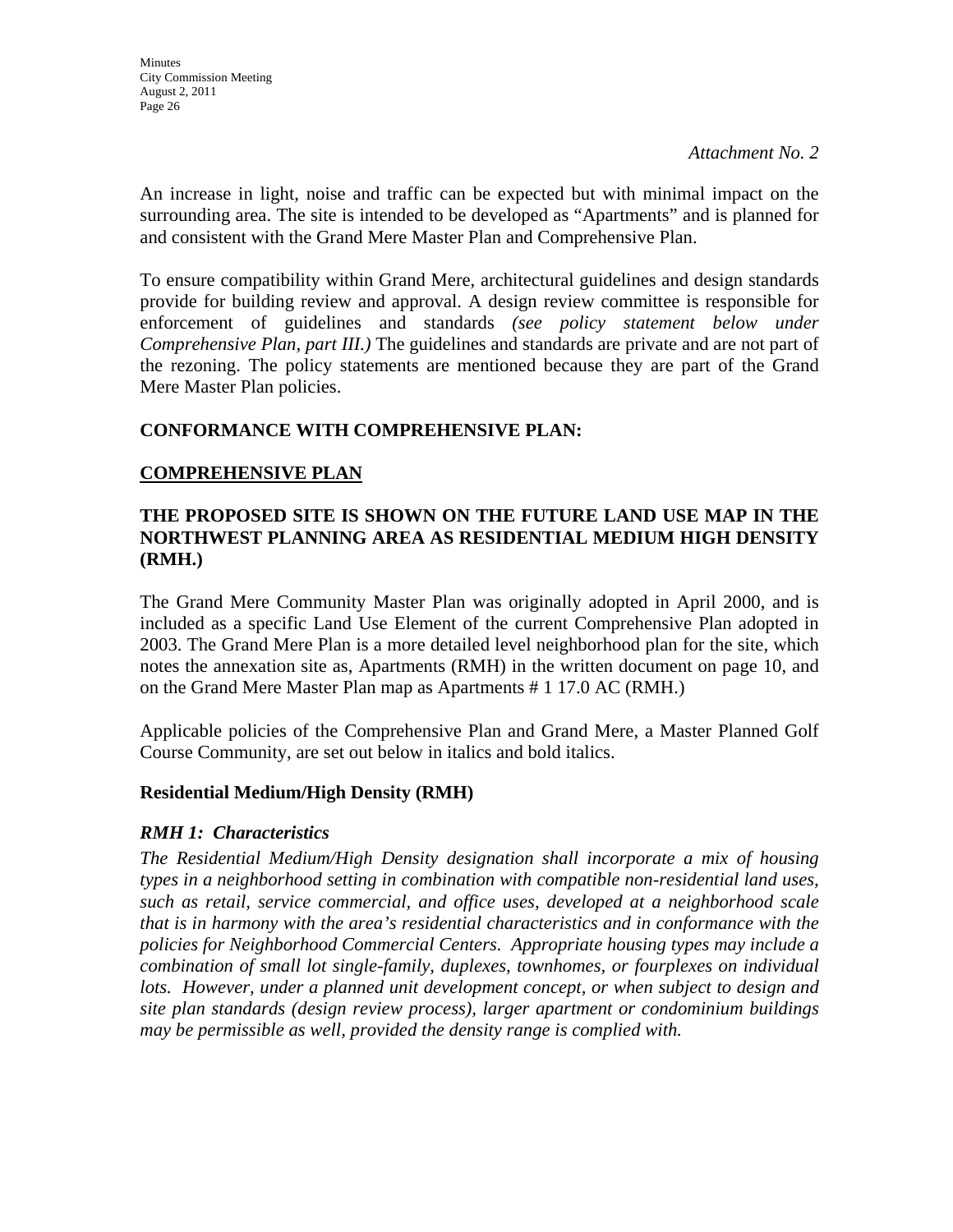#### *RMH 2: Appropriate Density Range*

*Densities within a Residential Medium/High neighborhood range from 11 to 19 dwelling units per net acre.* 

#### *RMH 3: Location*

*Residential Medium/High Density neighborhoods should be located close to arterial streets and be bounded by collector streets where possible, with a direct connection to work, shopping, and leisure activities.* 

#### *RMH 4: Variety of Housing Styles*

*To avoid monotonous streetscapes, the incorporation of a variety of housing models and sizes is strongly encouraged.* 

#### **Grand Mere, a Master Planned Golf Course Community**

#### *I. INTRODUCTION*

#### *A. PURPOSE OF SUBMITTAL*

*This Grand Mere submittal is a proposed amendment to the 1991 City of Manhattan Comprehensive Land Use Plan. It is intended to be the guide for future zoning requests as the Grand Mere Community develops.* 

#### *B. PROJECT INTENT*

*The overall Land Use Amendment is intended to create a community designed within a park. By responding to the natural terrain, preserving natural corridors, protecting the slopes and riparian environment, a harmonious relationship with the land can be created for the community.* 

*Grand Mere is envisioned as an upscale residential community, with the University's Colbert Hills Golf Course and preserved open space interwoven throughout the development. The community is made up of individual neighborhoods defined by open space features, topography, connection to the Grand Mere Parkway, and the golf course. A strong joint effort has integrated the golf course design (Colbert Hills) and the overall community design (Grand Mere Development). The interconnectivity of automobile circulation, pedestrian/bicycles, and open space, as well as residential neighborhood placement and overall community utility location, has created a well integrated community with both future residences and community recreation as the main focus. Flexibility is built into the land use plan to allow the development to respond to market demand.*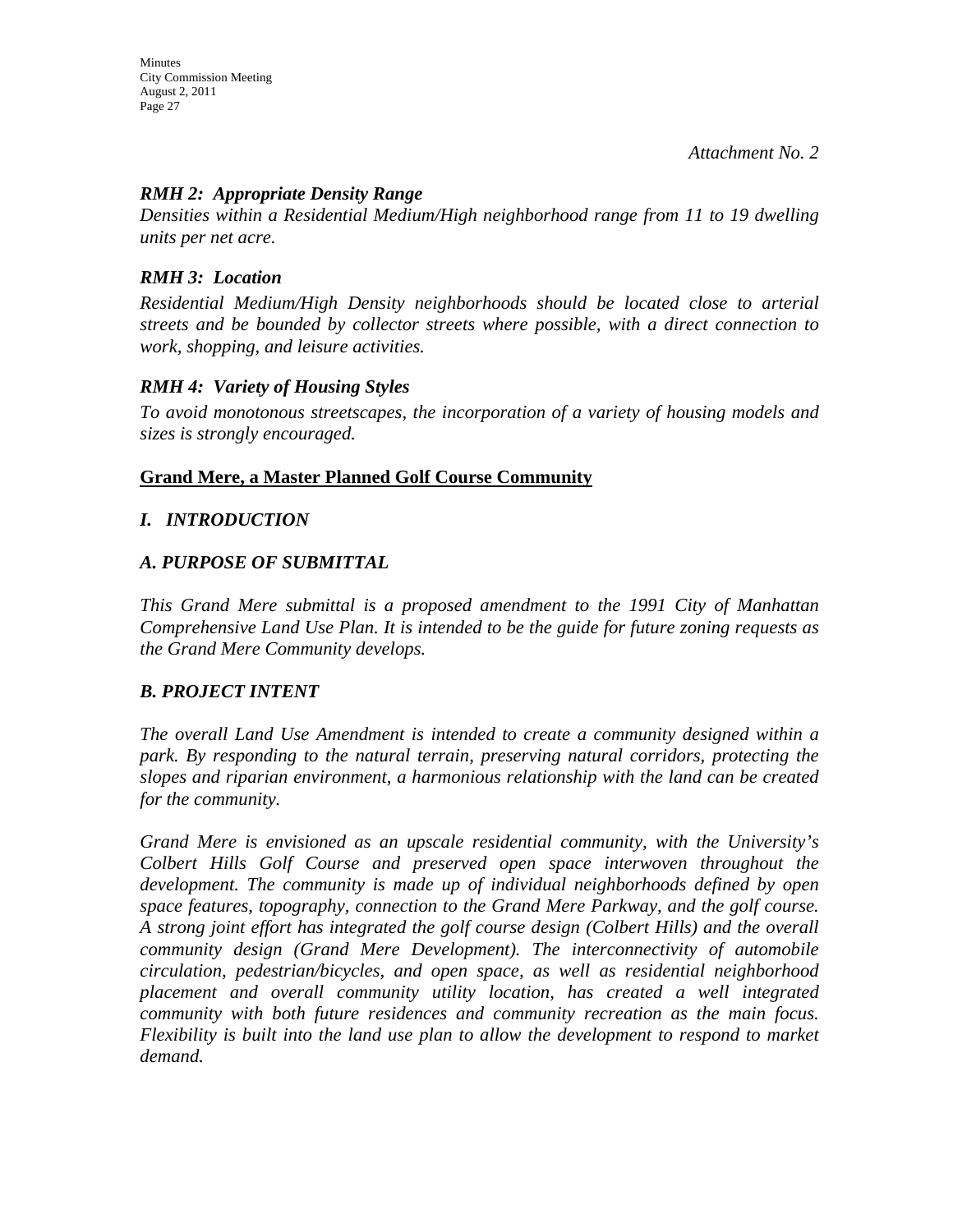*Specific types of residential product may subtly change in the future due to market demand as the development pattern becomes clearer and as the community matures. The community will offer a high level of design quality, architectural variety, and a wide range of housing types to address the potential markets appropriate for an upscale development.* 

#### *5 KEY DESIGN CONCEPTS*

#### *1. Create a high quality residential community*

*Create a community of villages, residential neighborhoods, and neighborhood commercial areas centered along the projects' spine, Grand Mere Parkway. Through the use of architectural design guidelines and development reviews the quality of building construction will be maintained at the highest level.* 

#### *2. Integrate the Natural Environment*

*Preserve the natural slopes and open space features. Provide a visual connection to the natural beauty of the development: the golf course in the valleys, the long vistas/views, and the prairie environment.* 

#### *3. Offer a Variety of Residential Living*

*Offer a wide range of residential products and lot types to address the market demands of the well informed and upscale consumer. An integrated community of many housing types will help to provide an interesting streetscape, a quality neighborhood texture, and a sustainable development.* 

#### *4. Create a Pedestrian/Bicycle System*

*Provide pedestrian/bicycle connections throughout the development, following the Grand Mere Parkway, open space corridors and the linear park connections provided as part of the Master Plan along Little Kitten Creek and the continuation of the Hudson trail. Grand Mere Community Overall Development Plan* 

#### *5. Establish a 'heart' to the community*

*Provide a central community feature for the residents of Grand Mere. Utilizing the golf clubhouse access as a link between the east and west parts of the property, a private community recreation complex would be provided at the intersection of Grand Mere Parkway and Colbert Hills Drive. This central location along the bike trail and pedestrian sidewalk connections to all the neighborhoods would provide an accessible 'recreational heart' for the community.*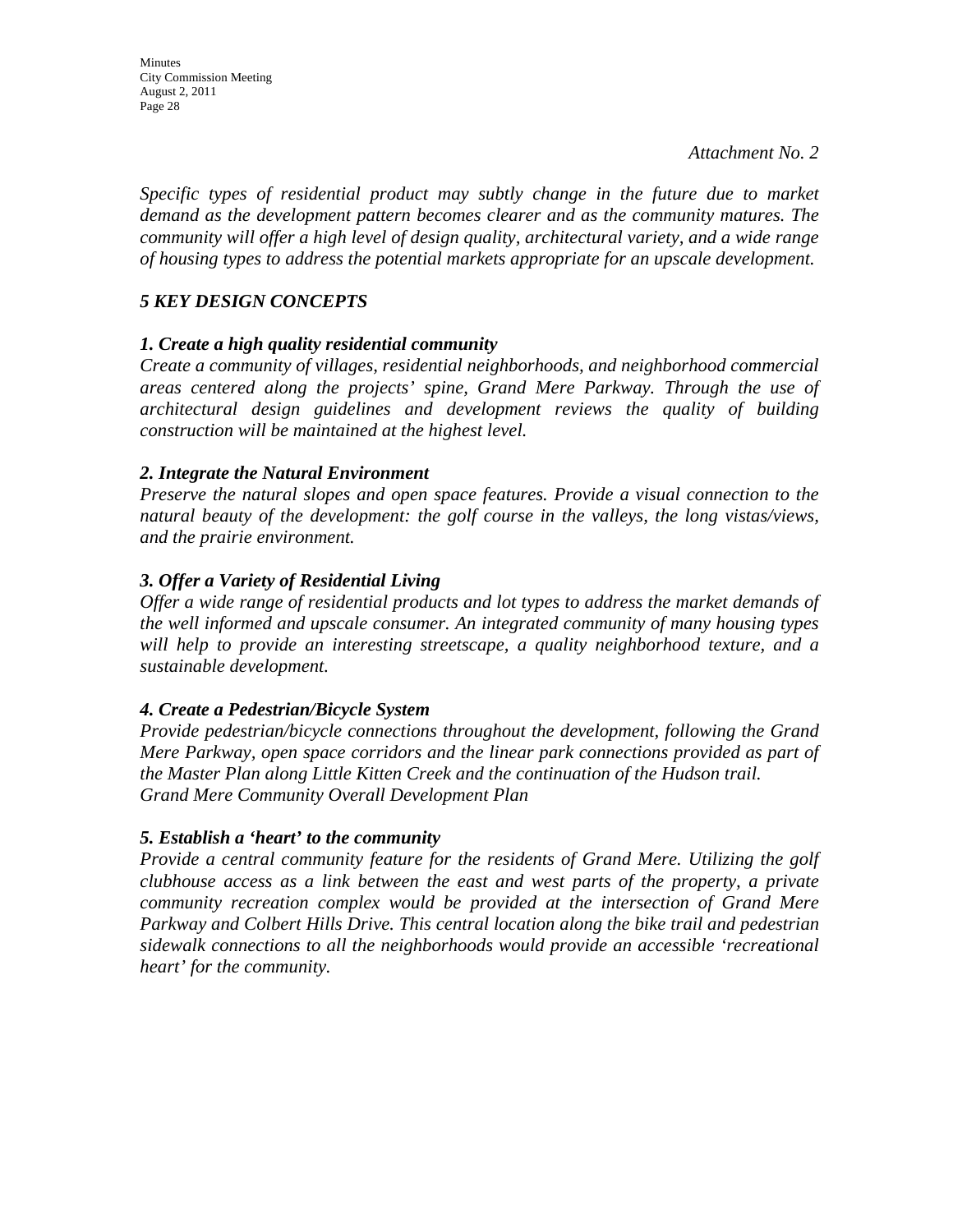#### *III. COMMUNITY CONCEPTS AND DEVELOPMENT STRATEGY*

*Grand Mere is proposed as a Master Planned Community consisting of a wide range of residential housing types and densities and will be utilizing both Planned Unit Development and Conventional Zoning Development standards based on specific sites and development types.* 

*The overall Grand Mere Project consists of 1,054 (estimated) acres, including the Colbert Hills Golf Course. Rather than dispersing development throughout the entire property, the project purposes to "concentrate" neighborhood development within residential and commercial villages on approximately 543 acres preserving almost 50% of the land as natural open space or golf course. This concept, while proposing a variety of home types and densities, provides large natural open spaces, golf course amenity for the general public, and peripheral residential villages as large lot or low density residential products that create an overall density (1.5 du/ac) for the site, consistent with the surrounding neighborhoods. All housing types shall belong to the Master Homes Association, which will be responsible for enforcing the covenants and restrictions, and maintaining the common grounds.* 

*Within the community, residential neighborhoods are supported by neighborhood commercial services, which provide a focus and entry element for the development. These neighborhood office and retail villages are envisioned as community services located at the development entries along the Little Kitten Creek entry and Kimball Ave. and the future northern entry on Marlatt.* 

*Throughout the plan, connecting open space systems, sidewalks and bike trails provide pedestrian connections between residential neighborhoods, public amenities and the neighborhood services. These are planned connections to occur in a variety of types and locations. As each phase of development is planned in detail, the specific pedestrian connections will be part of each village plat and relate back to the overall Circulation Parks & Open Space Plan.* 

*Grand Mere Community Architectural Guidelines and Design Standards will provide for the review and approval of all site and building plans for the Grand Mere property. The Design Review Committee of Grand Mere will be responsible for enforcement of these guidelines and standards. The Developer believes that careful planning and enforcement of design and development standards will ensure orderly, attractive, and lasting development, all of which will preserve and enhance the value of the community.*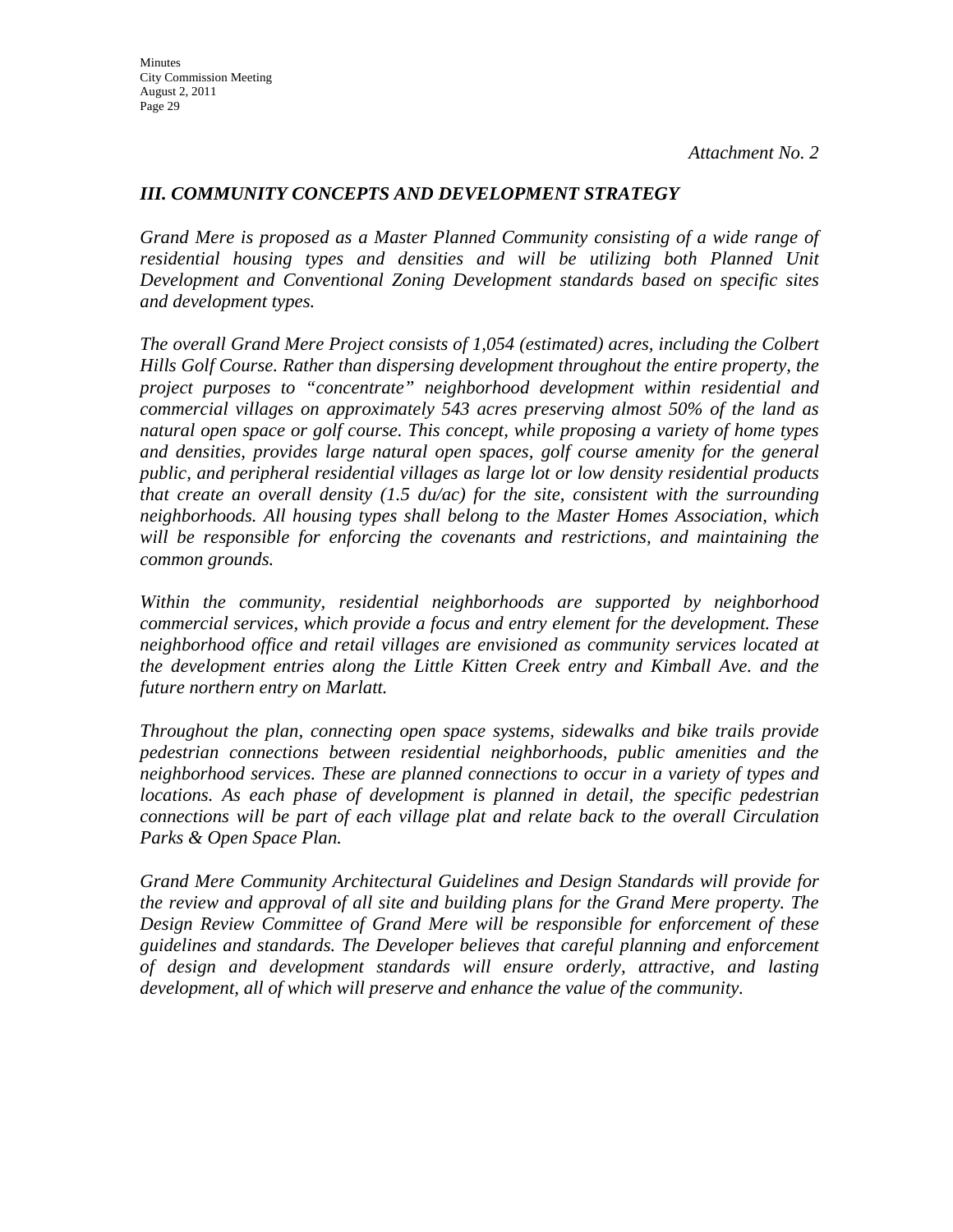#### *A. Residential Neighborhoods*

*The planning concept proposes a wide range of residential uses, with densities ranging from 1 to 20 dwelling units per acre (du/ac) within individual parcels. Generally, individual neighborhoods are envisioned as small enclaves in order to promote a mix of different product types, create intimate neighborhoods, and to build a strong community image from the project's onset. The key to a sustainable successful development is quality design and construction, and a variety of housing price points to attract a wide spectrum of residential consumers. Higher density residential, as well as small lot single-family opportunities are integrated into the community along Grand Mere Parkway, rather than isolated or located along the site's edges. While building a stronger new community, this concept also reduces impact on existing adjacent neighborhoods by focusing the traffic and circulation internally.* 

#### *Residential Types:*

#### *Apartments (RMH)*

*The apartment villages are located on two parcels of ground, 17.0 and 18.4 acres, along the parkway in areas where the architecture can take advantage of and incorporate the topography, soil conditions and golf course buffering. The buildings would be 2 to 3 stories with individual entries. Attached, detached garages, carports and open air parking would be provided for the residents. Slab on grade construction along the parkway would avoid much of the underlying rock and 2 story uphill side and 3 story downhill side architecture, behind the preserved open space and landform ridge, would minimize the grading necessary to incorporate housing along the 6th fairway. The architecture would be designed to provide an overall theme and consistent material quality throughout the neighborhood.* 

#### *C. Streets and Circulation System*

*Residential streets within Grand Mere are envisioned as a key element of "neighborhood quality," offering a place to walk and play, as well as to drive and park. The streetscape in and along the roads will reflect the quality of the community through the use of signage monumentation and landscaping depending on the location and natural conditions of the space providing strong visual "cues" to better orient drivers to their locations and destinations.*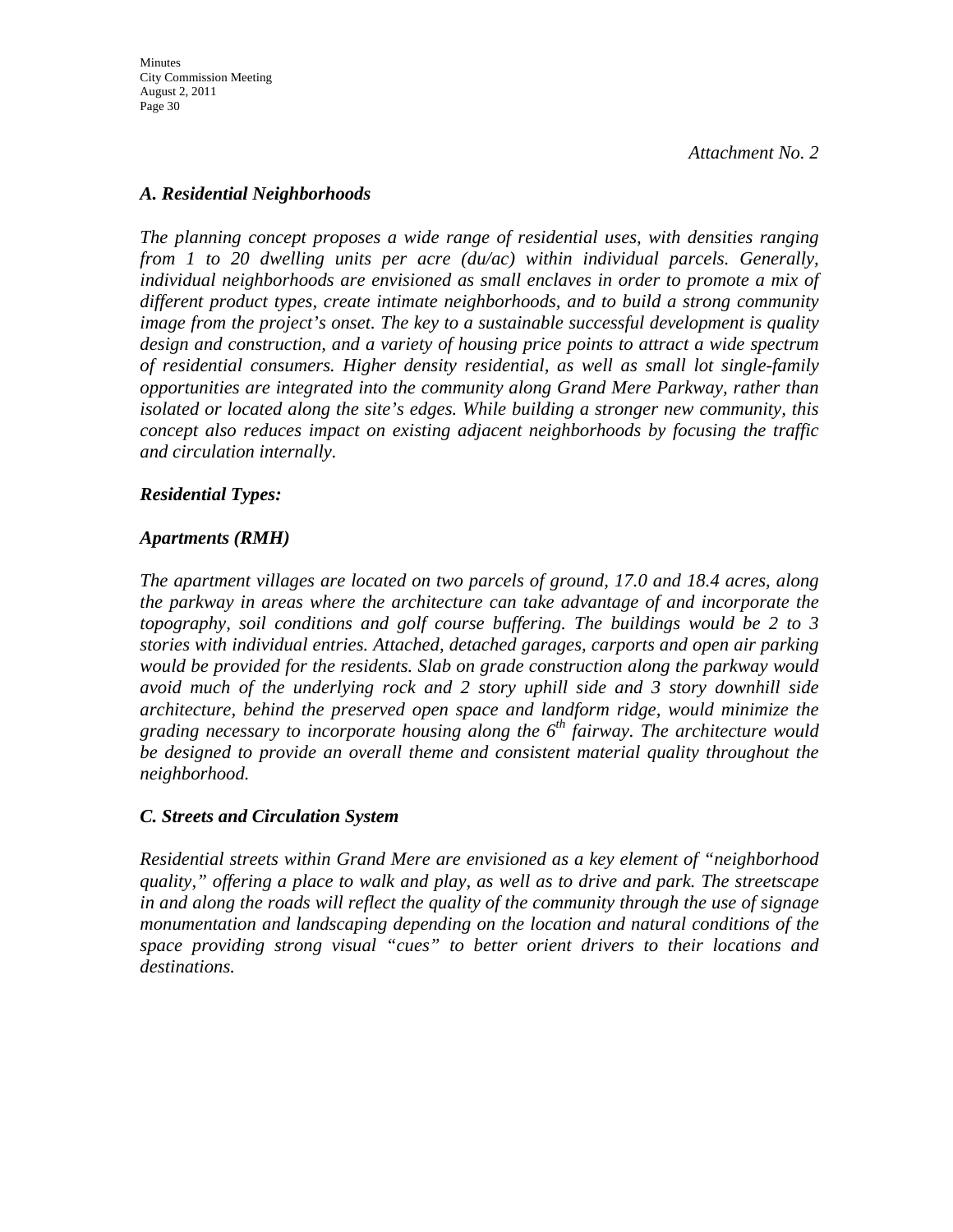*When utilizing the approved Manhattan street system standards the hierarchy, streetwidths, design speeds, and travel/parking lanes are consistent and will not compromise auto on-street parking, or bike and pedestrian access. The street layout will frame important views and vistas, including buildings, golf course, and natural features. Onstreet parking is available on all local streets.* 

*The Master Planned Community will be accessed from Kimball Avenue and Marlatt Avenue. Additional access points into the Community from surrounding residential streets are shown on the Master Plan.* 

#### *D. Pedestrian and Bicycle Circulation System*

*Connectivity with the City of Manhattan Linear Park Master Plan is our main focus for the overall trails system. A comprehensive pedestrian and bicycle system is proposed for the community to provide access to individual neighborhoods, the Club Facility and Hotel site, commercial services, and open space amenities~ Elements include both off-street and on street bike paths, natural unimproved trails, and a 17.2 acre linear park along Little Kitten Creek. An easement shall be provided for the extension of the Hudson trail northward, along the east property line to northeast corner section 3-10-7. All trail/path systems will be site- specifically designed at the time of construction. Each will be reviewed on a site-by-site basis to ensure sensitive placement and minimum disturbance. This will be coordinated with the Park & Recreation Board and the Parks and Recreation Department.* 

#### *G. Golf Course Development*

*The Grand Mere development drainage and detention system shall be designed to work in concert with the golf course drainage and detention system. The course was designed to meet the environmental goals of the Audubon International Signature Status Program.* 

#### *Bike Paths, Trails and Sidewalks*

*Bike paths, trails and sidewalks are provided along the internal streets and open spaces to provide internal connections between the villages where possible. See the Circulation Parks & Open Space Plan* 

#### *M. Current School District Boundaries*

*The school district boundary between Manhattan U.S.D. 383 and Riley County U.S.D. 378 divides Grand Mere into east and west jurisdictions crossing the property beginning at the S.W. Corner of Section 3-10-7 and continuing north to the N.W. Corner of Section 3-10-7.*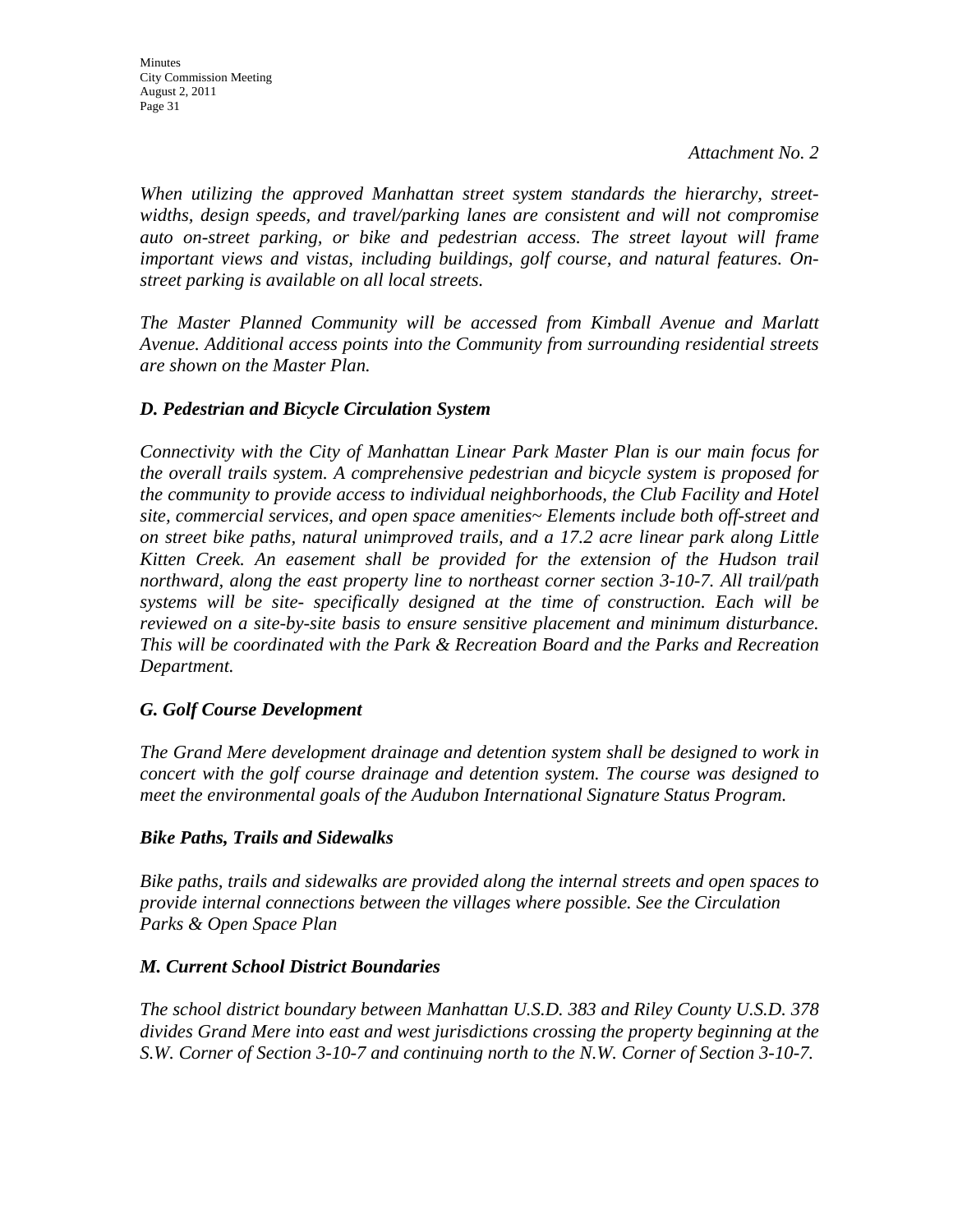As noted on the proposed Preliminary Plat, the R-3 density is 8.20 dwelling units per net acre. The Comprehensive Plan suggests up to 19 dwelling units per net acre is appropriate in the RMH category and the Grand Mere Plan suggests a range of one up to 20 dwelling units per net acre.

**THE REZONING OF THE PROPOSED 13.6 ACRE PORTION OF THE BELLERIVE ADDITION CONFORMS TO THE POLICIES OF** Grand Mere, a Master Planned Golf Course Community, and the Comprehensive Plan.

#### **ZONING HISTORY AND LENGTH OF TIME VACANT AS ZONED:**

| August 7, 1997          | County Commission approved Preliminary<br>Riley<br>Development Plan of Colbert Hills and the Wildcat PUD.                        |
|-------------------------|----------------------------------------------------------------------------------------------------------------------------------|
| August 14, 1997         | Riley County Commission approved Final Development<br>Plan.                                                                      |
| <b>February 7, 2000</b> | Planning Board approves resolution adopting Grand Mere<br>Community Master Plan and amendment of Comprehensive<br>Land Use Plan. |
| March 7, 2000           | City Commission approved first reading of an ordinance<br>adopting the Grand Mere Community Master Plan.                         |
| April 2003              | Comprehensive Plan adopted. Grand Mere Community<br>Master Plan adopted as a related plan and implementation<br>document.        |

The tract has remained vacant to date and was range land prior to development of the golf course and surrounding Grand Mere.

**CONSISTENCY WITH INTENT AND PURPOSE OF THE ZONING ORDINANCE:** The intent and purpose of the Manhattan Zoning Regulations is to protect the public health, safety, and general welfare; regulate the use of land and buildings within zoning districts to assure compatibility; and to protect property values.

The proposed rezoning is consistent with the intent and purpose of the Manhattan Zoning Regulations and R-3 District because proposed lot sizes conform to the minimum requirements of the R-3 District. In addition, the proposed Preliminary Plat dedicates easements and rights-of-way to serve the subdivision consistent with the requirements of the Manhattan Urban Area Subdivision Regulations.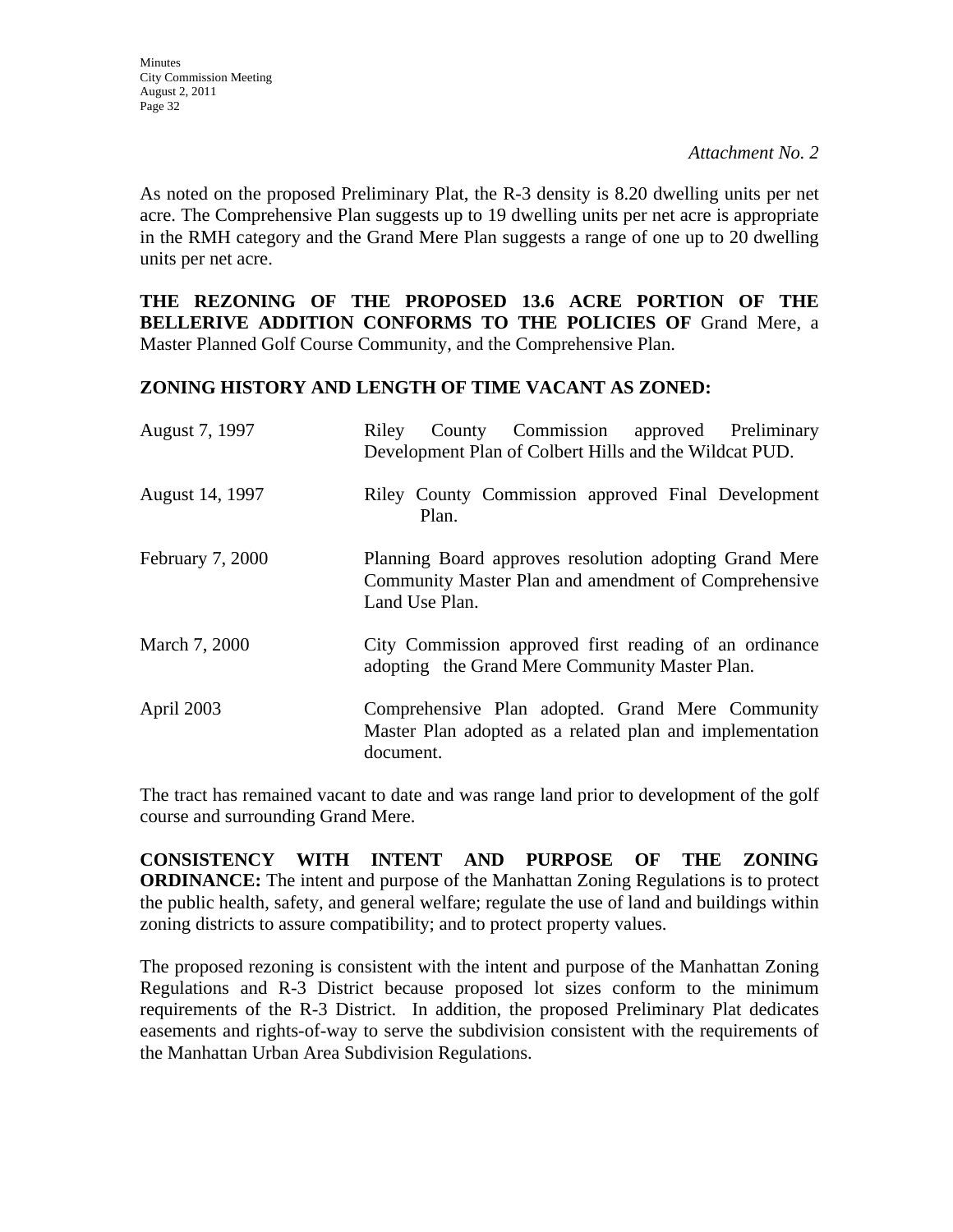The R-3, Multiple-Family Residential District is designed to provide for multiple-family development at a density no greater than one (1) dwelling unit per 1,000 square feet. Minimum lot size for single-family detached dwellings is 5,000 square feet in area; 3,750 square feet for single-family attached; 7,500 square feet for a two-family dwelling unit; and, 1,000 square feet per family but not less than 6,000 square feet for a multiple family dwelling.

The proposed R-3 District portion of the Bellerive Addition consists of lots, which range from approximately 8,400 square feet in area to 74,487 square feet in area. All lots conform to the requirements of the R-3 District.

**RELATIVE GAIN TO THE PUBLIC HEALTH, SAFETY AND WELFARE THAT DENIAL OF THE REQUEST WOULD ACCOMPLISH, COMPARED WITH THE HARDSHIP IMPOSED UPON THE APPLICANT:** There appears to be no gain to the public that denial would accomplish. No expected adverse affects on the public health, safety and welfare are expected as a result of the rezoning. Development of the site cannot proceed until the proposed Preliminary Plat is approved. A separate application was submitted for approval of a Preliminary Plat. It may be a hardship upon the owner if the rezoning is denied.

**ADEQUACY OF PUBLIC FACILITIES AND SERVICES:** Adequate street, sanitary sewer and water services are available to serve the rezoning site.

#### **OTHER APPLICABLE FACTORS:** None.

**STAFF COMMENTS:** City Administration recommends approval of the proposed rezoning of a 13.6 acre portion of the proposed Bellerive Addition from County R-PUD, Residential Planned Unit Development District, to R-3, Multiple-Family Residential District.

### **ALTERNATIVES:**

- 4. Recommend approval of the proposed rezoning of rezoning of a 13.6 acre portion of the proposed Bellerive Addition from County R-PUD, Residential Planned Unit Development District, to R-3, Multiple-Family Residential District, stating the basis for such recommendation.
- 5. Recommend denial of the proposed rezoning, stating the specific reasons for denial.
- 6. Table the proposed rezoning to a specific date, for specifically stated reasons.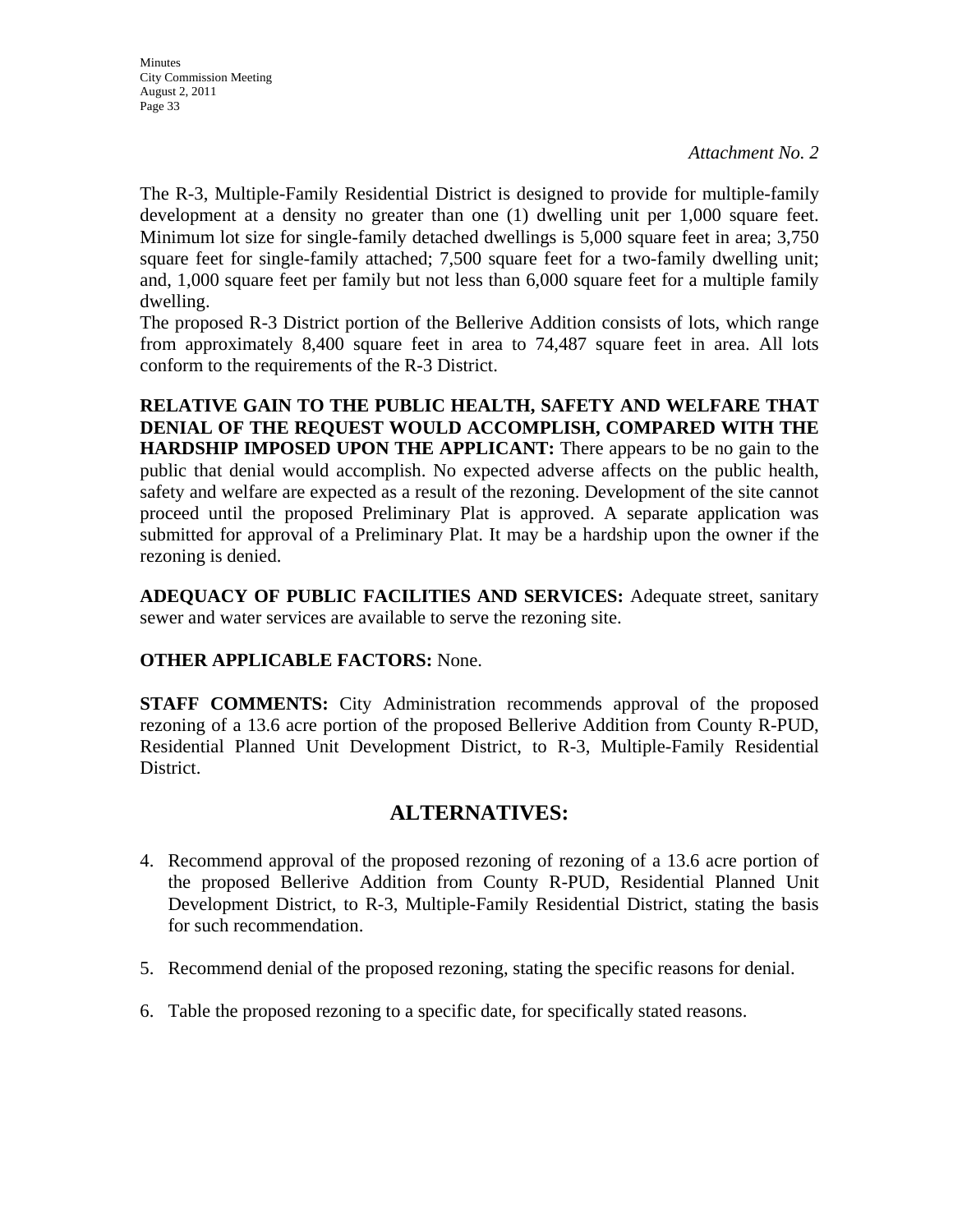Minutes City Commission Meeting August 2, 2011 Page 34

*Attachment No. 2* 

## **POSSIBLE MOTION:**

The Manhattan Urban Area Planning Board recommends approval of the rezoning of a 13.6 acre portion of the proposed Bellerive Addition from County R-PUD, Residential Planned Unit Development District, to R-3, Multiple-Family Residential District, based on the findings in the Staff Report.

**PREPARED BY:** Steve Zilkie, AICP, Senior Planner **DATE:** June 1, 2011 11022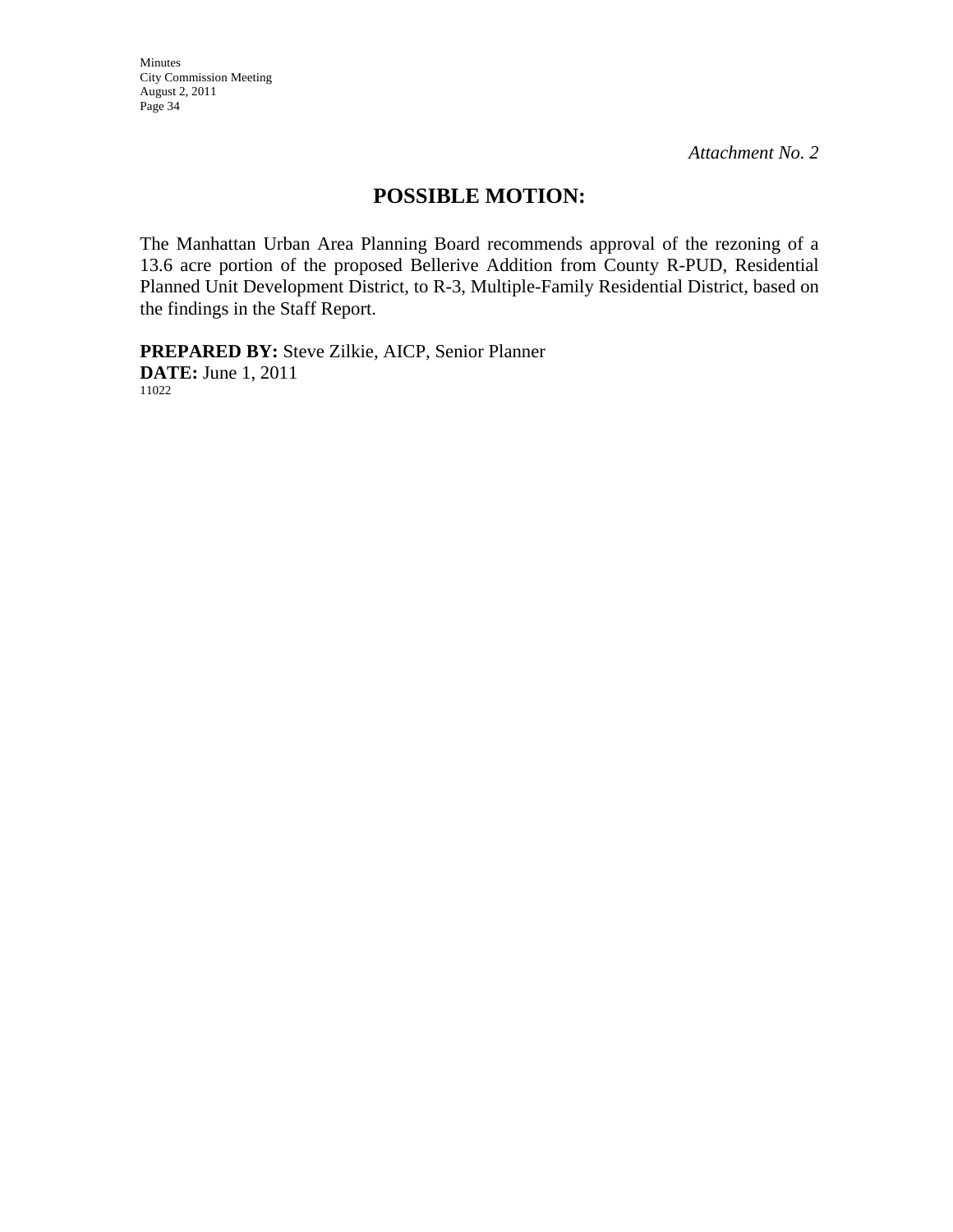## **STAFF REPORT STATE OR MUNICIPAL FACILITY REVIEW**

**APPLICANT:** The Board of County Commissioners, Riley County.

**ADDRESS:** 110 Courthouse Plaza, Manhattan, KS 66502.

**LOCATION:** Lot 397, Ward 2, generally located at 500 Humboldt Street, which is on the northwest corner of Humboldt Street and N. 5<sup>th</sup> Street.

**AREA:** Approximately 7,500 square feet.

**DATE OF PUBLIC NOTICE PUBLICATION:** Monday, June 27, 2011.

#### **DATE OF PUBLIC HEARING: PLANNING BOARD:** Monday, July 18, 2011. **CITY COMMISSION:** Tuesday, August 2, 2011.

*At the conclusion of the hearing, the Manhattan Urban Area Planning Board shall forward its recommendation to the Governing Body. Such recommendation shall include all factors and reasons the Board relies upon to support such recommendation. In arriving at such recommendation, the Planning Board shall balance the public interests to be served by the construction or expansion of the utility or facility, as opposed to the impact upon interests intended to be protected by the Zoning Regulations. In balancing such interests, the Planning Board shall consider factors, such as:* 

#### **Municipal Facility Process**

The Municipal Facility Review process is outlined in Section 3-412 of the Manhattan Zoning Regulations (attached), which indicates, in part, that: "Any public utility, or facility, owned and operated by either the State or a Municipality is hereby authorized as a permitted use in any zoning district, subject to the remaining provisions of this section." If a utility or facility is specifically listed in a zoning district as a permitted or conditional use, the municipality can follow the requirements set out in Article IV, District Regulations, or follow the provisions of Section 3-412. If the utility or facility is not set out in a zoning district in which it is proposed, the utility or facility must follow the provisions of Section 3-412.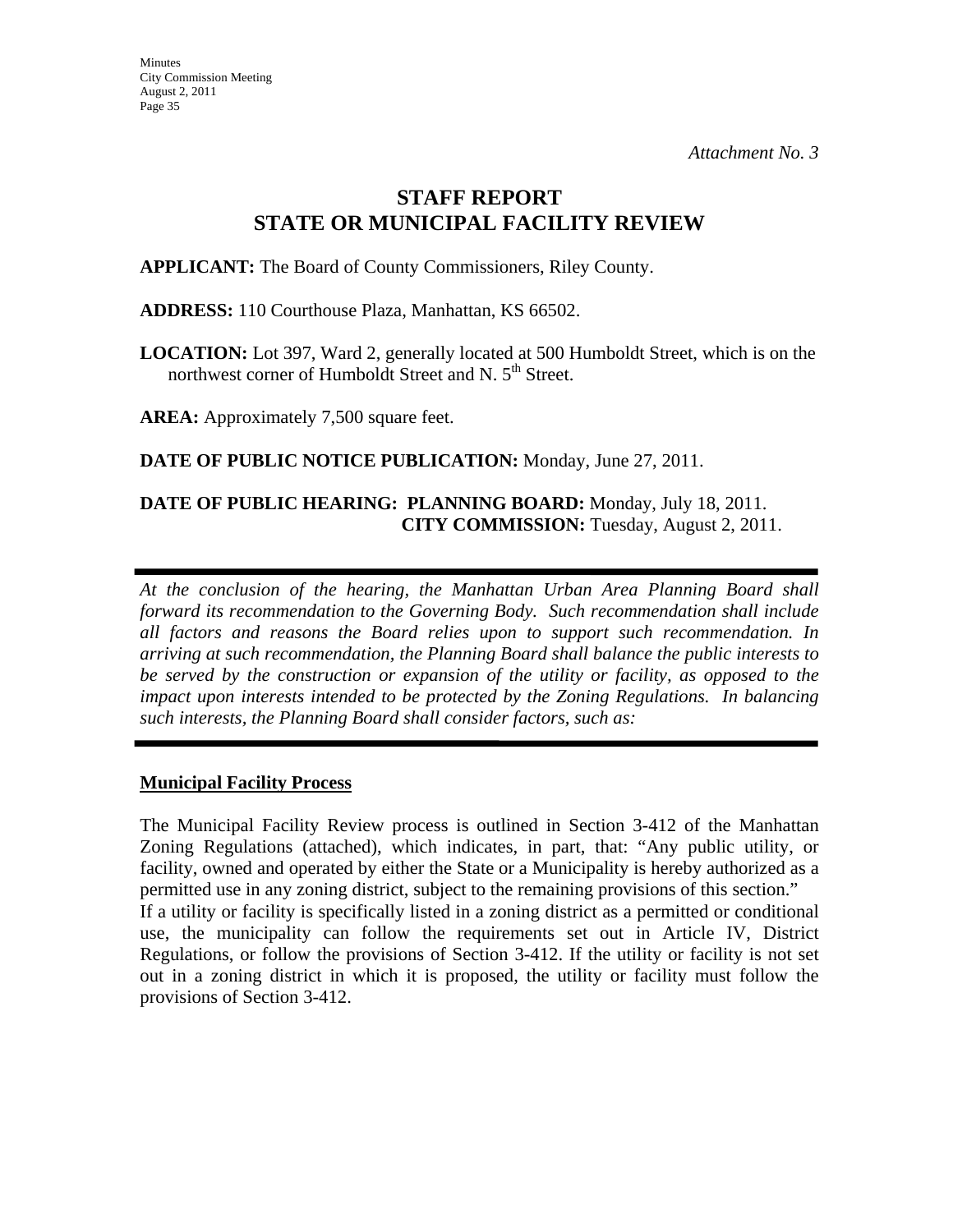The process requires that both the Manhattan Urban Area Planning Board and the City Commission hold public hearings on the proposal. This process is not a rezoning action, but a process whereby the Planning Board and the City Commission consider the proposal by balancing the public interests to be served by a proposed Municipal Utility or Facility, as opposed to the impact upon public interests intended to be protected by the Zoning Regulations. In performing this balancing test and evaluating a proposed facility, the Planning Board and City Commission must consider the factors listed under the Staff Report headings.

The City Commission is not bound by the recommendations of the Planning Board, nor is it obligated to return the matter to the Planning Board for reconsideration, unless the City Commission chooses to do so. If the City Commission approves the request, it does so by adoption of an ordinance, following a public hearing.

**EXISTING USE:** Vacant lot. The proposed use is located in the C-4, Central Business District (regulations attached). No accessory off-street parking facilities are required in the C-4 District, meaning there is no minimum number of off-street parking spaces required in C-4. However, parking facilities that are provided are required to meet applicable design standards such as configuration, landscaping, surfacing, lighting, and other standards (Section 7-102 (E) Design, attached).

**PROPOSED USE:** Municipal facility for a Riley County fleet vehicle concrete off-street parking lot with curb and gutter for 16 off-street parking spaces for Riley County owned vehicles only.

One way access to the proposed parking lot is from a proposed entrance only 14 foot wide curb cut off Humboldt Street. Sixteen 90 degree parking spaces are on the east side of the parking lot. Vehicles exit the parking lot to the alley from a 17 foot wide exit only curb cut onto a concrete paved two way 15 foot wide public alley. Access from the alley to the propose parking lot is prohibited. The entrance and exits will be signed accordingly (see attached site plan).

The minimum landscaping requirements for off-street parking lots requires five percent of the paved area be landscaped and one tree per 5,000 square feet of paved area, or each fraction thereof of 2,500 square feet. The paved portion of the parking lot is 6,318.25 square feet in area. Landscape space is 1,181.75 square feet in area, or 18.7 percent of the paved parking lot area. Landscape space along the eastern and southern edges of the parking lot, N.  $5<sup>th</sup>$  Street and Humboldt Street frontages, consists of creeping sedum ground cover and one proposed tree along N.  $5<sup>th</sup>$  Street at the approximate midpoint of the parking lot's street frontage. A approximate three foot wide grass strip is along the western side yard of the parking lot.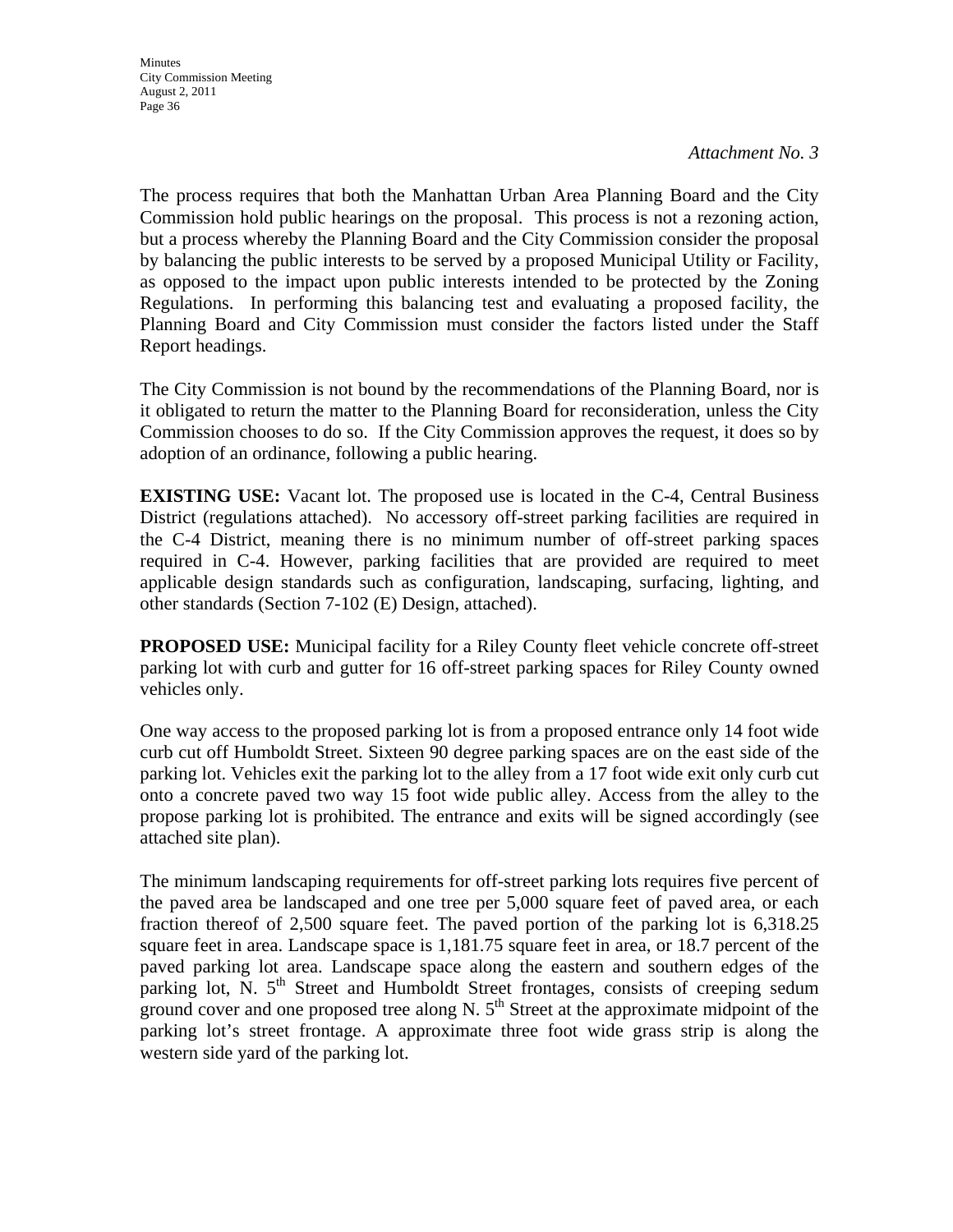Two on-street parking spaces along the Humboldt Street frontage of the proposed parking lot will be removed and the curb will be painted yellow indicating no parking.

No parking lot lights are proposed or required.

Screening is not required.

The proposed parking lot will drain to the alley and Humboldt Street.

**PHYSICAL AND ENVIRONMENTAL CHARACTERISTICS:** Lot 397 is a flat tract of land, which is grass covered. Lot 397 is a Ward lot platted in the late 1800's and measures approximately 50 feet in width along Humboldt Street by 150 feet in depth along in N.  $5<sup>th</sup>$  Street. Lot 397 is a corner lot with front lot lines along Humboldt Street and N.  $5<sup>th</sup>$  Street. The northern lot line abuts a public alley and is a side lot line. The western side lot line abuts 510 Humboldt Street, which is developed with an apartment building and a sidewalk adjoining the proposed grass strip in the Riley County parking lot. The sidewalk connects the apartment building's off street parking and the building's front on Humboldt Street. There are no existing curb cuts along either of Lot 397's street frontages. Existing access to Lot 397 is to a former gravel parking area off the public alley. There are existing sidewalks along both of Lot 397's street frontages. Drainage is to the adjoining rights-of-way.

- **1. THE NATURE AND SCOPE OF THE MUNICIPALITY OR STATE AGENCY:**  The nature and scope of the municipality is Riley County, a municipality of the State of Kansas.
- **2. THE FUNCTION OF THE UTILITY OR FACILITY:** The function of the proposed facility is a Riley County fleet vehicle parking lot, which will create 16 off-street parking spaces for Riley County owned vehicles only.
- **3. THE EXTENT OF THE PUBLIC INTEREST TO BE SERVED BY THE UTILITY OR FACILITY:** The extent of the public interest to be served by the facility is described in the applicant's written Supplemental Application Information (attached). The applicant states, "The purpose of the facility is to increase the availability of public parking in the existing courthouse complex lot immediately west of the Riley County Office Building. This will better serve the citizens and address concerns from the public that they cannot find parking because fleet vehicles take up those spaces."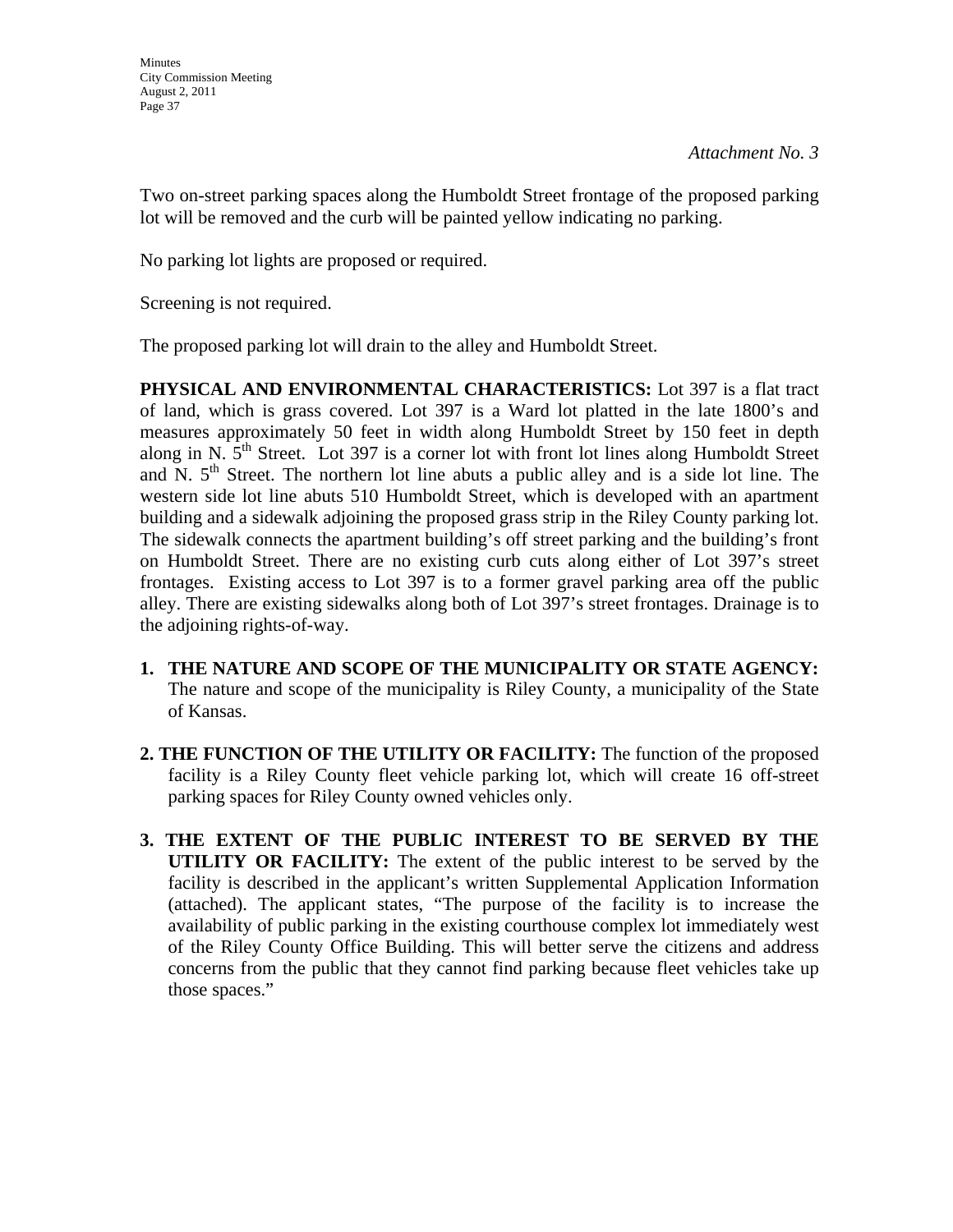**4. THE EFFECT THAT REGULATION OF THE CONSTRUCTION, OR EXPANSION, EITHER BY THE IMPOSITION OF REQUIREMENTS NECESSARY TO MITIGATE IMPACTS OR BY A COMPLETE DENIAL, WILL HAVE UPON THE MUNICIPALITY'S, OR STATE AGENCY'S, ABILITY TO EFFICIENTLY, ECONOMICALLY AND PRUDENTLY MEET THE PUBLIC INTERESTS THEY ARE SERVING:** Denial of the request will have a negative impact upon Riley County's public interest to efficiently, economically and prudently improve their ability to provide more public off-street parking immediately adjacent to the west of the Riley County Office building. The permitted and conditional use lists of the C-4 District do not include municipally owned and operated parking lots. Location requirements for parking lots impose limitations on the applicant's ability to provide public off-street parking. Vision triangles and parking lot design standards place requirements on the Riley County's ability to provide off-street parking for the public. These requirements, however, have minimal impact on the public as described below.

The effect of the Manhattan Zoning Regulations on the proposed facility is that the municipally owned and operated off-street parking lot would not be allowed in the C-4 District because (1) municipal off-street parking lots are not listed as a permitted or conditional use in the C-4 District, and (2) the proposed off-street parking lot is not an accessory use as defined in the Zoning Regulations.

While the Design Standards indicate off-street parking lots may be located in the same zoning district and within 600 feet as the use served, municipal parking lots are not listed as a permitted or conditional use, and the proposed off-street parking lot cannot be considered an accessory use because it is not on the same zoning lot as the Riley County Office building. The more restrictive requirements apply when there is a contradicting regulation, which means the Zoning Regulations would otherwise prohibit the proposed off-street parking lot without approval of a Municipal Facility.

There are three vision triangles within the proposed off-street parking lot including a 15 foot triangle at Humboldt and N.  $5<sup>th</sup>$  Street intersection, a ten foot triangle at the alley and N.  $5<sup>th</sup>$  Street intersection and a ten foot triangle at the private drive and sidewalk on Humboldt Street. The regulations would not allow two of the proposed parking spaces within vision triangles in the southeast and northeast corners of the proposed off-street parking lot. Complete denial of the off-street parking lot based on vision triangles would not allow for the efficient provision for Riley Count fleet vehicle parking and would not be in the public interest as additional parking for the public would not become available in the existing off-street parking lot to the west of the Riley County Office building.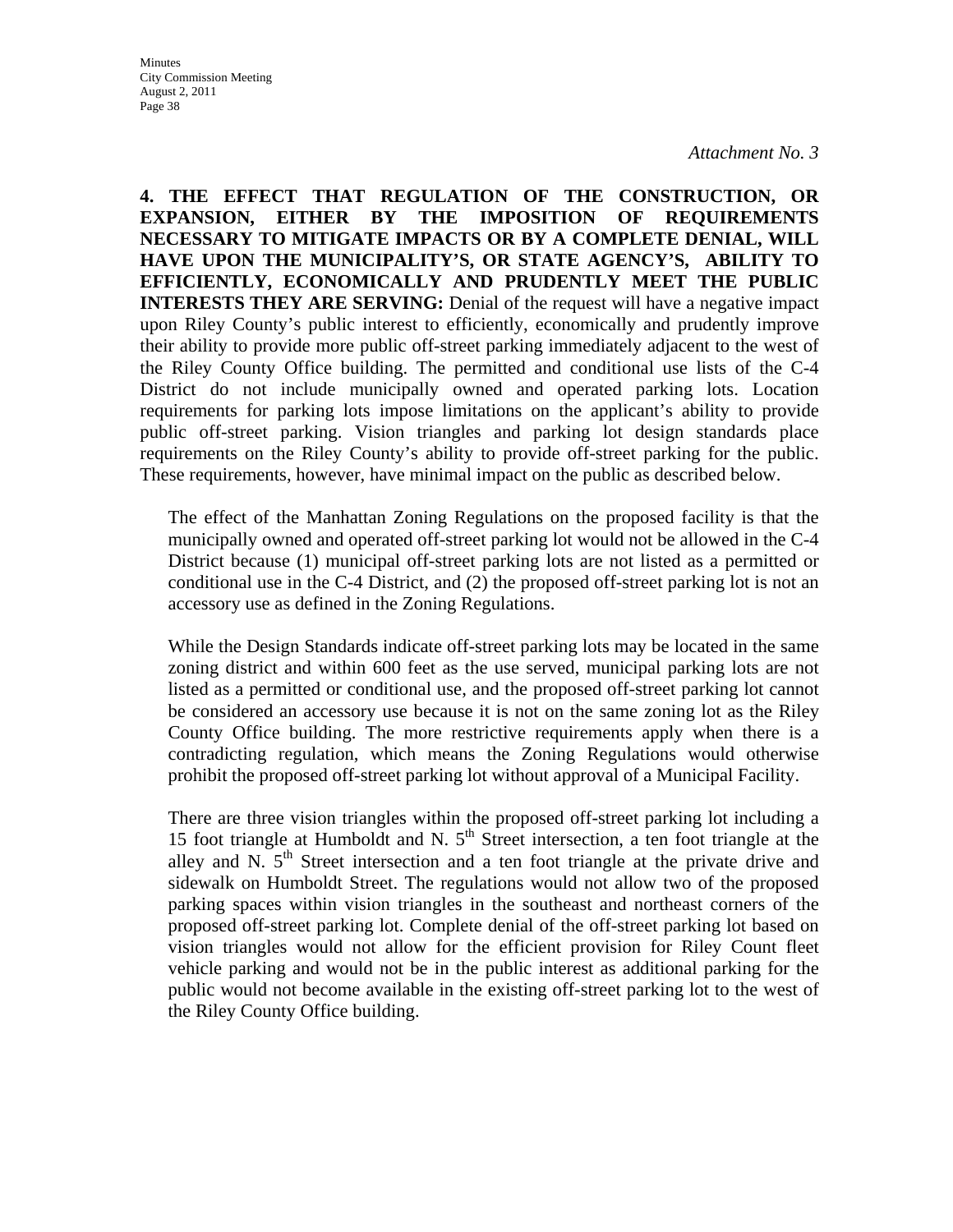Vehicle encroachment in the vision triangles will occur with minimal impact on vehicles and pedestrian traffic in street and alley rights-of-way. The minimum ten foot vision triangle in the northeast corner of the off-street parking lot should not impact exiting movements from the alley to N. 5th Street. Any vehicle parked in the northern most parking space should not interfere with driver or bicyclist views of vehicles in N.  $5<sup>th</sup>$  Street and pedestrians along the sidewalk as only a small part of the vehicles front end in the parking space will encroach in the vision triangle. In addition, the northern parking space is set back further, or approximately two feet, than the other parking spaces to the south. The 15 foot vision triangle at the N.  $5<sup>th</sup>$  Street and Humboldt Street intersection is maintained with minimal encroachment from a vehicle's front end parked in the southern most parking space. Minimal impact on drivers and bicyclists' views is due to the proposed setbacks and removal of two parking spaces on Humboldt Street, which will provide for increased views for turning movements at the intersection of N.  $5<sup>th</sup>$  Street and Humboldt Street. There is no encroachment in the ten foot vision triangle at the driveway intersection off Humboldt Street.

The design of the proposed parking lot is subject to the City's Parking Lot Configuration Standards. Minimum parking space width and depth is met. Backing aisle depth is 20 feet for the northern parking space and 22 feet in depth for the other 15 parking spaces. Minimum aisle depth is 26 feet. Driving aisle depth could be met, however, if parking space setbacks were reduced to zero feet along N.  $5<sup>th</sup>$  Street, or to the edge of the sidewalk. This would also eliminate proposed landscape space and further extend the northern and southern parking spaces into vision triangles and impact motorists and pedestrian safety. As proposed, the driving aisle depth should be adequate to serve Riley County fleet vehicles only.

**5. THE IMPACT THAT CONSTRUCTION OR EXPANSION OF THE UTILITY OR FACILITY WILL HAVE UPON THE LEGITIMATE INTERESTS OF THAT PORTION OF THE COMMUNITY IN WHICH IT IS PROPOSED TO BE LOCATED:** The proposed construction of the facility is expected to have minimal impact upon the legitimate interests of that portion of the community in which the proposed Riley County fleet vehicle only off-street parking lot is proposed. Two on-street parking spaces are removed along Humboldt Street, which creates a safer turning movement from N.  $5<sup>th</sup>$  Street onto Humboldt Street as views along Humboldt Street to the west are improved. The proposed configuration, setbacks and landscaping are not inconsistent with other off-street parking lots in the immediate neighborhood in which the proposed facility will be located.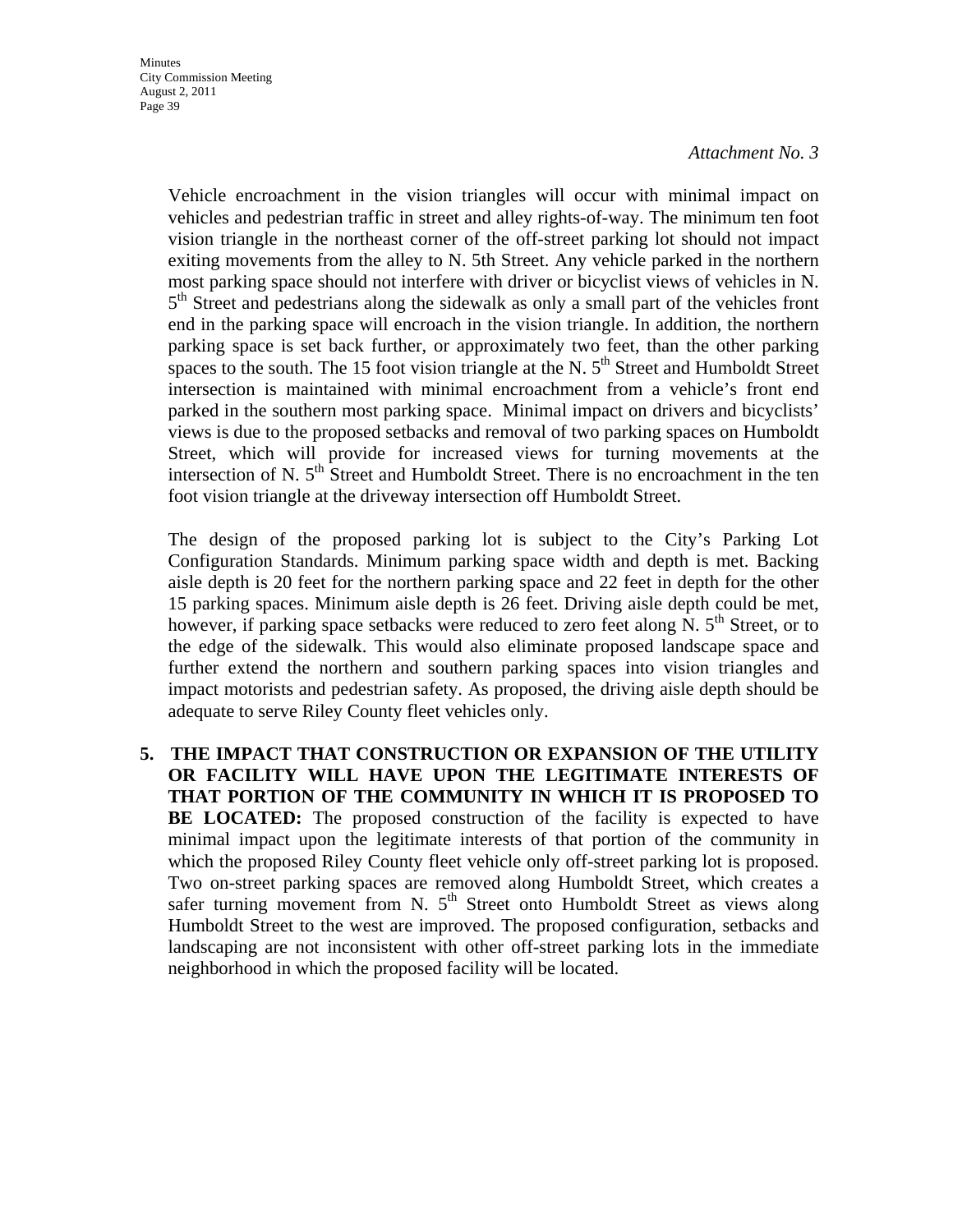The proposed off-street parking lot will accommodate off-street for 16 Riley County fleet vehicles only, which are currently stored in the Riley County Office Building's off-street parking lot to the southeast of the Humboldt Street and N.  $5<sup>th</sup>$  Street intersection. The relocation of the fleet vehicles to the proposed off-street parking lot will accommodate 16 new parking spaces for the general public, which use the municipal services at the Riley County offices. Two on-street public parking spaces along the Humboldt Street, which are south of the proposed off-street parking lot, will be removed. The result is a net gain of 14 public off-street parking spaces in the immediate neighborhood.

There is no minimum front, side or rear yard setback in the C-4 District. The proposed parking lot's front yard setback is approximately three feet from the front property line along Humboldt Street and six feet from the front property line along N.  $5<sup>th</sup>$  Street, with side yard setbacks of three feet to the west and generally at zero feet from the side property line along the alley. The southern, eastern and western setback spaces are proposed with landscaping consisting of either creeping sedum along the eastern and southern frontages and turf along the eastern side yard.

East of the proposed parking lot is N.  $5<sup>th</sup>$  Street and a City municipally owned and operated off-street parking lot with parking spaces located generally at the front lot lines along N. 5th Street and Humboldt Street and at the opposite side lot lines. To the southeast is an existing Riley County off-street parking lot serving Riley County government facilities, with off-street parking spaces at the front lot line along Humboldt Street and N.  $5<sup>th</sup>$  Street. To the immediate west is a private off-street parking lot, which adjoins the alley serving the apartment building. To the north is an existing building and off-street parking lot to the northeast of the building. Other offstreet parking lots in the immediate area are private with similar parking setbacks from streets and alleys.

The proposed parking lot is within the environs of the following historic properties: Downtown Manhattan Historic District, Riley County Courthouse and Manhattan Carnegie Library. The Manhattan Historic resources Board reviewed the project at its June 27, 2011, meeting and found the project will not encroach upon, damage or destroy and listed historic property or its environs. The State Historic Preservation Officer reviewed the project and made the same finding (letters attached).

Proposed curb cuts to the off-street parking lot and the removal of on-street parking will not adversely affect the adjoining street rights-of-ways.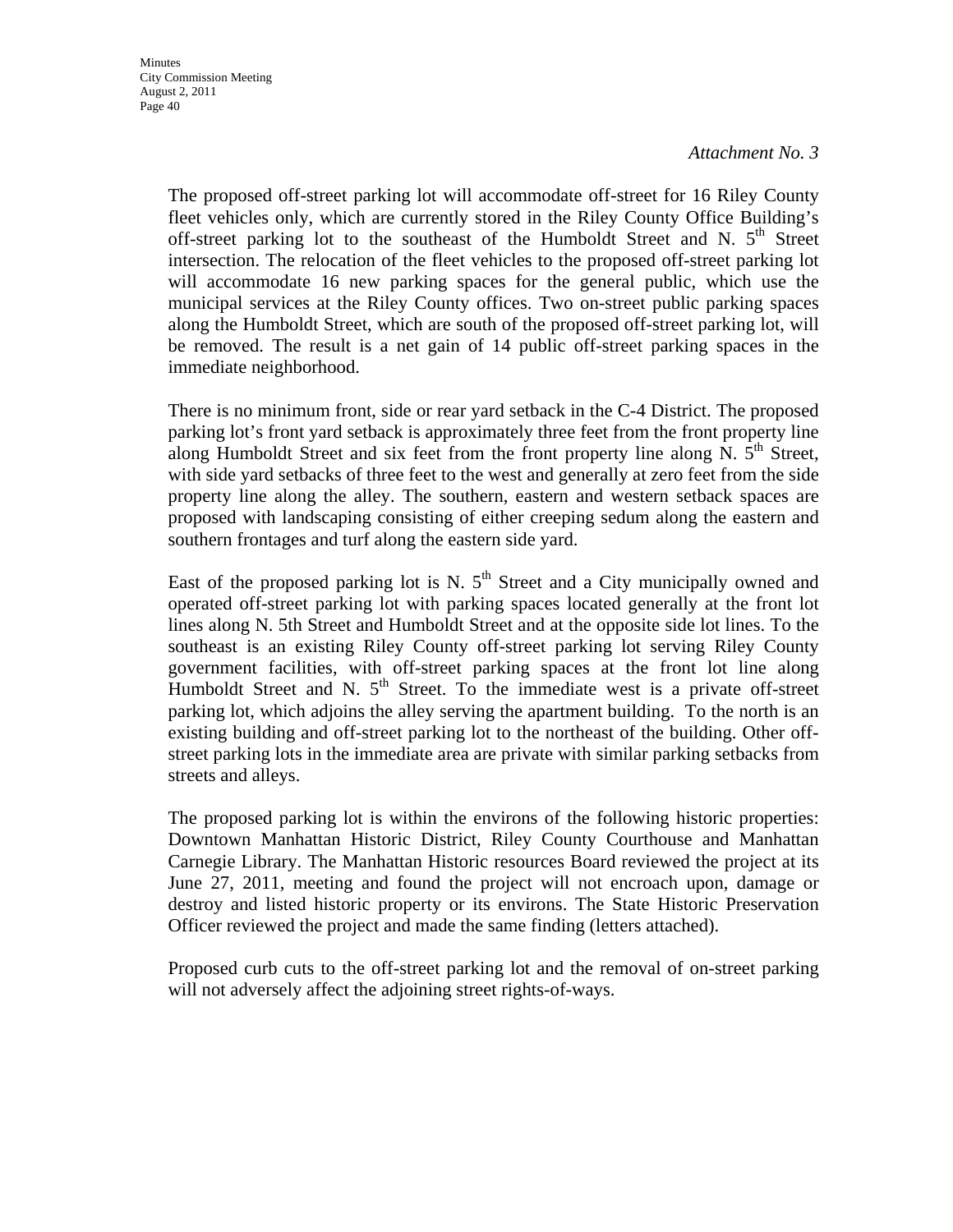**6. IF THE OWNER OF THE UTILITY OR FACILITY IS THE CITY OF MANHATTAN, AND IF THE FACILITY OR UTILITY IS OF A TYPE EMBRACED WITHIN THE COMPREHENSIVE PLAN, WHETHER OR NOT IT IS IN CONFORMITY WITH THAT PLAN:** Riley County is the owner of the proposed Riley County fleet vehicle parking lot. The site is shown on the Downtown Core Neighborhoods Future Land Use map as Central Core District. Southeast of the proposed parking lot is the Riley County Office Building and Courthouse facilities, which are shown as public/semi-public. The Comprehensive Plan, with respect to the Central Core District, does not address off-street parking lots. However, the proposed parking lot is in close proximity to the Riley County Office Building and Courthouse facilities, which are designated as public/semi public. The proposed parking lot will serve the public/semi public designation embraced within the Plan. The proposed municipally owned and operated facility is in general conformance with the Plan.

**7. OTHER FACTORS AS THE PLANNING BOARD DEEMS APPROPRIATE AND RELEVANT:** If the Planning Board believes there are other factors to consider, the Board should determine those factors it deems appropriate and relevant and clearly articulate the factors.

**STAFF RECOMMENDATION:** City Administration recommends approval of a proposed Municipal facility for a Riley County fleet vehicle parking lot for Riley County owned vehicles at 500 Humboldt Street.

*The Planning Board shall not recommend approval of the request unless it determines, by a preponderance of the evidence, that the public interests to be served by the construction or expansion of the utility or facility outweigh any impact upon legitimate community interests, as such impact is mitigated by any requirements of the Planning Board.* 

*If the Planning Board recommends approval, they shall also recommend any requirements or conditions they deem necessary to mitigate impacts caused by such use. Such requirements or conditions may include, but are not limited to, any bulk, or other requirements, which would have otherwise been applicable within the zoning district in which the proposed use is to be placed.*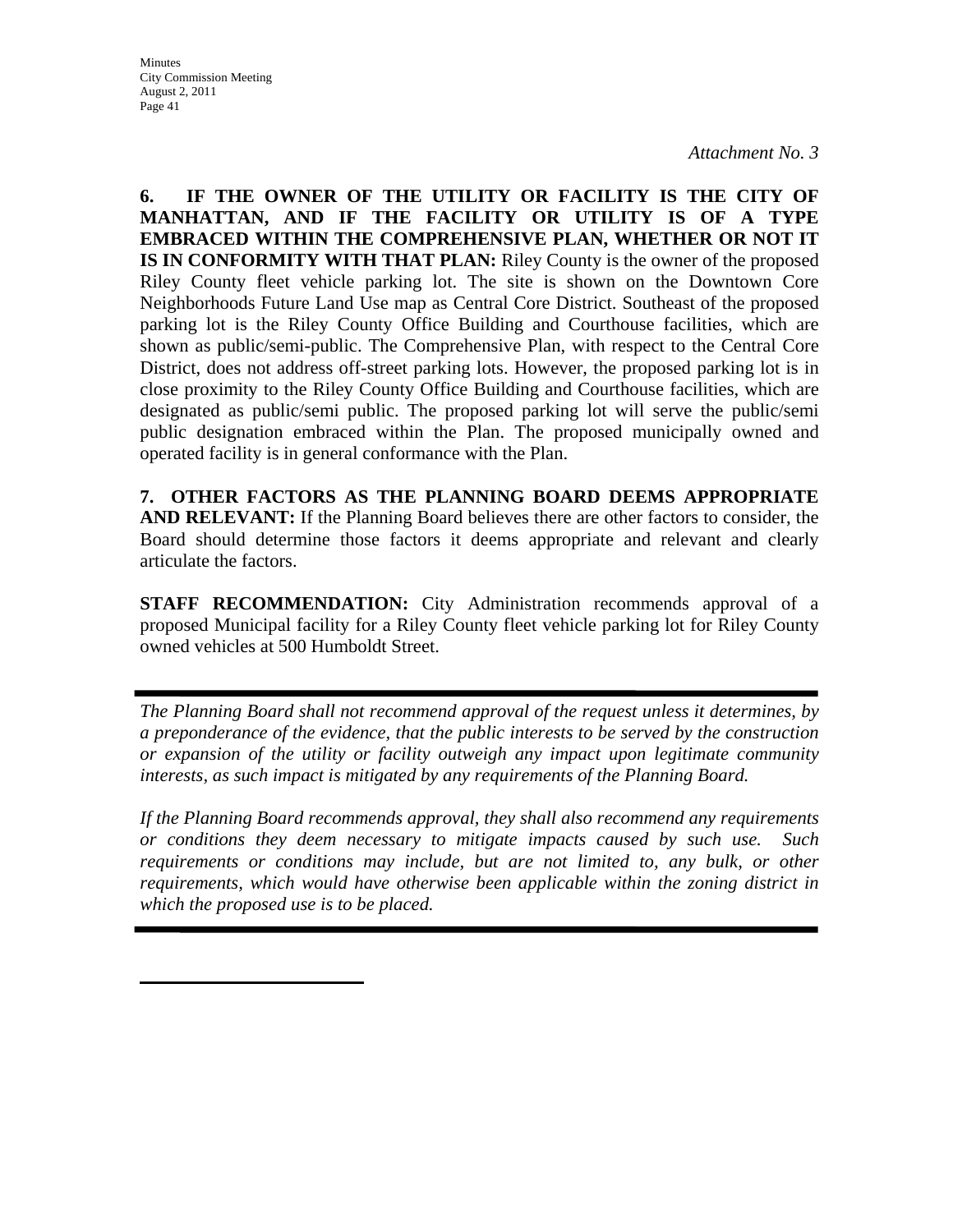# **ALTERNATIVES**

It appears the Planning Board has the following alternatives concerning the issue at hand. The Board may:

- 1. Hold a public hearing on the proposal and, following the hearing, recommend approval of a proposed Municipal facility for a Riley County fleet vehicle parking lot for Riley County owned vehicles at 500 Humboldt Street, based on the findings in the staff report, as recommended by City Administration.
- 2. Hold a public hearing on the proposal and, following the hearing, recommend denial of the proposed Municipal facility for a Riley County fleet vehicle parking lot for Riley County owned vehicles at 500 Humboldt Street, for specifically stated reasons.
- 3. Hold a public hearing on the proposal and, following the hearing, modify the site plan and/or conditions of approval, to meet the needs as perceived by the Planning Board, and establish such conditions, if any, as deemed necessary to mitigate any impacts created by the proposed Municipal facility for a Riley County fleet vehicle parking lot for Riley County owned vehicles at 500 Humboldt Street.
- 4. Table the public hearing of a proposed Municipal facility for a Riley County fleet vehicle parking lot for Riley County owned vehicles at 500 Humboldt Street, for specifically stated reasons and provide further direction to City Administration.

# **RECOMMENDATION**

City Administration recommends that the Planning Board:

- 1. Hold a public hearing on the proposed Municipal facility for a Riley County fleet vehicle parking lot for Riley County owned vehicles;
- 2. Determine by a preponderance of the evidence, that the public interests to be served by the proposed Municipal facility for a Riley County fleet vehicle parking lot for Riley County owned vehicles at 500 Humboldt Street, outweigh the impacts upon the legitimate community interests, as mitigated by requirements of the Planning Board; and,